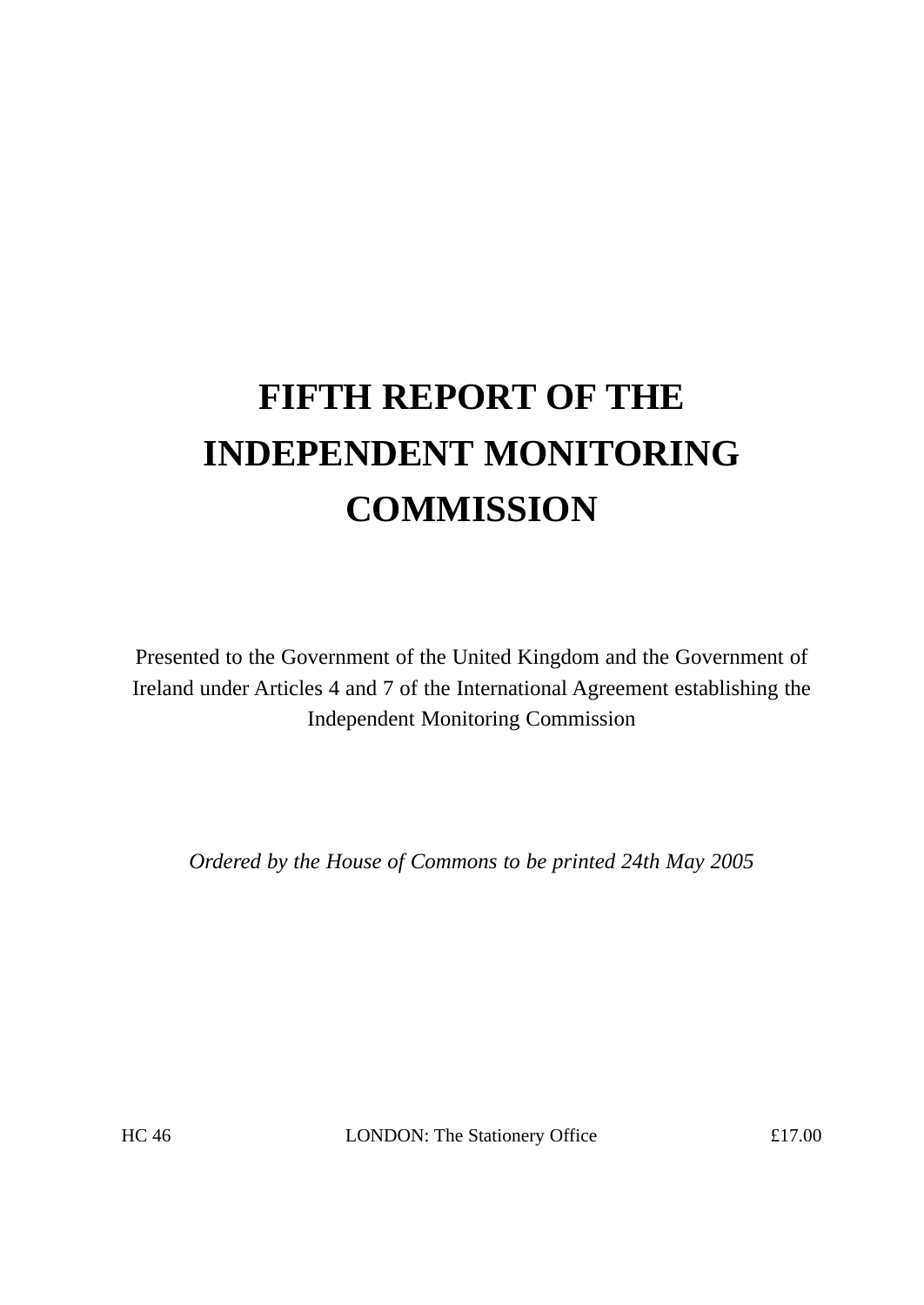## **© Parliamentary Copyright 2005**

The text in this document (excluding the Royal Arms and departmental logos) may be reproduced free of charge in any format or medium providing that it is reproduced accurately and not used in a misleading context. The material must be acknowledged as Parliamentary copyright and the title of the document specified.

Any enquiries relating to the copyright in this document should be addressed to The Licensing Division, HMSO, St. Clements House, 2-16 Colegate, Norwich, NR3 1BQ. Fax: 01603 723000 or email: licensing@cabinet-office.x.gsi.gov.uk

> Printed in the UK by The Stationery Office Limited on behalf of the Controller of Her Majesty's Stationery Office Dd PC1405 C7 05/05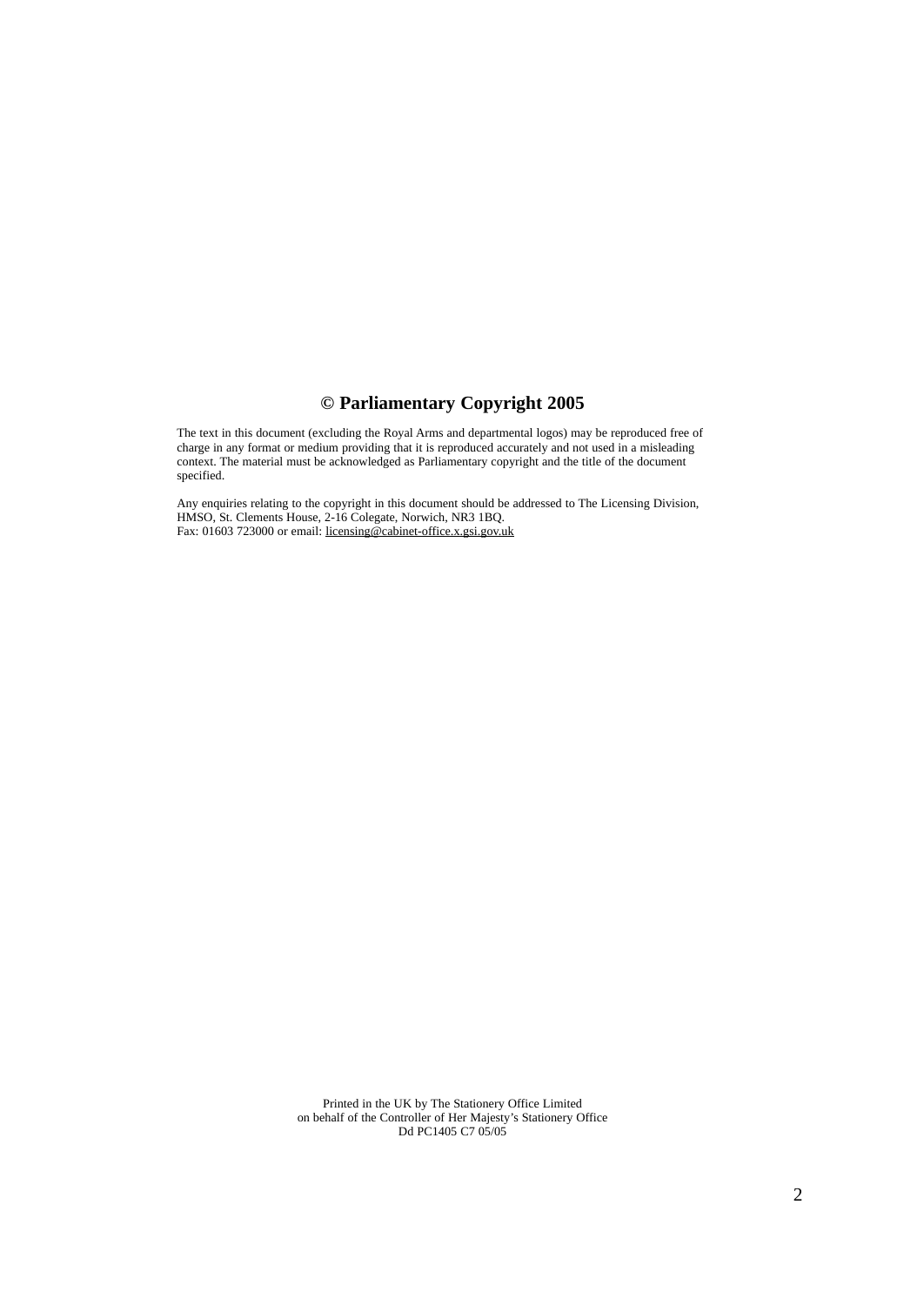## **CONTENTS**

- 1. Introduction and Context
- 2. Paramilitary Groups: Assessment of Current Activities
- 3. Paramilitary Groups: The Incidence of Violence and Exiling
- 4. The Murder of Robert McCartney
- 5. Paramilitary Groups: The Activities of Prisoners Released under the Belfast Agreement
- 6. Paramilitary Groups: Organised Crime and Other Paramilitary Activity
- 7. Responding to Paramilitary Groups: Some Other Issues
- 8. Paramilitary Groups: Leadership
- 9. Conclusions and Recommendations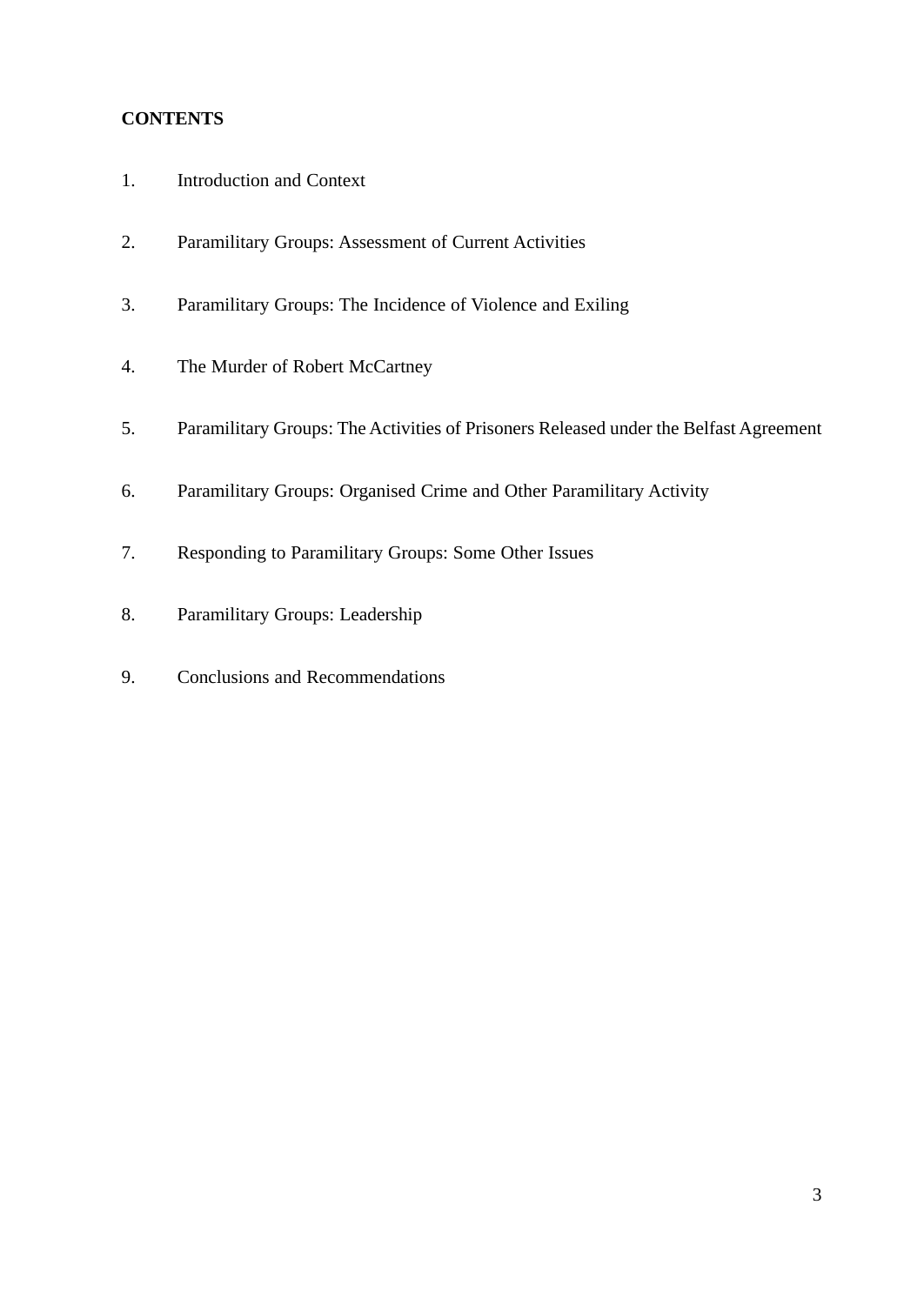## **ANNEXES**

- I Articles 4 and 7 of the International Agreement
- II The IMC's Guiding Principles
- III Summary of Measures provided for in UK Legislation which may be recommended for action by the Northern Ireland Assembly by the Independent Monitoring Commission (IMC)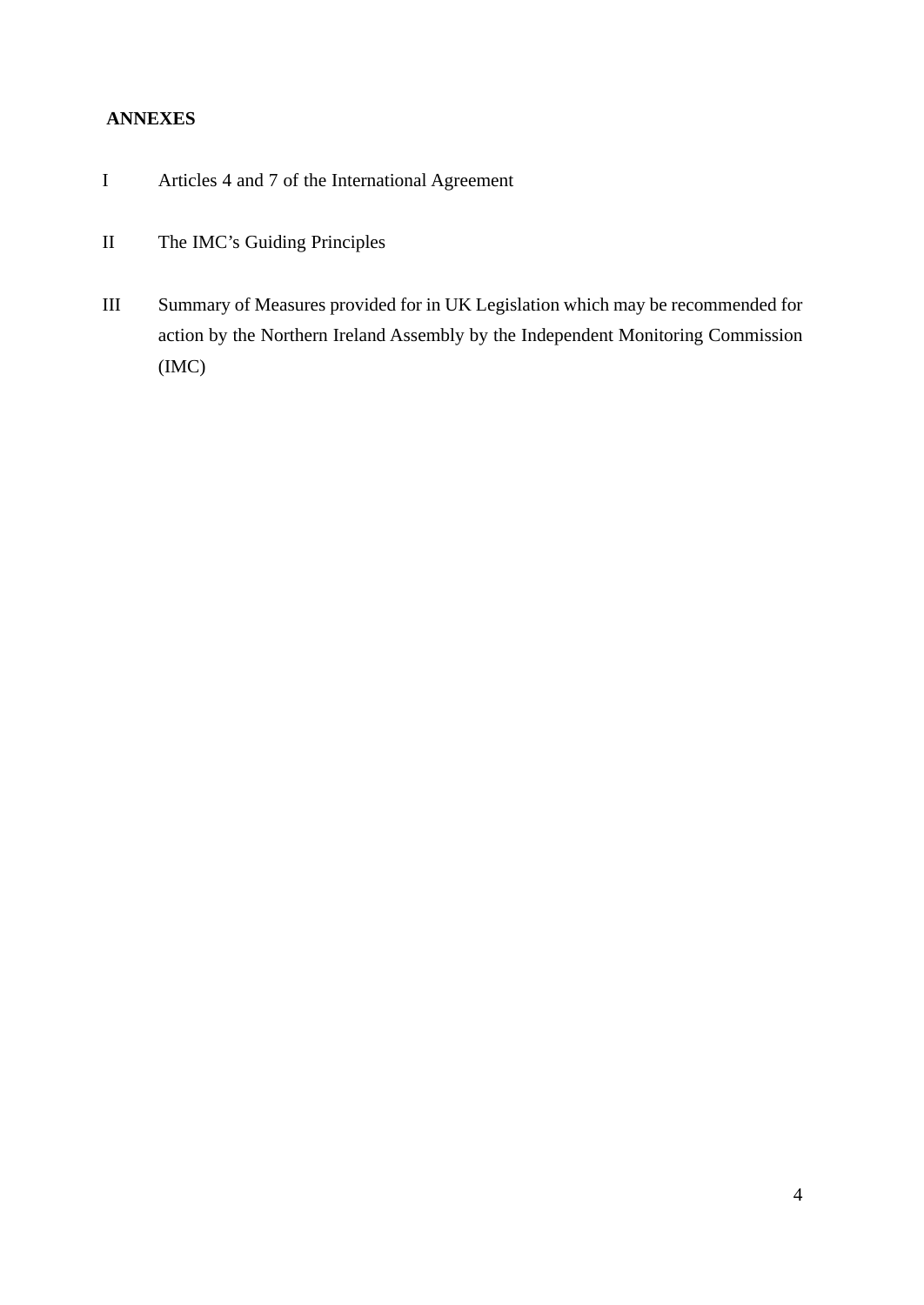## **1. INTRODUCTION AND CONTEXT**

- 1.1 We submit this report on the continuing activities of paramilitary groups under Articles 4 and 7 of the International Agreement establishing the Independent Monitoring Commission<sup>1</sup>. The British and Irish Governments published our first two full reports on this subject in April and November 2004 and this report continues the six monthly cycle required by the International Agreement.
- 1.2 On 10 February this year the British and Irish Governments published our ad hoc report specifically on the robbery at the Northern Bank, Belfast, on 20 December 2004, and on some associated incidents. We presented that ad hoc report, as we are empowered to by Article 4, because of the nature of the robbery and all the surrounding circumstances, both before and after it occurred. We have drawn the analysis and conclusions of that ad hoc report into the full account of paramilitary activity which we give here.
- 1.3 We reiterate two important points we made in our earlier reports.
- 1.4 First, we continue to be guided by the objective of the Commission set out in Article 3 of the International Agreement.

**The objective of the Commission is to carry out [its functions] with a view to promoting the transition to a peaceful society and stable and inclusive devolved Government in Northern Ireland.**

- 1.5 Second, we continue to adhere to the principles about the rule of law and about democratic government which we enunciated in March last year, and which are set out in full in Annex II of this report.
- 1.6 We note that under the terms of the proposals for a comprehensive agreement which the two Governments published last December we would have had two specific tasks. The first was to produce an interim report that same month. The second was

<sup>&</sup>lt;sup>1</sup> The text of Articles 4 and 7 is set out in Annex I.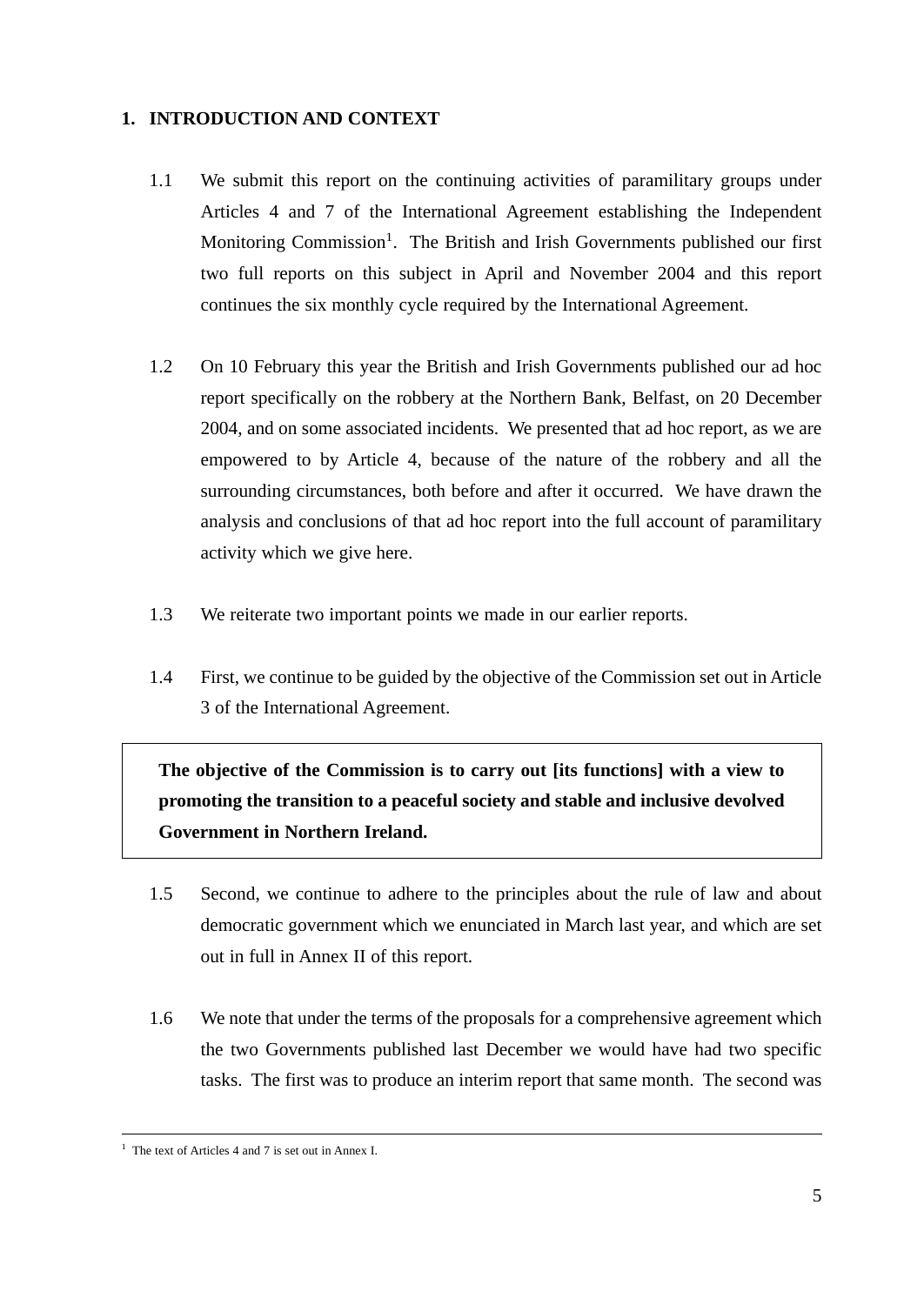to present our next regular report on continuing paramilitary activities (namely this one) in February 2005, the month before the agreement envisaged the possible restoration of devolved government. In the event these proposals were not agreed. We welcome any task that will enable us to contribute to peace and stability. In this context we draw attention to what we said in our ad hoc report about the need for us to have an adequate time so as to be able to make full and rounded assessments of paramilitary activity and to draw dependable conclusions<sup>2</sup>.

- 1.7 During the course of the preparation of this report Sinn Féin initiated judicial review proceedings in the Northern Ireland courts. The proceedings addressed the IMC's remit and first report, the action taken by the Secretary of State as a result of that report, and the legislation which gives the IMC its statutory foundation in the  $UK<sup>3</sup>$ . The proceedings taken by Sinn Féin were unsuccessful on all grounds. Given this outcome we believe it is worth making the following point clear. We are appointed and report because the Governments of the UK and of Ireland entered into an International Agreement and the Parliaments of both countries passed legislation<sup>4</sup> implementing it. In our view this puts beyond any doubt the democratic legitimacy of the role we have been given.
- 1.8 In our first report, published in April 2004, we said that "organised crime in Northern Ireland is significantly greater in its scale, impact and complexity than it otherwise would be because of the involvement of paramilitary groups" and we concluded that it might "present the biggest long-term threat to the rule of law in Northern Ireland." The information and analysis we set out in subsequent reports reinforced this view, as does this report. We are therefore glad to see that the focus of public discussion has significantly shifted, and that there are increasingly frequent references to all forms of the crimes which paramilitaries commit.
- 1.9 We have been asked a number of times how we make our assessments and on what information we base them. Some have asked us to put more material in the public domain. Some have challenged us on grounds that we may be or appear to be

<sup>&</sup>lt;sup>2</sup> IMC Fourth Report, paragraph 16.  $\frac{3}{10}$  Northern Ireland (Monitoring Commission etc.) Act 2003.  $\frac{4}{10}$  The parallel Irish legislation is the Independent Monitoring Commission Act 2003.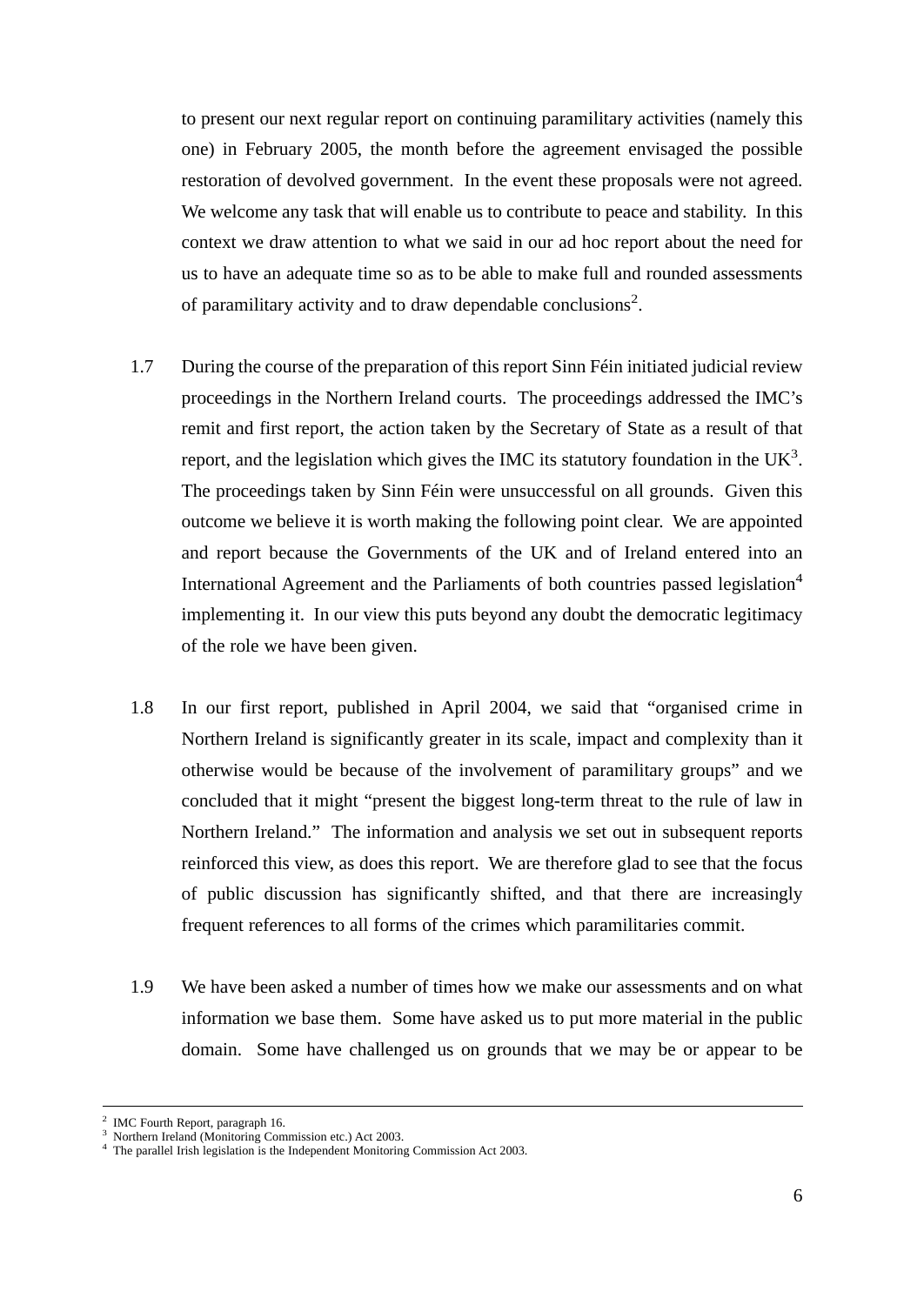biased, and we continue carefully to consider that issue. We hope it would be helpful if we say something about the way we work.

- 1.10 We believe it is a great strength that the four Commissioners come from different backgrounds and have different perspectives. We seek to maximise the benefit this gives us by challenging each others' thinking as well as challenging those we meet. We try to develop assessments based on more than one source. We see if there are links between what we learn from different people and we expect to be able to triangulate different perspectives before we reach conclusions. We probe the nature and logic of the information we receive. We examine whether there are any inconsistencies. We challenge any gaps there appear to be. We question whether there might be any bias either in our own approach or in that of others and take steps to ensure it does not influence our conclusions inappropriately. We ask ourselves and our interlocutors whether other conclusions might as reasonably be drawn from the same set of circumstances. We test the confidence placed in the material and in opinions associated with it. We do all this before we come to any view, and before we write our reports. The conclusions we draw are our own.
- 1.11 Our sources are wide ranging. They include the law enforcement and other agencies of the UK and Ireland, as well as of any other country from which we have things to learn. But they are much wider than that. In addition to government officials and police officers we have met people from the following categories in Great Britain, Ireland North and South and in the United States:

Political parties; government officials; police; community groups; churches; charities; pressure groups and other organisations; former combatants, including exprisoners; representatives of businesses; lawyers; journalists; academics; victims; private citizens, individually and as families.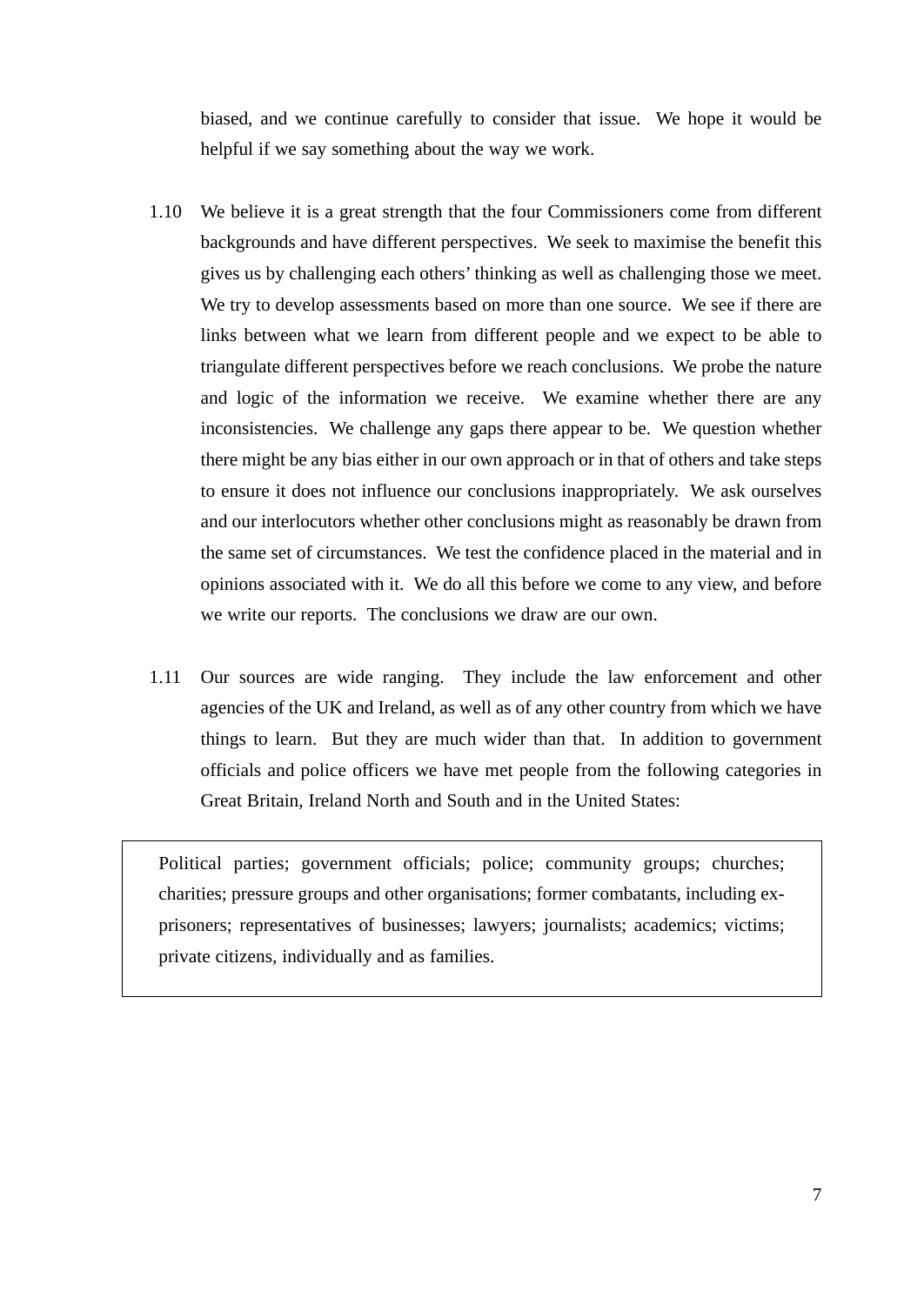We urge everybody with something material to our work to get in touch with  $\text{us}^5$ . We also try to take account of the work of other boards, commissions and similar bodies in Northern Ireland and elsewhere<sup>6</sup>.

- 1.12 We are very careful what we say in our reports. From the beginning we have adhered to one firm principle. We treat everything we hear, including the identities of those who communicate with us, in complete confidence. Only in this way can they be expected to impart information to us, and without that information we cannot do the job the two Governments have charged us with. We will therefore not reveal our sources, though those people are free to say what they like about their communications with the IMC. The International Agreement lays down other constraints on us, for example so that we do not prejudice legal proceedings or jeopardise anybody's safety. But the most significant restraint is self-imposed: we will not say anything, or draw any conclusion, unless we have confidence in it, and we will qualify conclusions if we think that is necessary. We did this, for example, in our initial attribution of certain robberies in late October 2004<sup>7</sup> .
- 1.13 We are not infallible, but we do believe we are thorough in our methods and measured in our assessments. If we find one of our conclusions does not stand up in the light of later information we will acknowledge this in a subsequent report<sup>8</sup>.
- 1.14 We have continued to refine our understanding of the activities of paramilitary groups and of the associated issues. We share the generally held aspiration that

<sup>5</sup> You can contact the IMC through our website: www.independentmonitoringcommission.org;

by E-mail: imc@independentmonitoringcommission.org; by post at PO Box 709, Belfast, BT2 8YB or PO Box 9592, Dublin 1; and by telephone at +44 (0)28 9072 6117 in Belfast and +353 1 4752 555 in Dublin.

 $6$  There are a large number of boards, commissions and other bodies in Northern Ireland concerned with the criminal justice system, the maintenance of standards and with the transition to a peaceful society. They fulfil a variety of roles: executive, supervisory, monitoring and advisory. All have some form of interest in this issue. Most are confined to Northern Ireland but some operate on a UK basis. We are not aware of a comprehensive and publicly available list. We believe it to be, in alphabetical order: The Chief Inspector of Criminal Justice; HM Chief Inspector of Prisons; The Commissioner for Judicial Appointments; The Electoral Commission (UK); Equality Commission; Independent Assessor of Military Complaints Procedure in Northern Ireland; Independent Commissioner for Detained Terrorist Suspects; The Independent Monitoring Commission; Independent Reviewer of the Terrorism Act (Lord Carlile); Information Commissioner (UK); HM Inspector of Constabulary; The Interception of Communications Commissioner (UK); The International Independent Commission on Decommissioning; The Justice Oversight Commissioner; Northern Ireland Commissioner for Children and Young People; The Northern Ireland Human Rights Commission; The Northern Ireland Policing Board; Northern Ireland Sentence Review Commissioners; The Office of the Oversight Commissioner; The Parades Commission; The Police Ombudsman for Northern Ireland; Prisoner Ombudsman for Northern Ireland; The Probation Board for Northern Ireland; Regulation of Investigation Powers Act Commissioners. There are also individual inquiries in Ireland North and South: the Saville Inquiry and those established as

The our Third Report we said that members of republican paramilitary groups were responsible for recent large scale robbery and violent theft but that we could not make more firm attributions. In our Fourth Report the availability of further information enabled us to attribute

<sup>&</sup>lt;sup>8</sup> In our Third Report we said that the attribution of the murder of Michael O'Hare to an unspecified paramilitary group which we had made in our First Report was not correct, and we said that we and the PSNI had offered apologies and an explanation to the family.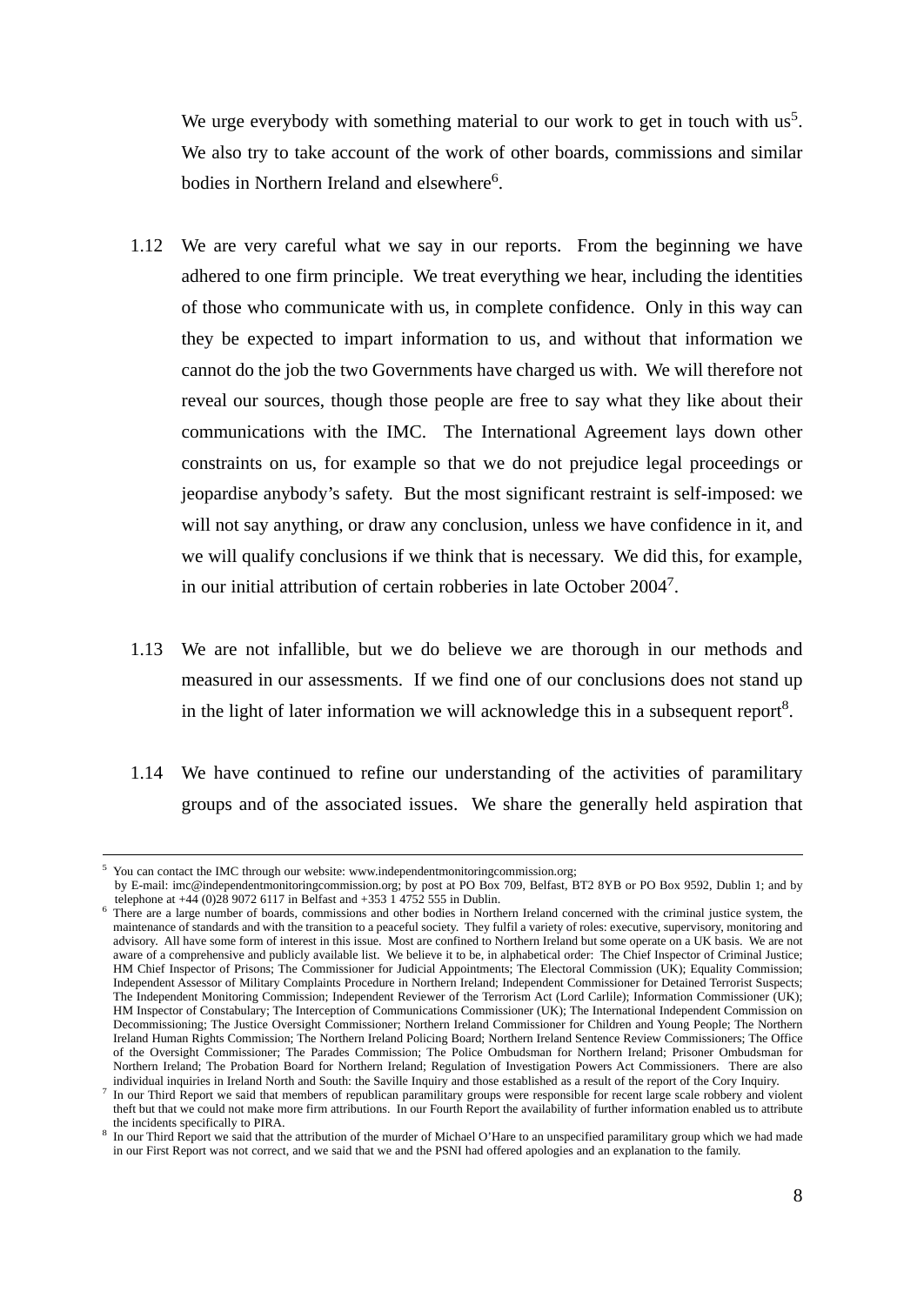paramilitary groups will cease all illegal activity. The Belfast Agreement of 1998 marked a watershed and, although we recognise that illegal paramilitary activity will not all be suddenly brought to an end, the transition to a peaceful society and stable and inclusive devolved government which it envisaged must not continue indefinitely.

- 1.15 This aspiration raises two particular questions for us. First are the indications which would encourage us to assess that a paramilitary group really was making material progress towards giving up all illegal activity. Second are the areas we would look at in assessing whether it had actually done so.
- 1.16 In addressing the first question on making material progress towards giving up all illegal activity encouraging indications would include whether a group had taken the strategic decision to give up illegal activity; had given a clear lead to its members that they must do so; and had declared that as a group it had stopped such activity. Other indications might include: whether the group was taking steps to end its capability to undertake criminal acts; whether it was co-operating with the police; and whether it was lifting threats against people, including those it had exiled.
- 1.17 **As far as the second question is concerned, namely assessing whether a group had actually stopped illegal activity, we would continue to monitor and report on whether or not it still:** 
	- **used violence in any form;**
	- **committed other crimes;**
	- **recruited or trained members;**
	- **gathered intelligence, targeted people or procured material;**
	- **exiled or intimidated people.**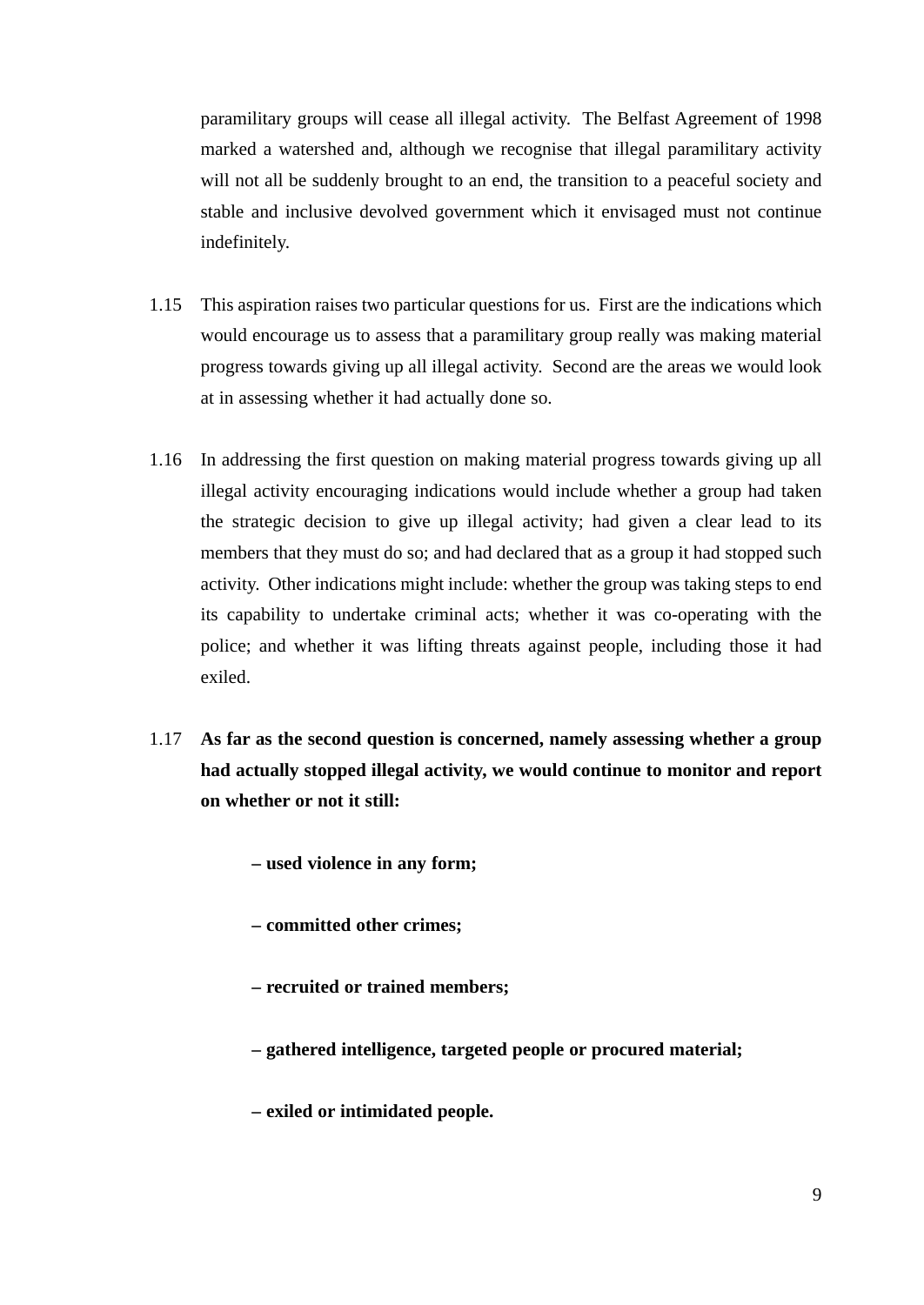#### **2. PARAMILITARY GROUPS: ASSESSMENT OF CURRENT ACTIVITIES**

2.1 We make an assessment below of the current activities and state of preparedness of paramilitary groups, focusing on the period from 1 September 2004 until 28 February 2005. Once again we invite readers to refer to our first report for our account of the origins and structure of these groups<sup>9</sup>.

#### *Continuity Irish Republican Army (CIRA)*

- 2.2 In our previous report we said that CIRA had been more active, including in efforts to attack the security forces and to maintain its terrorist capacity, that it was a dangerous organisation capable of effective sporadic attacks, and that it intended to continue to engage in terrorism and other crime.
- 2.3 CIRA has continued to be sporadically active. It has carried on with its policy of threatening District Policing Partnerships (DPP) in Northern Ireland, and has issued threats to places at which DPP meetings were held. In January it forced a taxi to take a bomb to a Belfast PSNI station, and the next day made a statement indicating that this was the "start of things to come in 2005". It has monitored the security force reaction to hoax bombs to help it make future attacks. It has undertaken both assaults and shootings. Two members were arrested in the South in January 2005 in possession of an under-car explosive device. Nine members who had been arrested in 2003 were sentenced to imprisonment by the Special Criminal Court in Dublin.
- 2.4 CIRA has undertaken some reorganisation, particularly in the command structure. We believe this may indicate an intention to increase its level of activity. It is taking on new members, has continued to train, including in the use of rifles and explosives, and it makes efforts to improve its engineering capacity (particularly in relation to explosives) and its access to weapons. It has produced home made explosives and has moved munitions. As before, we believe it is a dangerous organisation capable of serious if sporadic attacks. It has no interest in ceasefire and

<sup>9</sup> IMC First Report, published April 2004, Section 3 pp 11-18.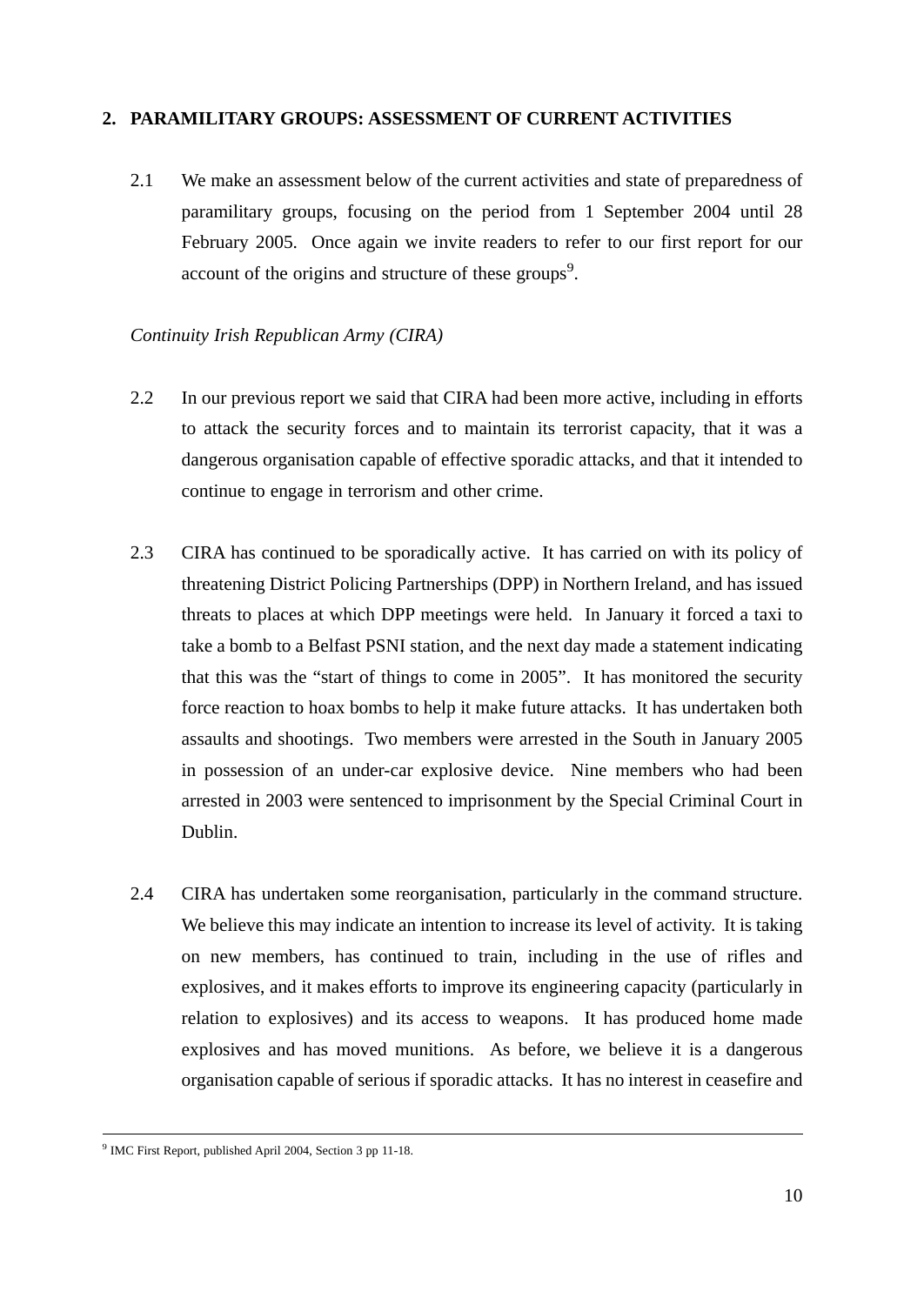we believe that it plans to continue to engage in terrorism and other crimes, possibly more than in the recent past.

#### *Irish National Liberation Army (INLA)*

- 2.5 In our previous report we said that INLA remained a significant terrorist group whose members had been active in violence and organised crime.
- 2.6 INLA's activities and potential remain essentially the same although the level of activity is not high and it has not shot or assaulted people as it had in the previous six month periods. Members of INLA remain very actively involved in organised crime, including drugs. We believe it was responsible for the robbery of some £100,000 worth of goods from Debenhams in Belfast in October 2004, and that a few days before its members had stolen a similar sum from the Ulster Bank in Strabane having coerced an employee of the branch through threats to the lives of his family. The threat of the organisation's more active re-engagement remains.

#### *Loyalist Volunteer Force (LVF)*

- 2.7 In our previous report we said that the LVF was less active than it had been, with the exception of organised crime in which it was deeply involved, and that it did not appear to want to resume significant violence although it retained the capacity to do so should that intention change.
- 2.8 The LVF remains deeply involved in drug dealing, and in some areas it has recruited people solely for that purpose. On 14 January 2005 cannabis and ecstasy to the value of some £125,000 was discovered in Holywood along with LVF paraphernalia. In January LVF members fired shots at a taxi company with UVF connections. We conclude as we did in our previous report that with the striking exception of organised crime, especially in the form of drugs, the LVF remains less active than it used to be, shows no inclination to return to significant levels of violence, but retains a capacity to do so should its intentions change.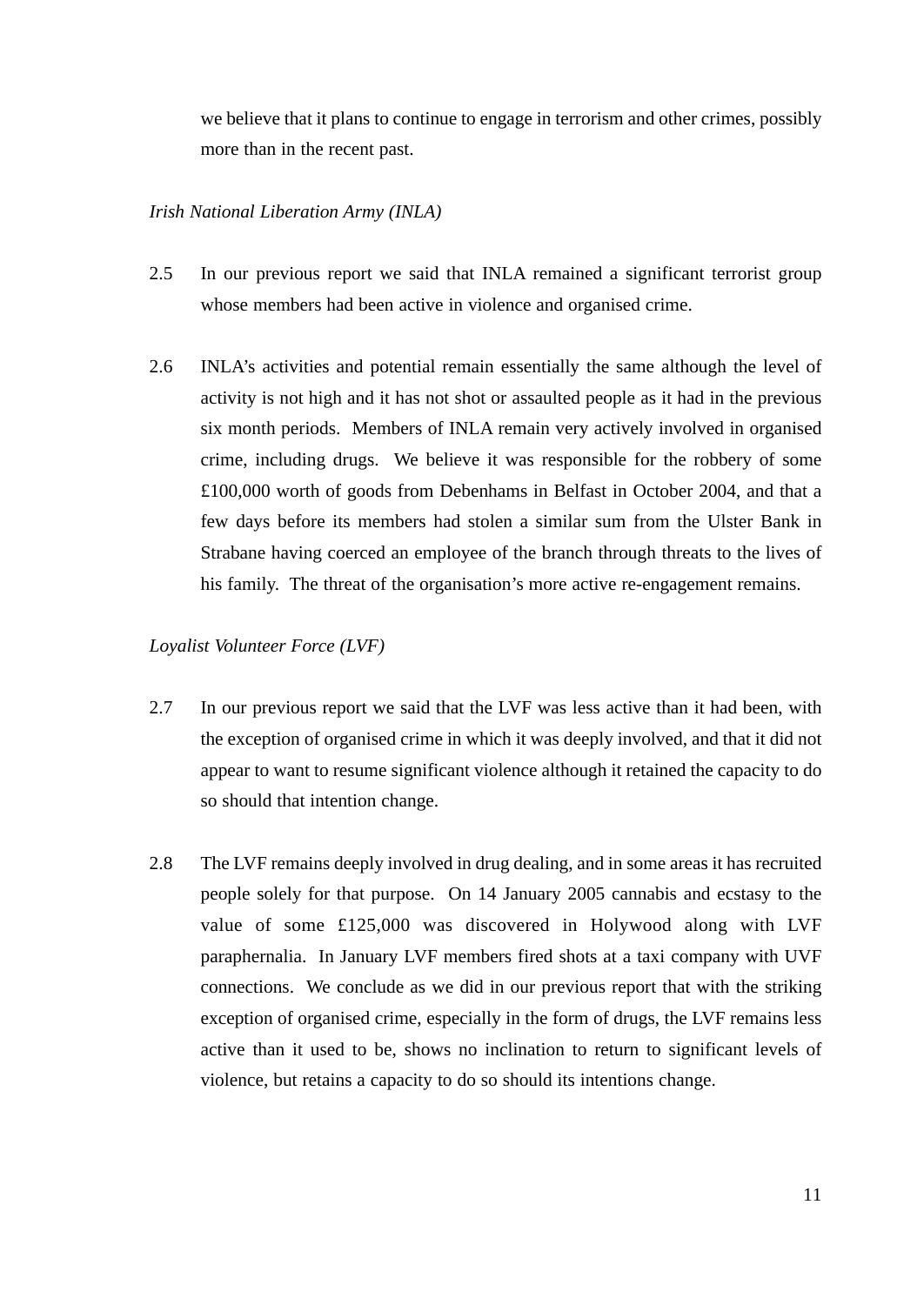- 2.9 In our previous report we said that PIRA continued to maintain its capacity as a terrorist organisation, had been involved in less violence, and remained active in certain kinds of organised crime. There were significant subsequent developments, as we indicated in our ad hoc Fourth Report in February 2005.
- 2.10 We said in our ad hoc Fourth Report that we were firmly of the view that PIRA was responsible for the robbery at the Northern Bank on 20 December 2004 and for three other major robberies in May, September and October of that year<sup>10</sup>. All of these cases involved violence or the threat of violence. It was also responsible for an arson attack against a fuel depot in early September.
- 2.11 PIRA continues to seek to maintain its medium term effectiveness. It recruits and trains new members, including in the use of firearms and explosives. It continues to gather intelligence. At the end of September 2004 the police discovered 10,000 rounds of PIRA ammunition suitable for use in assault rifles, of a type not previously found in Northern Ireland and manufactured since the Belfast Agreement. This may have been only part of a larger consignment and it demonstrates PIRA's continuing efforts to maintain its preparedness. PIRA allowed some people it had exiled to return home to the Short Strand area of Belfast after the murder of Robert McCartney. But there is no indication that PIRA is agreeing to the general return to Northern Ireland of those it has exiled. We believe that since the end of August 2004 it was responsible for some 5 shootings and 6 assaults. PIRA remains heavily engaged in organised crime, including for example the smuggling of fuel and tobacco. Recent events have shown PIRA's sophisticated use of money laundering as a means of securing long term the proceeds of serious crime.
- 2.12 In view of the attention it has attracted there is one other matter to which we wish to refer. The proposals for a comprehensive political agreement in Northern Ireland which the British and Irish Governments published on 8 December last year spoke

<sup>&</sup>lt;sup>10</sup> IMC Fourth Report, 10 February 2005.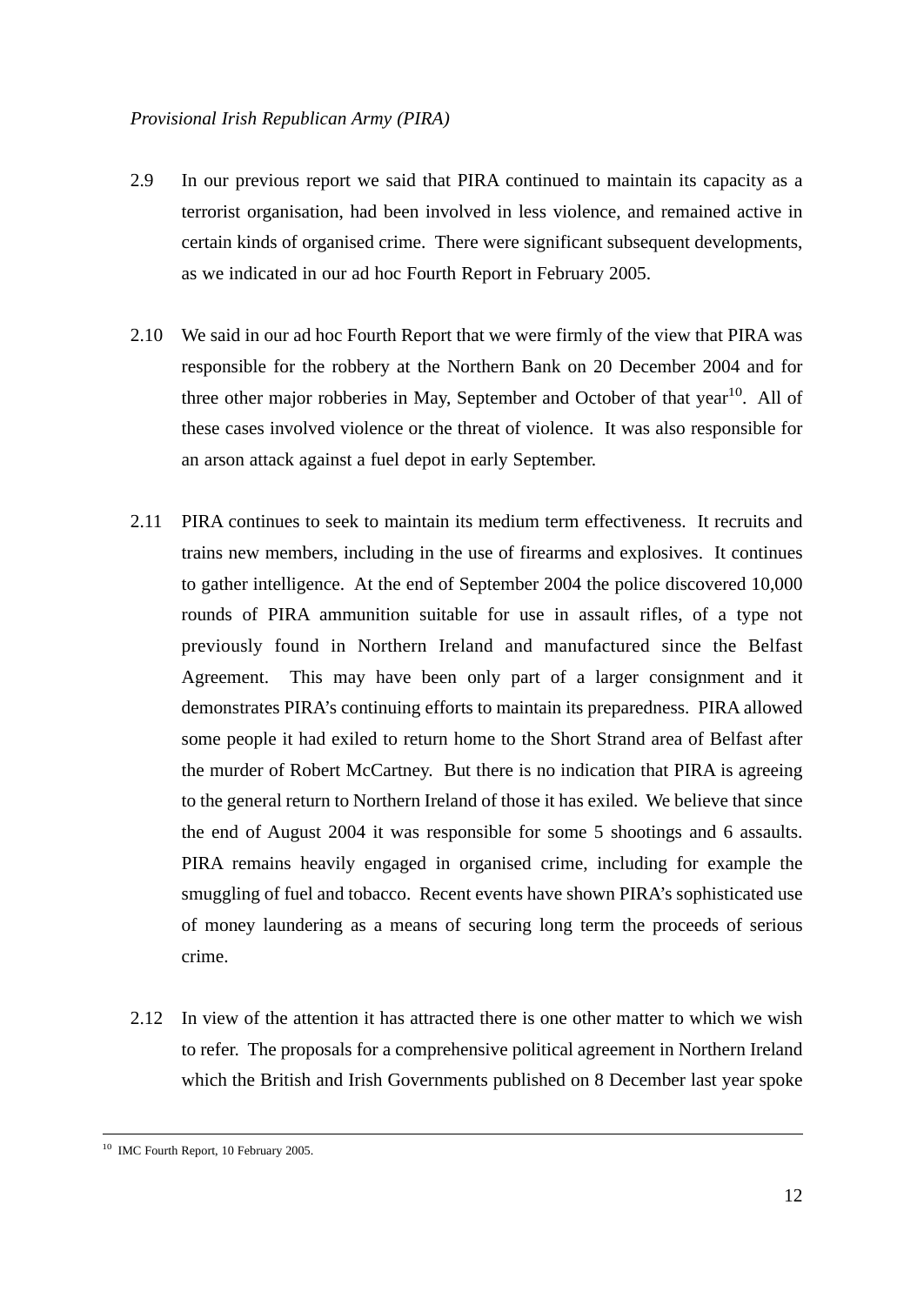of "an immediate, full and permanent cessation of all paramilitary activity by the IRA" (ie PIRA). With it was the draft of a statement which the two Governments had hoped that PIRA would put out in the event of the successful conclusion of the talks. This draft statement referred to the need not to endanger anyone's personal rights or safety and to all PIRA volunteers being instructed not to engage in any activity which might endanger the new agreement. The statement which the PIRA actually put out following the failure to achieve an agreement contained the last phrase, but not the reference to ensuring the rights and safety of everybody. Two things are clear from what we say in this report and from our account of the activities of PIRA in our ad hoc report. First, there have continued to be occasions before and since early December 2004 when the rights and safety of others have been disregarded. Second, the manifest abuse of safety and rights which the abductions and robbery at the Northern Bank involved were being planned long before the December announcements; we are unable to say whether they would have been called off had there been a political agreement.

2.13 We conclude therefore that PIRA remains a highly active organisation. We note that in November 2004 two men were convicted of PIRA membership at the Special Criminal Court in Dublin, and a further five in February of this year. We believe that PIRA is at present determined to maintain its effectiveness, both in terms of organised crime, control in republican areas, and the potential for terrorism. We have no present evidence that it intends to resume a campaign of violence despite the collapse of political talks in December 2004, but its capacity remains should that become the intention.

#### *Real Irish Republican Army (RIRA)*

- 2.14 In our previous report we said that RIRA within which there were two factions remained an active organisation engaged in acts of terrorism and organised crime. It sought to maintain its capacity, though that did not always match its aspirations.
- 2.15 RIRA has continued to be the most active of the dissident republican groups and has been responsible both for brutal attacks and for robbery. It sent explosive postal packages to DPP members in September 2004 and again in January and February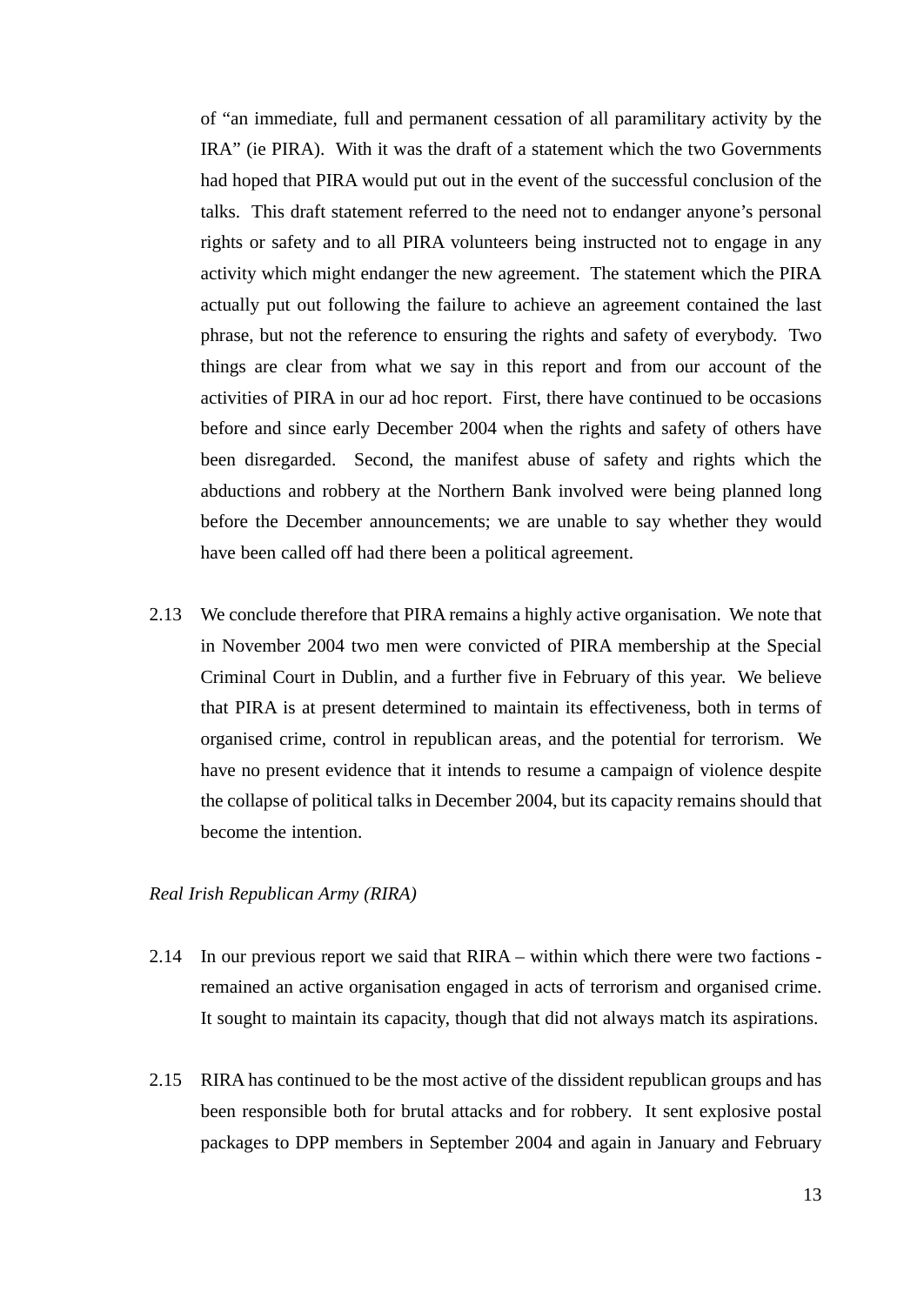2005. That same month, and again in October and December, it undertook shooting attacks against PSNI stations. It exiled somebody whom it had previously shot. It undertook a number of assaults. And in the run up to Christmas we believe it conducted a campaign of hoax and genuine explosive devices at commercial premises in different parts of Northern Ireland and sent further hoax devices in the New Year. In January 2005 it destroyed a store in Strabane by arson, and in February petrol bombed a person's home. RIRA has also recruited, trained members in the use of firearms and targeted police officers. It has continued efforts to improve its capacity in the use of explosives. We believe this is the work of an organisation which is ruthless and committed to terrorism. There have been some arrests of RIRA members in Northern Ireland and the South and three people are awaiting trial in the Special Criminal Court in Dublin. The organisation remains a threat.

#### *Ulster Defence Association (UDA)*

- 2.16 In our previous report we said that the UDA had planned to avoid disorder over the summer but had undertaken shootings and assaults, and was heavily involved in organised crime.
- 2.17 In November last year the Secretary of State announced the de-specification of the UDA following its statement that it would desist from all "military activity", focus on social and economic issues within the community, and work with the British Government towards an end to all paramilitary activity. Part of the period under review in this report therefore fell before this statement.
- 2.18 In September and October 2004 the UDA were involved in both violence and targeting. Members of the UDA shot Darren Thompson on 29 September 2004 (he died on 1 October)<sup>11</sup>. On 19 September 2004 UDA members, with the approval of the local leadership, attacked Stephen Nelson who died on 18 March 2005. As part of a dispute with the LVF in Belfast they were responsible for an arson attack in late October. At the end of November 7 UDA members and an eighth associate were

 $11$  See Section 3, paragraph 3.4.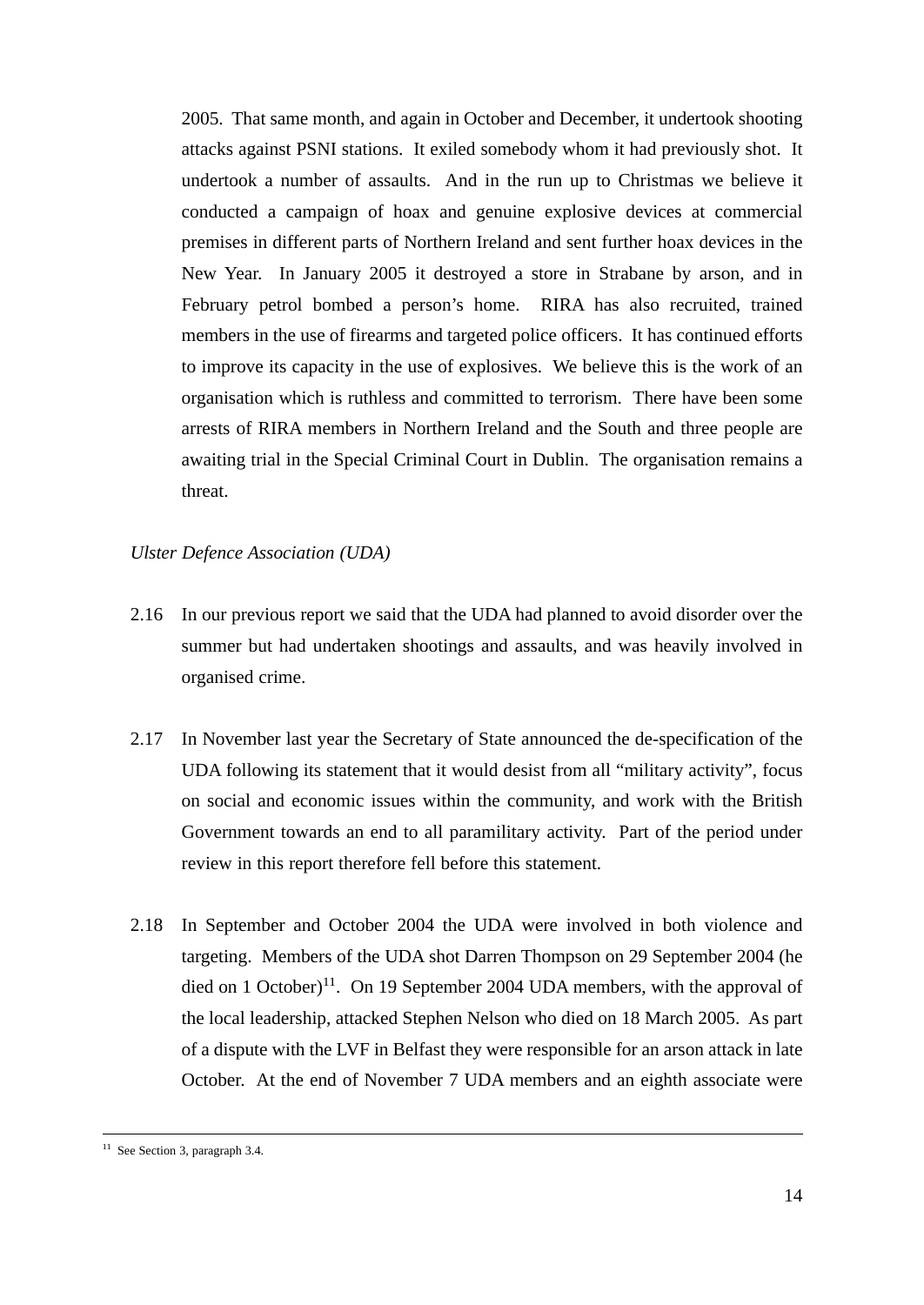arrested before being able to commit an abduction and armed robbery, which were known to the North Belfast leadership of the organisation. More recently, they have engaged in targeting in anticipation of a possible dispute with the LVF following the release of Johnny Adair from prison in January 2005, and have monitored dissident republicans with a view to mounting attacks if they themselves are attacked. In January 2005 UDA members forced two families from their homes. We have found nothing to suggest that the UDA has agreed to the return to Northern Ireland of people it has exiled or that it is considering doing so. The organisation was, we believe, responsible for shootings and assaults. It remains involved in organised crime, and members were responsible for two robberies in February and March 2005.

2.19 We have always recognised that transition may be a messy and difficult process for a paramilitary group. To date it is not clear if the UDA will achieve the transition it pointed to in its statement of November 2004. Certainly the process is still very far from complete, and the fact remains that during the period under review it was responsible for 2 murders.

#### *Ulster Volunteer Force (UVF) and Red Hand Commando (RHC)*

- 2.20 In our previous report we concluded that the UVF remained active and violent and that it continued to be involved in organised crime.
- 2.21 This is still the case. The UVF undertook a number of attacks over Christmas and New Year as part of its continuing conflict with the LVF. Members of the same UVF unit shot at LVF members in Belfast in mid-January, as a result of which one person has been charged with attempted murder. It has also undertaken the targeting of rivals. It continues to recruit members. Several of the loyalist shootings and assaults over the period covered in Section 3 of this report can be attributed to the UVF and RHC. The UVF is also engaged in organised crime. Our previous conclusion thus stands. The UVF is active, violent and ruthless, and is prepared to use violence to promote what it sees as the interests of the organisation. We believe it would undertake greater violence than in recent months if it judged that those interests so required.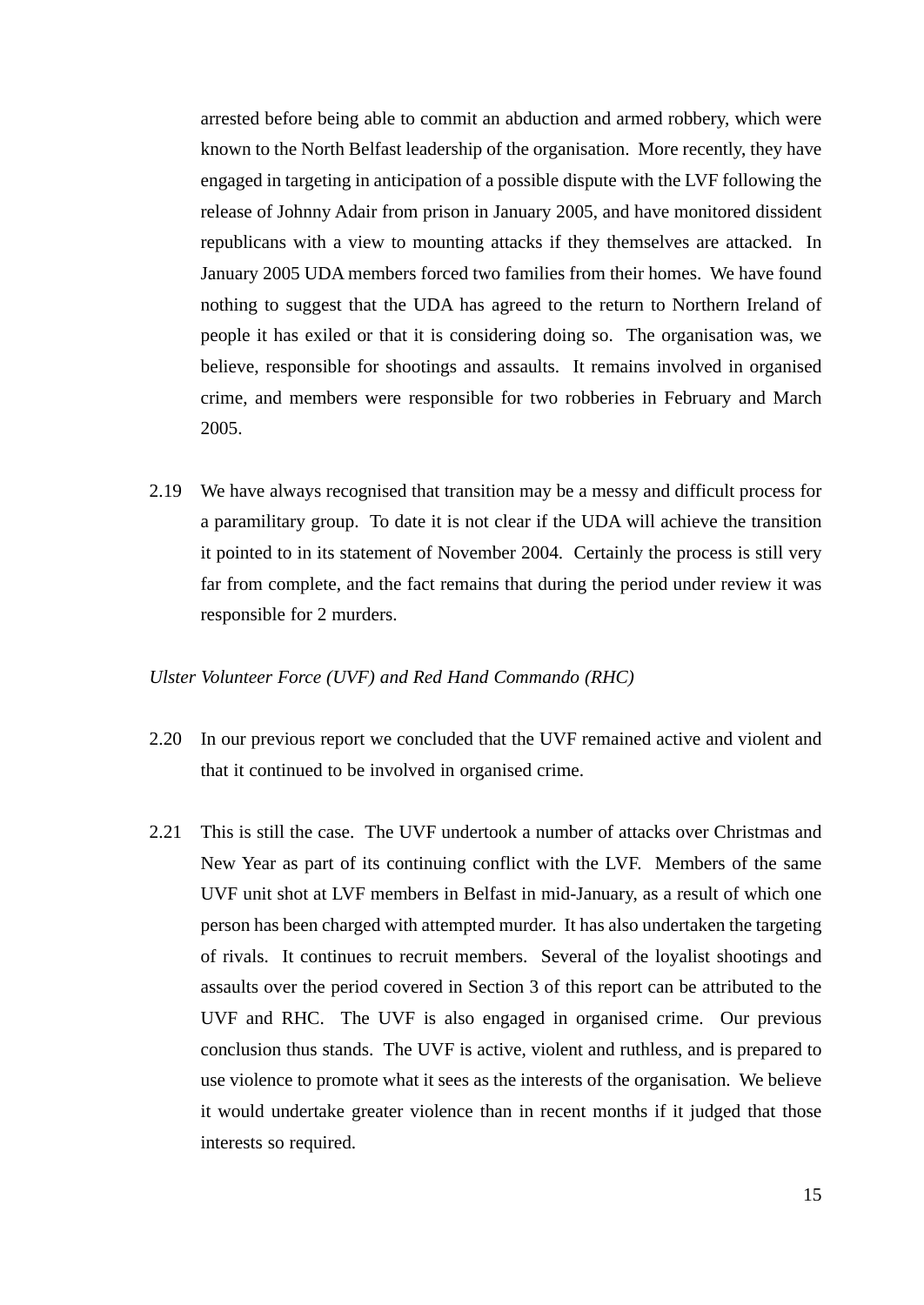#### **3. PARAMILITARY GROUPS: THE INCIDENCE OF VIOLENCE AND EXILING**

- 3.1 This Section concentrates on, but is not entirely confined to, the 6 months since the end of August 2004. It compares them with the three preceding 6 month periods.
- 3.2 We want first to remind the reader of two points we have made before in this context but which are equally important now:
	- Behind the bare statistics which we set out below lie vicious acts of cruelty that have left people permanently disabled and psychologically scarred.
	- No criminal statistics can record the far more numerous occasions on which paramilitaries have intimidated people, thereby achieving the same ends through a fear which is none the less real because it stops short of actual violence. As we have said before, the activities described below are therefore only part of a continuing web of intimidation which particularly afflicts some local communities in Northern Ireland.
- 3.3 We have also noted before our rejection of the term "punishment beating". This is not because of some special sensitivity on our part or a desire to appear correct. It is because we believe that the word "punishment" serves merely to attach an air of respectability to a particularly nasty kind of lawless cruelty and misleads as to the wide range of purposes for which this violence is inflicted – not only to establish or maintain control within communities, as it implies, but in pursuit of acquisitive crime, against rival paramilitary groups and inter-communally. The word "beating" grossly underplays the severity of what the paramilitaries all too often inflict. We think the time has come when public figures and institutions should give a lead and stop using "punishment" in this context, and that the media should do likewise save where they feel obliged to do so in the interests of accurate reporting.

#### *Paramilitary Violence 1 September 2004 to 28 February 2005*

3.4 Over the 6 months from 1 September 2004 until 28 February 2005 we believe that the number of paramilitary murders was as follows: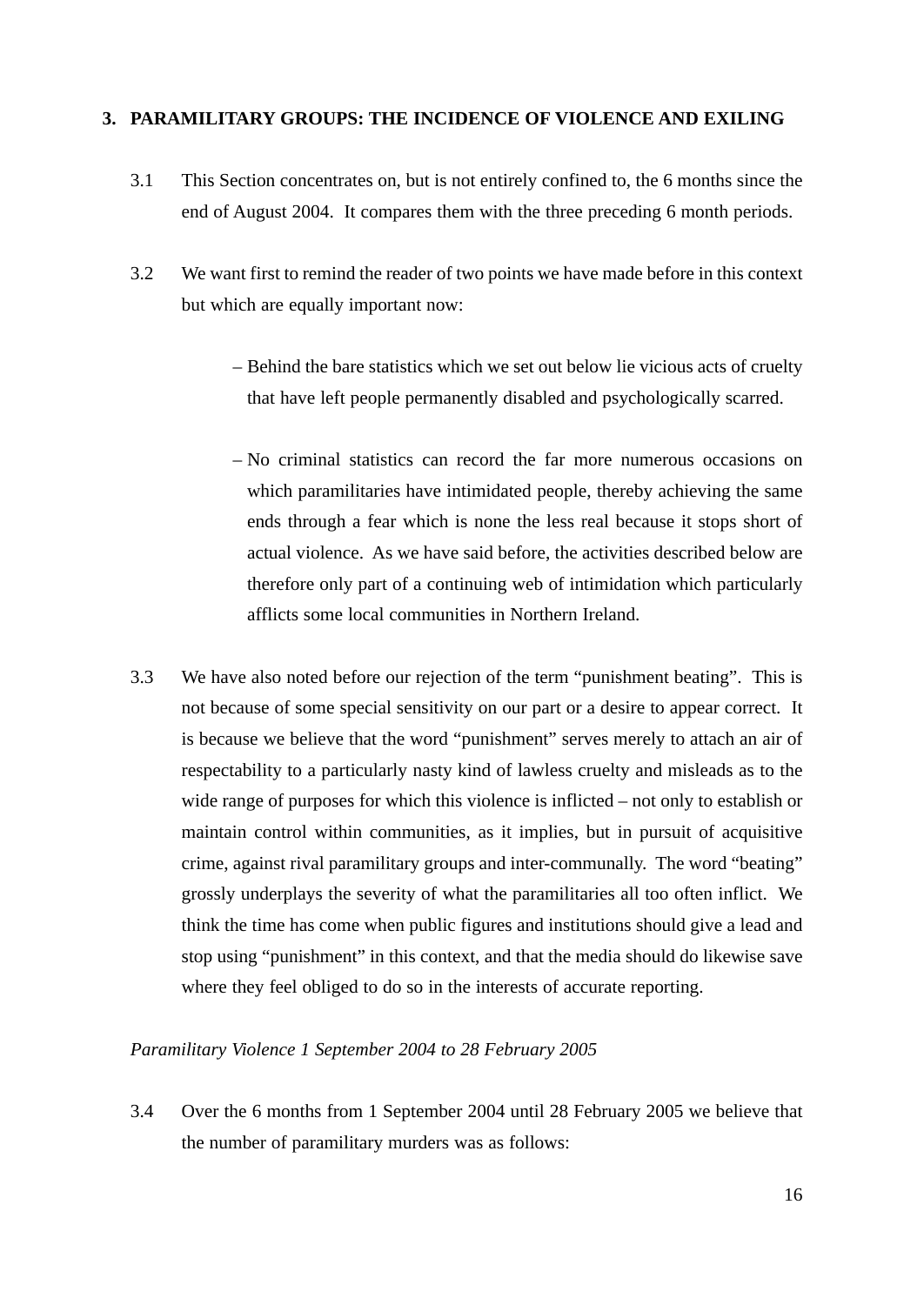|                  | 1 September 2004 –          | $1$ March $-$         | 1 September 2003 $-$            | 1 March - |
|------------------|-----------------------------|-----------------------|---------------------------------|-----------|
|                  | 28 February 2005            | <b>31 August 2004</b> | 29 February 2004 31 August 2003 |           |
| <b>CIRA</b>      |                             |                       |                                 |           |
| <b>INLA</b>      |                             |                       |                                 |           |
| <b>LVF</b>       |                             |                       |                                 |           |
| <b>PIRA</b>      | $\ast$                      |                       |                                 |           |
| <b>RIRA</b>      |                             |                       |                                 |           |
| <b>UDA</b>       | $\mathcal{D}_{\mathcal{L}}$ |                       |                                 |           |
| <b>UVF</b>       |                             | $\overline{2}$        |                                 |           |
| Not attributable |                             | $1^{12}$              |                                 | $2^{13}$  |
| <b>TOTAL</b>     | $\overline{2}$              | 3                     | 2                               | 5         |

Thus the total number of murders is similar to that in the two previous 6 month periods.

The following paramilitary murders have occurred since 1 September 2004:

Darren Thompson, shot 29 September 2004; died 1 October 2004. Stephen Nelson, attacked 19 September 2004, died 18 March 2005.

The question might be raised of why the murder of Robert McCartney is not included in the above figures and box. The detailed categorisation of the murder is not yet definitive and for this reason it is asterisked in the table.

We are not yet in a position to comment on the killing of Stephen Montgomery on 13 February 2005 or the disappearance of Lisa Dorrian on 28 February 2005.

3.5 The number of casualties of paramilitary shootings and assaults in the 6 months since 1 September 2004 is as follows. As before, in these tables, and in the associated text and graphs, the figures and attributions are both subject to minor statistical adjustment.

<sup>12</sup> Information suggests this death may have been linked to a republican paramilitary group but the precise motivation and attributions

 $13$  One of these was abducted and murdered by a republican group but we are unable to say which. One was a member of PIRA killed in the struggle when attempting to undertake a paramilitary attack.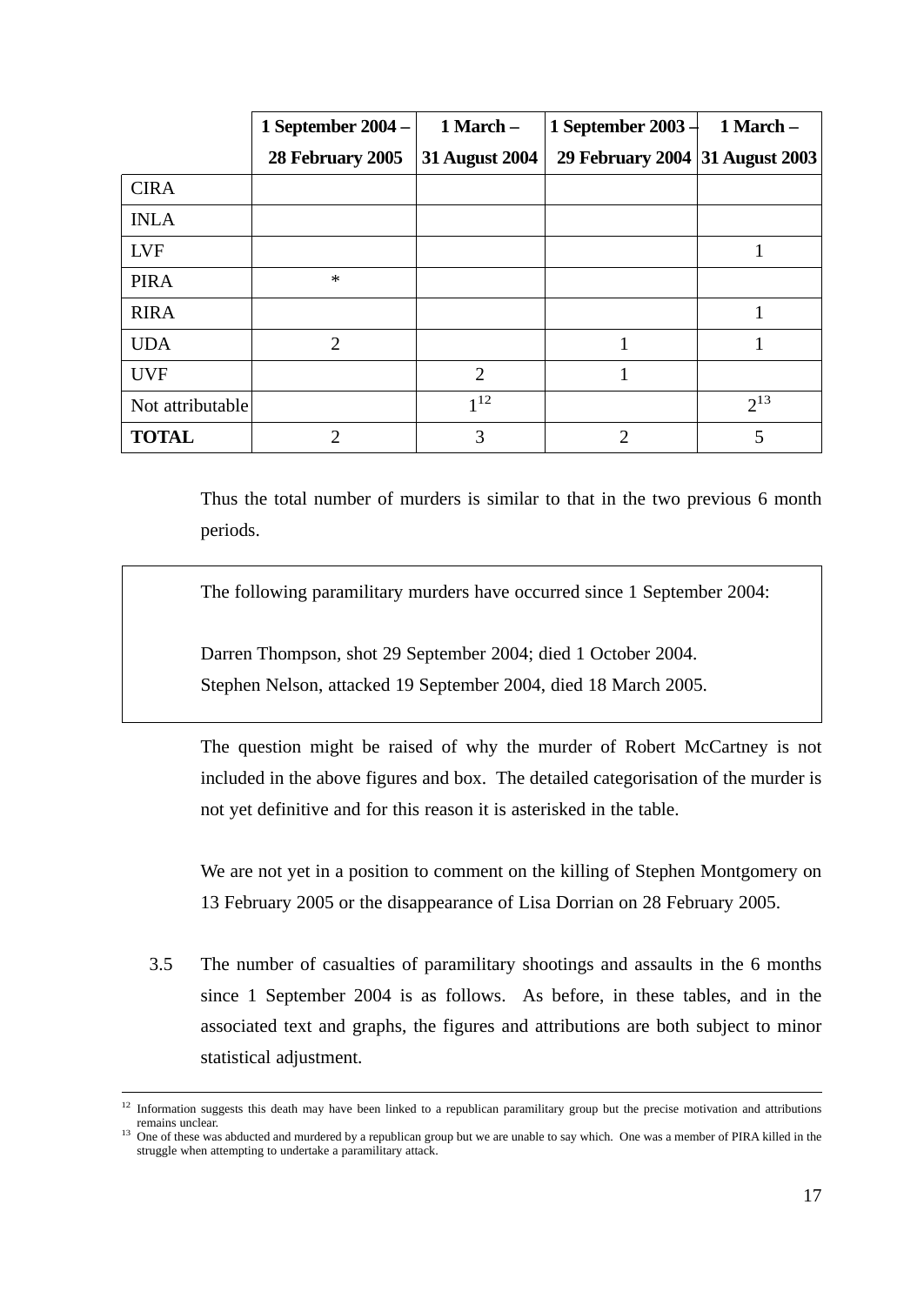## **Shooting Casualties**

| <b>Responsible</b> | 1 September 2004 $-$ | 1 March –      | 1 September 2003 $\rm{\dashv}$  | 1 March – |
|--------------------|----------------------|----------------|---------------------------------|-----------|
| Group              | 28 February 2005     | 31 August 2004 | 29 February 2004 31 August 2003 |           |
| Loyalist           | 36                   | 39             | 69                              | 34        |
| Republican         |                      |                | 19                              | 35        |
| <b>TOTAL</b>       | 44                   | 50             | 88                              | 69        |

## **Assault Casualties**

| <b>Responsible</b> | 1 September 2004 $-$ | $1$ March $-$         | 1 September 2003 $-$            | 1 March – |
|--------------------|----------------------|-----------------------|---------------------------------|-----------|
| Group              | 28 February 2005     | <b>31 August 2004</b> | 29 February 2004 31 August 2003 |           |
| Loyalist           | 30                   | 42                    |                                 | 46        |
| Republican         | 24                   | 18                    | 26                              | 24        |
| <b>TOTAL</b>       | 54                   | 60                    | 83                              | 70        |

3.6 Our remit requires us to look at trends in paramilitary crime. The following graphs include the monthly figures we have previously published, extended by 6 months until 28 February 2005 so that the trends in shootings and assaults are clear.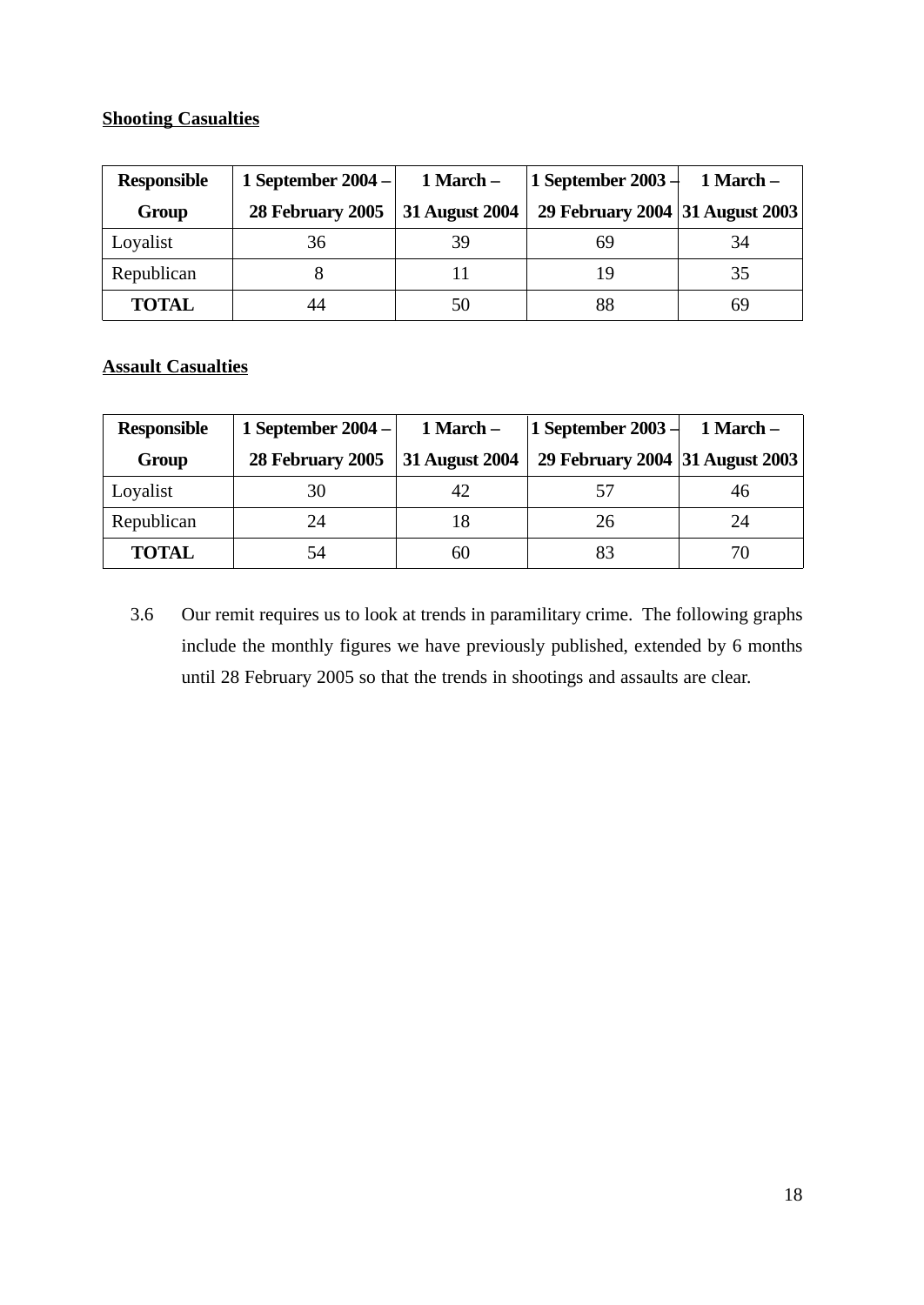$\overline{z}$  $\leq$  $\overline{\circ}$   $\overline{\circ}$ **PARAMILITARY-STYLE SHOOTINGS: NUMBER OF CASUALTIES BETWEEN JANUARY 2003 TO FEBRUARY 2005**



**TOTALS OVER THE PERIOD: LOYALIST SHOOTING CASUALTIES - 200 REPUBLICAN SHOOTING CASUALTIES - 84**

**Figures and attributions for the above period are both subject to minor statistical adjustment**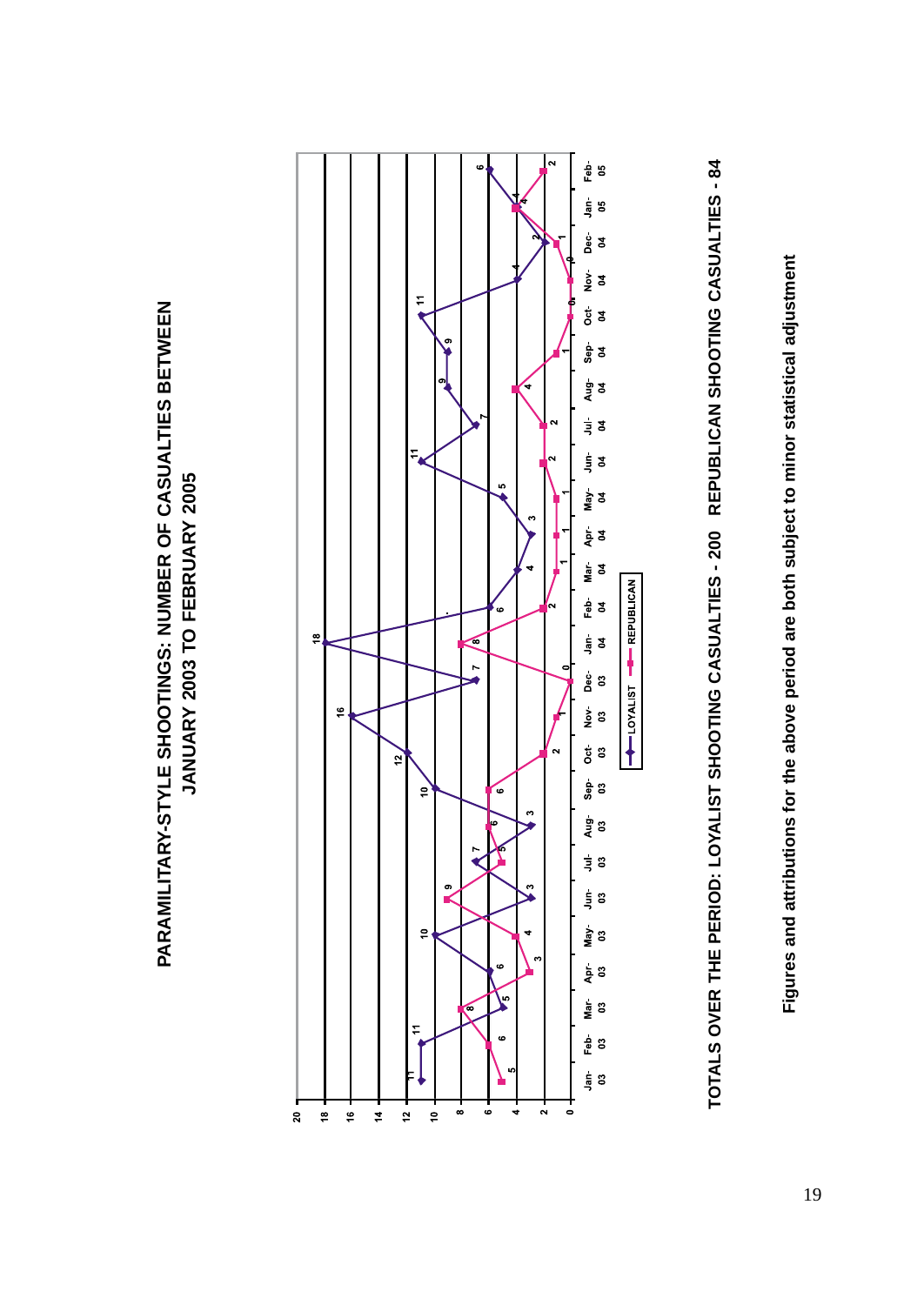Conclusions that for  $\alpha$ **PARAMILITARY-STYLE ASSAULTS: NUMBER OF CASUALTIES BETWEEN JANUARY 2003 TO FEBRUARY 2005**



**TOTALS OVER THE PERIOD: LOYALIST PARAMILITARY-STYLE ASSAULTS – 188 REPUBLICAN PARAMILITARY-STYLE ASSAULTS - 96**

**Figures and attributions for the above period are both subject to minor statistical adjustment**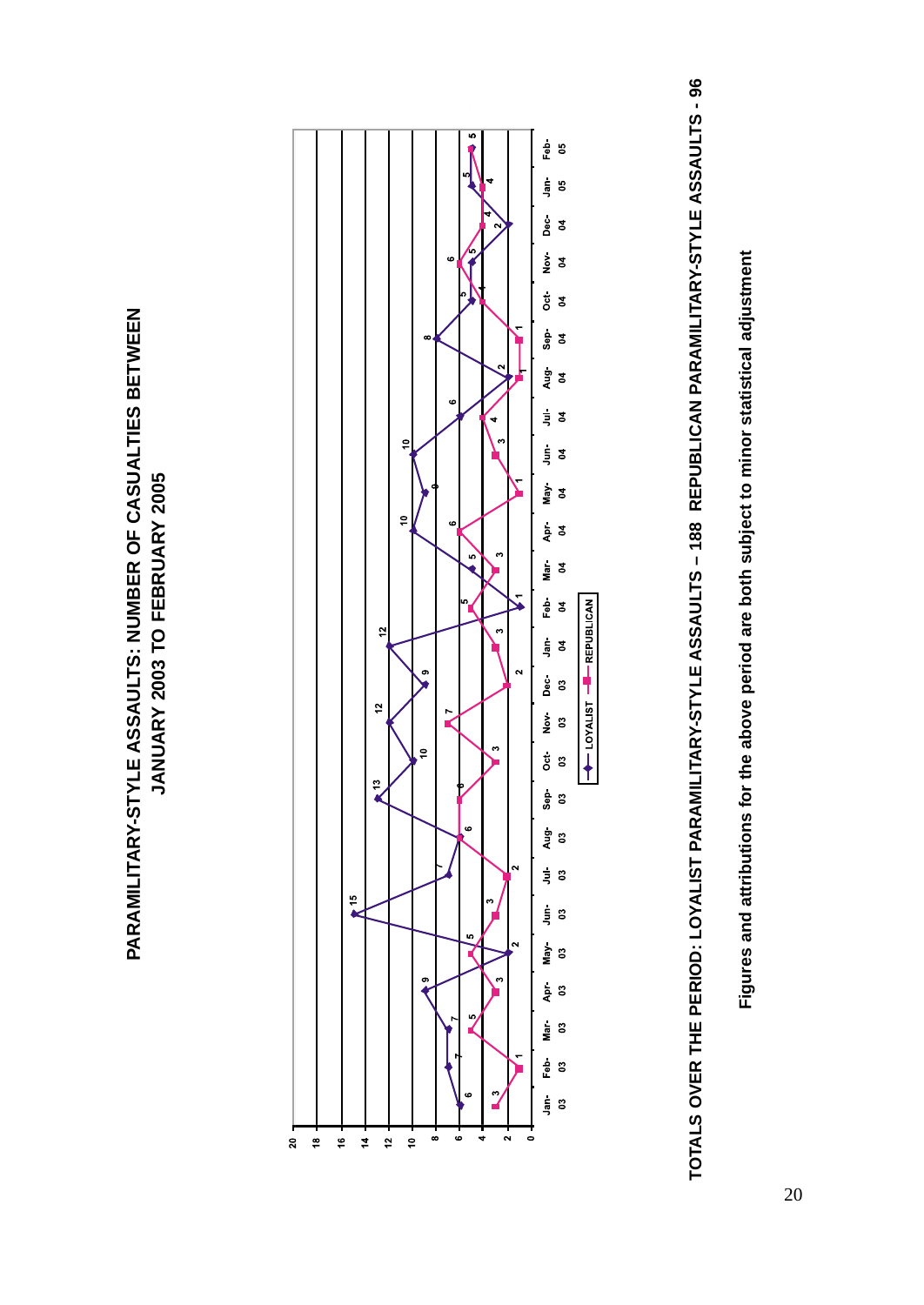#### *Exiling*

- 3.7 In our Third Report published in November we commented at some length on the use of exiling by paramilitary groups. In declaring our abhorrence of this longstanding practice, which we described as one of the most insidious aspects of paramilitary activity, we made the following main points:
	- It was an expression of paramilitary power and a means of exerting control over individuals and communities which existed only because of the known readiness of paramilitaries to resort to violence to secure their way. As such it was both a symptom of the pressure they exerted and a means of continuing it:
	- It had a devastating effect on the individual and his (usually, his) family, and could ruin the person's life chances;
	- Exiling by loyalist groups appeared to have increased since July 2003.
- 3.8 Since then we have met victims of paramilitary assaults and shootings, including those for whom exiling had been a real and deeply terrifying prospect. Discussion with these victims brought home to us just how traumatic the effect of exiling could be, uprooting people – often those poorly equipped in terms of education and of social and vocational skills – from everything that was familiar to them and casting them into an environment where they would receive none of the support they needed if they were to have any reasonable hope of making worthwhile progress in their lives. It is of course just this traumatic impact on which the paramilitaries rely, to the point where we have heard that some would prefer successive assaults to exiling. This is one further indication of malign influence which paramilitaries exert.
- 3.9 It remains the case that there are no accurate figures on the extent of exiling. Instances are known within communities but are seldom reported to the authorities so that no comprehensive picture is available. However, information we have been given – which we cannot therefore test or verify as we would like – suggests there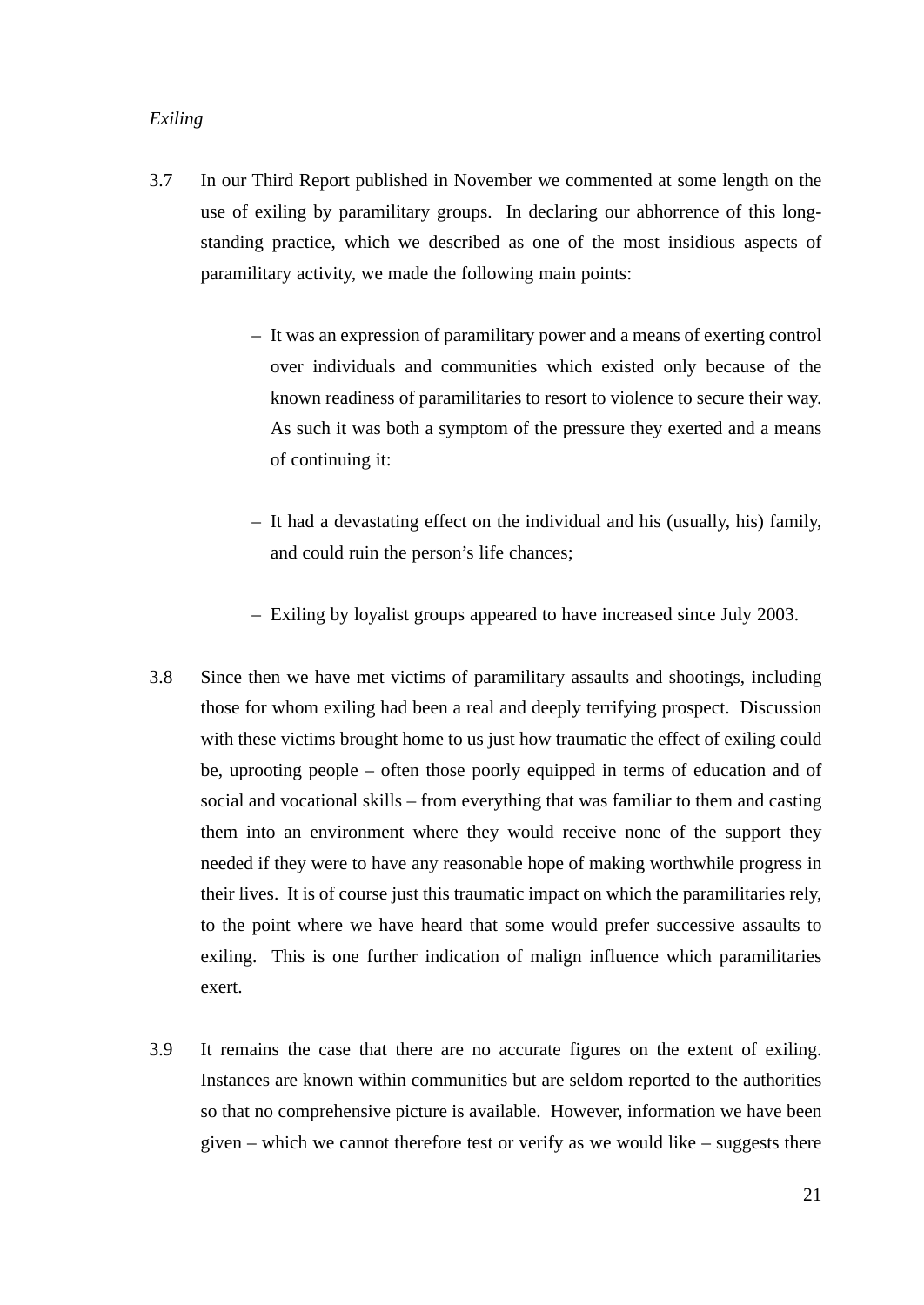has been no slackening in the extent of exiling since we last reported and that it is roughly evenly split between loyalists and republicans. We do not have any evidence that paramilitary groups have agreed to the general return to their homes of those whom they have exiled and who want to come back, or are considering doing so.

#### *Conclusions*

- 3.10 We draw the following conclusions:
	- **While the level of paramilitary violence is still high, with one exception the downward trend apparent in the two preceding six month periods has continued.**
	- **There were 2 paramilitary murder victims in the period from 1 September 2004 to 28 February 2005. This is broadly the same as in the two previous six month periods.**
	- **Averaged out, there were nearer 2 victims of shootings a week than 1, and about 2 victims of assault a week over the same period.**
	- **Since 1 September 2004 there have been fewer victims of violence short of murder, the reduction being larger in the case of shootings than of assaults. Loyalists continue to commit more violence than republicans: over four times as many shooting victims and 25% more victims of assault. But the one figure which does not show the continuing downward trend is that for republican assaults.**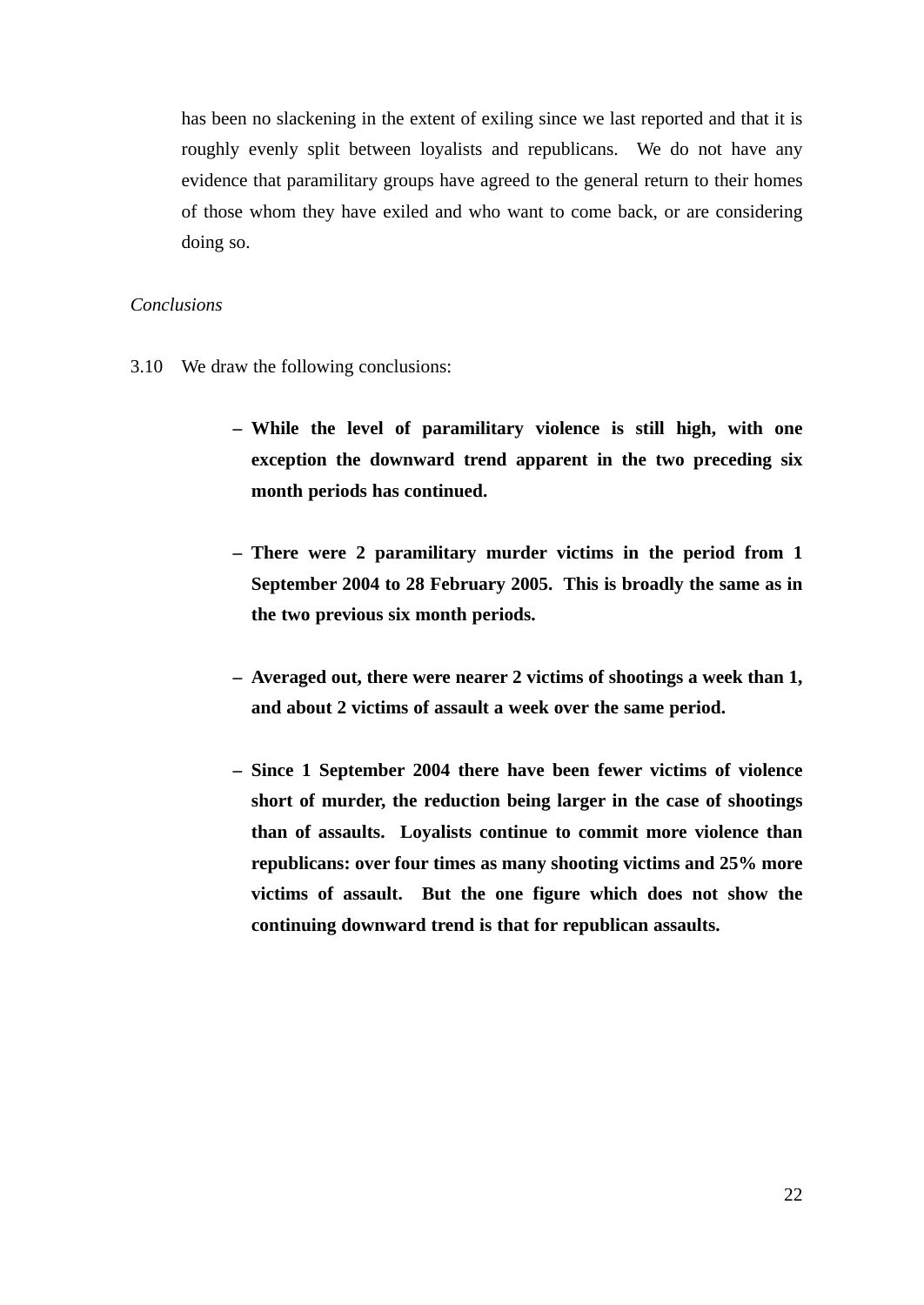**– The changes may be summarised as follows:**

#### *Republican Groups*

- **Shooting casualties are down by 27% compared with the preceding six month period and down by 58% compared with the corresponding period in 2003-2004.**
- **Assault casualties are up by 33% when compared with the preceding six month period and down by 8% when compared with the corresponding period in 2003-2004.**

#### *Loyalist Groups*

- **Shooting casualties are down by 8% when compared with the preceding six month period and down by 48% when compared with the corresponding period in 2003-2004.**
- **Assault casualties are down by 29% when compared with the preceding six month period and down by 47% when compared with the corresponding period in 2003-2004.**
- **Exiling continues to be an ugly feature of paramilitary crime and we have no indication that its extent has slackened.**
- 3.11 We are aware that these figures alone do not give the full picture of paramilitary violence, for example because they disguise local variations. We plan to examine such issues in future reports. We would welcome views on both the trends in these figures and the explanations for them.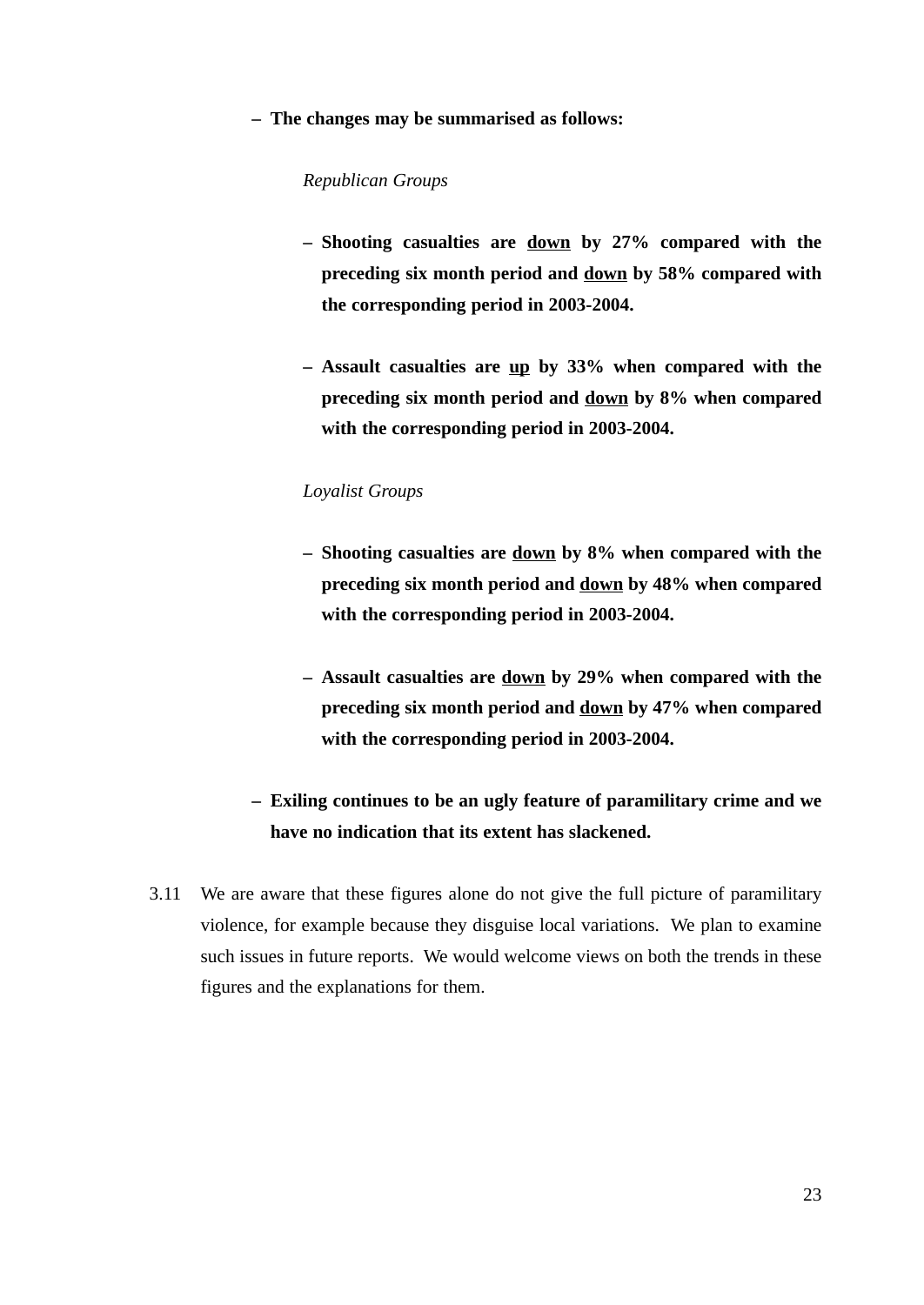#### **4. THE MURDER OF ROBERT McCARTNEY**

- 4.1 We think it is right to comment specifically on the murder of Robert McCartney, though we are very constrained in what we can say. There may be criminal proceedings and Article 13 of the International Agreement requires us to do nothing which would prejudice a legal case or put anybody's safety at risk.
- 4.2 Robert McCartney was murdered outside Magennis's Bar in central Belfast on the evening of 30 January 2005. Another man, Brendan Devine, was stabbed in the same incident. We believe that members of PIRA were involved in the murder. We do not believe that the central PIRA leadership sanctioned it in advance, but those concerned may have believed they were acting at the direction of a local senior PIRA member at the scene. After the event there was prompt PIRA intervention to protect its members and to obstruct the investigation, including by cleaning up the scene and by the intimidation of witnesses. By their immediate and subsequent interventions PIRA put the organisation and its members ahead of justice.
- 4.3 PIRA has issued a succession of statements on the murder. On 16 February it said that it had not been involved and that nothing should be done to impede the family's wishes for justice. On 25 February it announced it had dismissed three members following internal disciplinary proceedings, that one of these three had made a statement to a solicitor and the other two had been advised to do so. It said it would not tolerate (sic) the intimidation of those who wanted to help the family. On 8 March it referred to further discussions with the family, repeated its view that it believed those responsible should come forward, and said the PIRA sought only "truth and justice" and that it had told members of the family it was prepared to shoot those directly involved. This last claim to the right to impose summary justice attracted world-wide condemnation. In its Easter statement PIRA referred for the first time explicitly to the murder being a crime and that it was wrong.
- 4.4 Senior members of Sinn Féin have made a number of public references to the murder. They included encouragement to those with information to come forward so that the people responsible could be brought to justice, and included references to supporting the family's wish to see the perpetrators in court; referred to the need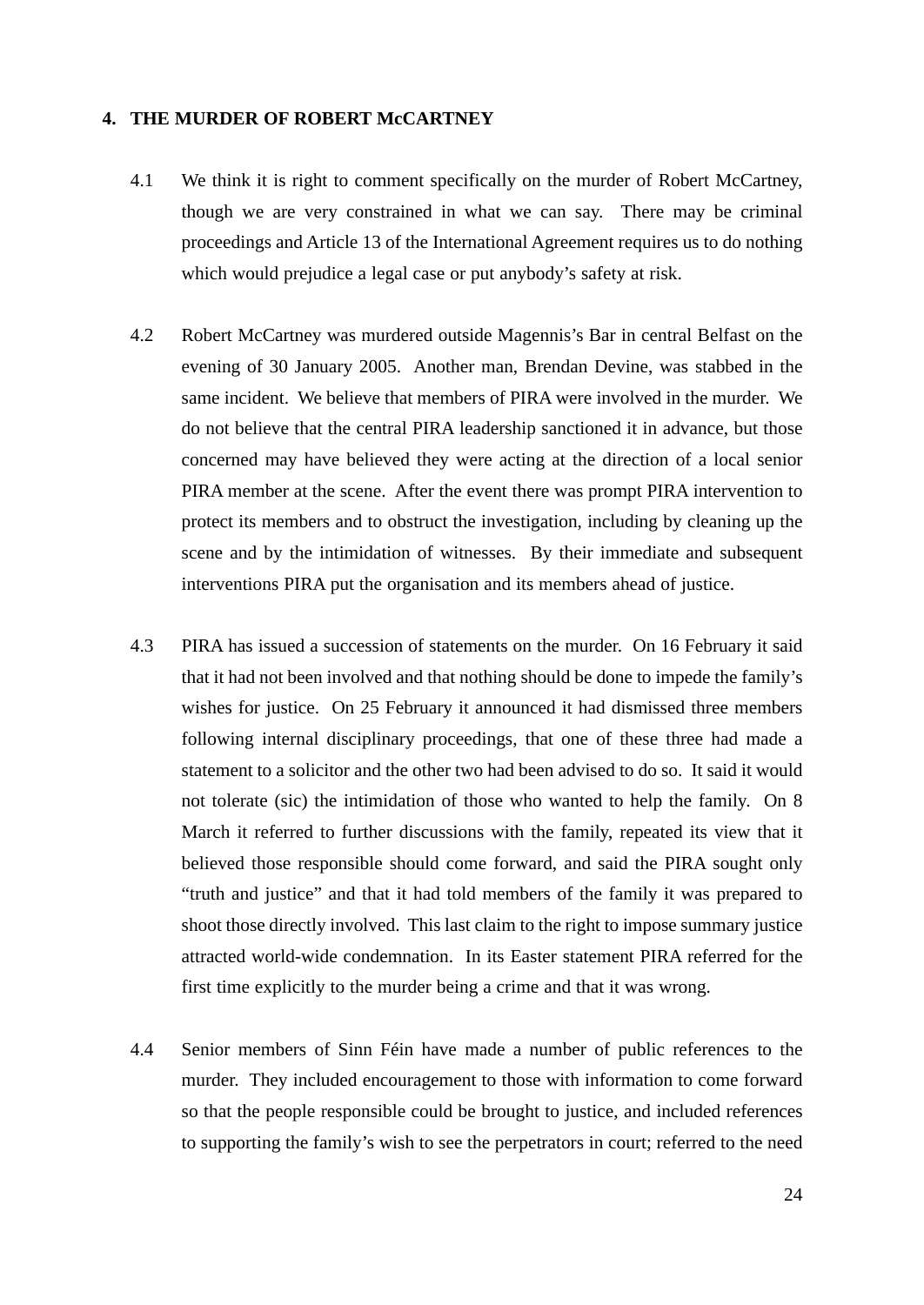for those responsible to account for their actions; supported the family's demand for truth and justice; and referred to the suspension of twelve members of its organisation. There was also criticism by Sinn Féin of the police investigation. Sinn Féin advised people to use other avenues for the indirect transmission of material to the police. But we note with regret that insufficient evidence has emerged to enable charges to be brought as we present this report.

4.5 Throughout these tragic events Robert McCartney's family have set an example to everybody by their courage and determination. Their demand has always been for justice, never for revenge. Throughout they have recognised that this crime could be properly dealt with only through the working of the justice system. The general acceptance of this principle would get to the root of many of the problems associated with paramilitary crime.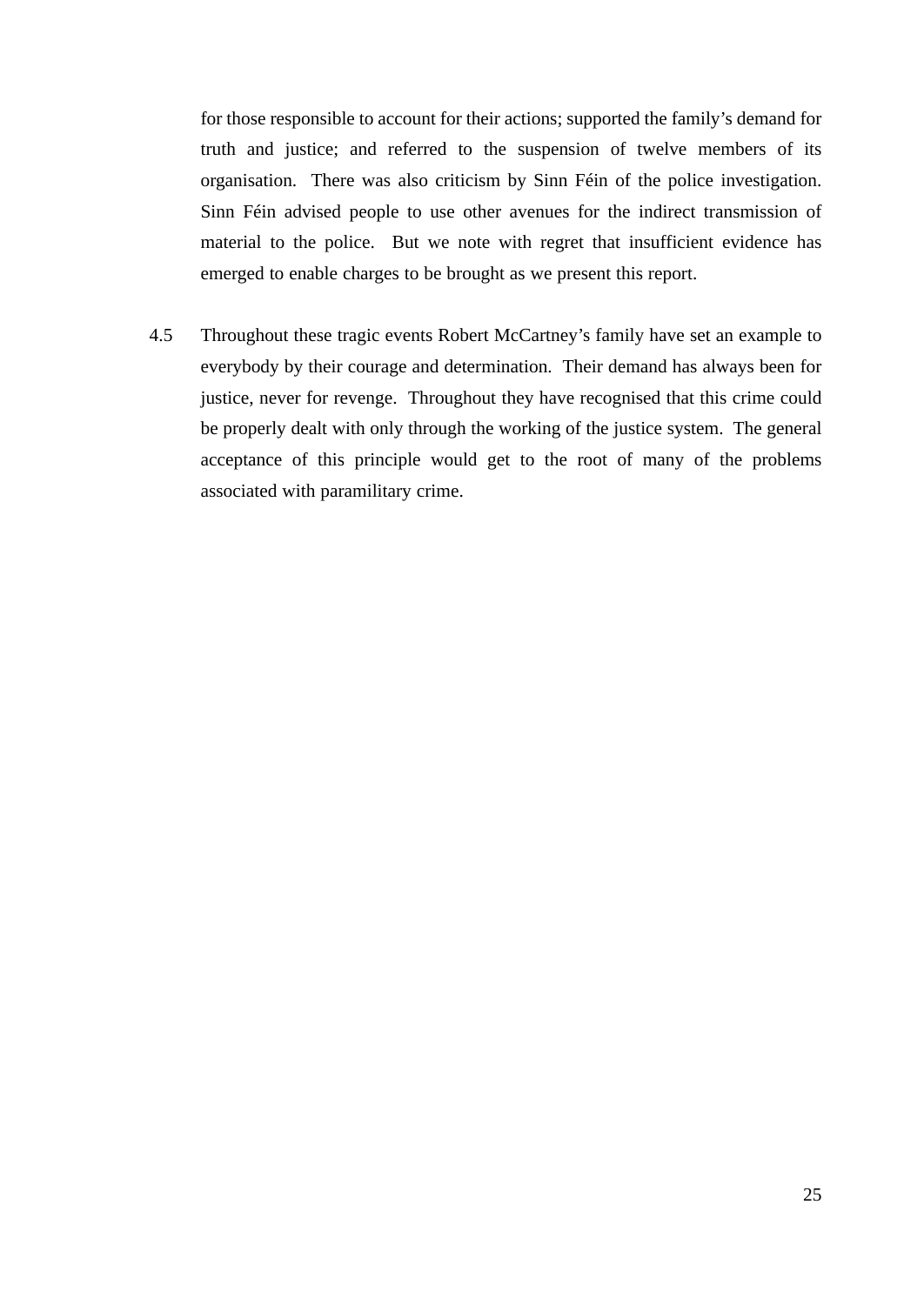# **5. PARAMILITARY GROUPS: THE ACTIVITIES OF PRISONERS RELEASED UNDER THE BELFAST AGREEMENT**

- 5.1 We have made clear before that we want those who have given up criminality to engage as fully as possible in all aspects of social and economic life. This is the case whether or not they have served a term of imprisonment. We have expressed our admiration of all those who work to promote peace and understanding and to develop communities in paid and voluntary capacities. We know that ex-prisoners are amongst those who make valuable contributions in these ways, and indeed that by virtue of their past they may be able to play a particularly key role. We have met some of them, have seen their work at first hand and have been impressed by what we saw. We welcome too the readiness of ex-prisoner groups from both communities to explore publicly with each other how they can contribute to the reintegration of their members and to social development, learning from each other in the process.
- 5.2 The key factor is that ex-prisoners should have put criminality behind them and have engaged in the life of the community as law abiding citizens. But not all exprisoners have done this. It is our task to report on paramilitary activity and we are keen to fulfil it from as many angles as we can. We believe that one indication of the strength and nature of paramilitarism and of the attitude of the leaders of paramilitary groups to its continuation, is whether those released have resumed criminal activity, and if they have, whether it is of a paramilitary kind.
- 5.3 To pursue this question we have taken a preliminary look at those who were released in Northern Ireland under the terms of the Belfast Agreement although at this stage we have not been able to take our enquiries as far as we would wish. These ex-prisoners are an identifiable category of people whose release took place over a relatively short period and was associated with a major step towards peace and normality – the watershed of the Belfast Agreement to which we refer above. What we say below relates to activities at any time during the whole period from the time of release until September 2004. It does not mean that these people are actively engaged as we submit this report.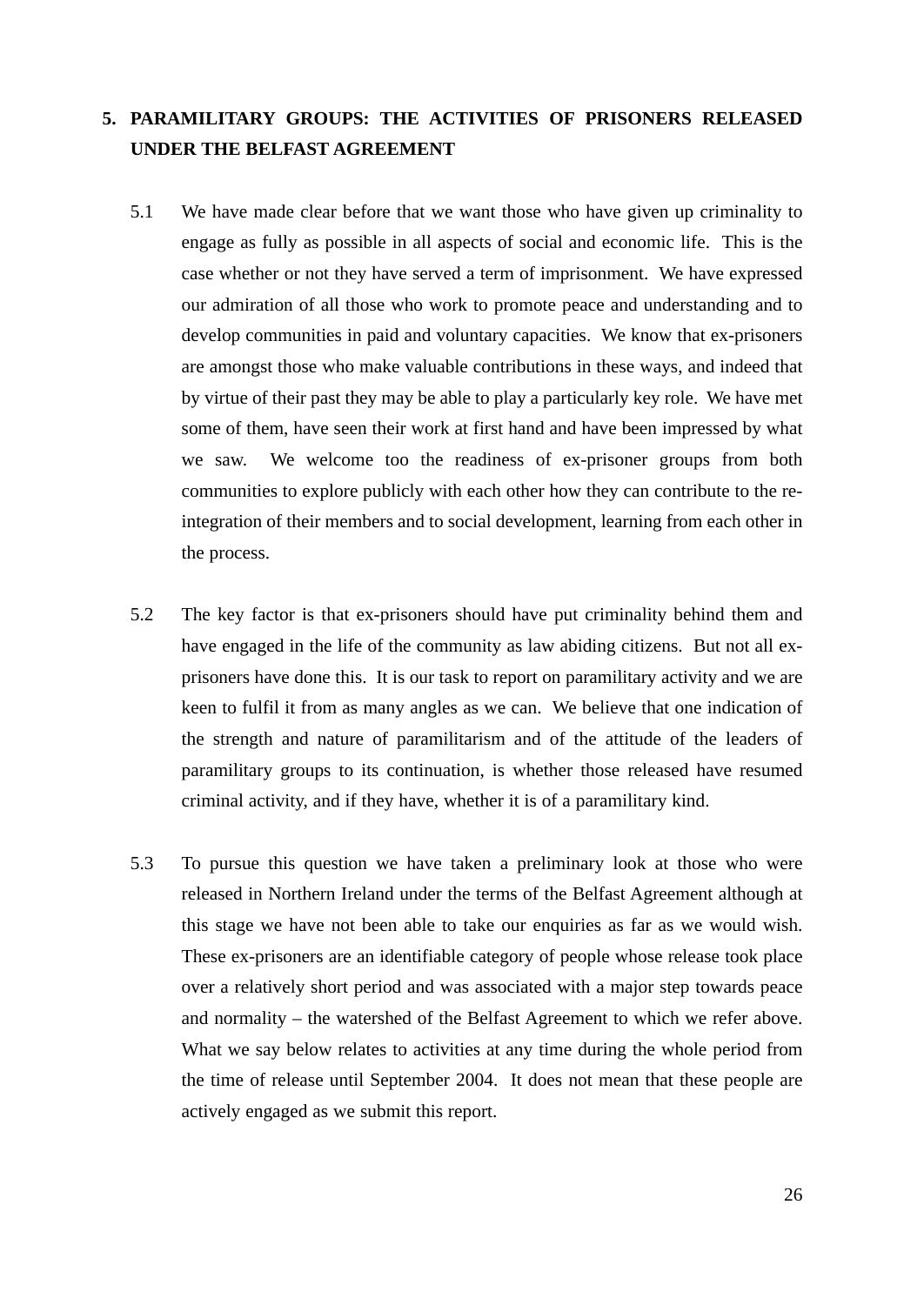- 5.4 Of the 447 people released under the terms of the Belfast Agreement in Northern Ireland, as implemented in the Northern Ireland (Sentences) Act  $1998<sup>14</sup>$ , we have looked at the cases of the 430 who had paramilitary links before their imprisonment. We have examined the different groups and the different ways in which released prisoners have become re-involved in paramilitary and/or criminal activities.
- 5.5 Those with prior paramilitary links released under the 1998 Act were as follows:

| <b>Responsible</b> | <b>Number</b>  | Percentage               |
|--------------------|----------------|--------------------------|
| Group              |                | <b>Released of Total</b> |
| <b>CIRA</b>        | $\overline{0}$ | 0%                       |
| <b>INLA</b>        | 29             | 7%                       |
| <b>LVF</b>         | 19             | 4%                       |
| <b>PIRA</b>        | 209            | 49%                      |
| <b>RIRA</b>        | $\theta$       | 0%                       |
| <b>UDA/UFF</b>     | 103            | 24%                      |
| <b>UVF/RHC</b>     | 70             | 16%                      |
| <b>TOTAL</b>       | 430            |                          |

- 5.6 There are three main aspects:
	- How many have been charged with and convicted of crimes or have prosecutions pending?
	- How many have in some way become re-involved with paramilitary organisations?
	- How many have become involved in organised crime<sup>15</sup>?

<sup>&</sup>lt;sup>14</sup> The Belfast Agreement provided for the establishment of a programme of accelerated release of prisoners convicted of scheduled offences. It was implemented by the Northern Ireland (Sentences) Act of that year. The scheme required the Sentence Review Commissioners to release qualifying prisoners where they were satisfied that various conditions were met, which included that the prisoner was not a supporter of a specified organisation, was not likely to become one, would not commit acts of terrorism, and in relation to life sentence prisoners, would not be a danger to the public if released immediately. Those released are under licence and subject to recall for its breach during the period when they would otherwise have been in prison.

<sup>&</sup>lt;sup>15</sup> For the purposes of this analysis we define this as drugs (importation, sale, distribution); the smuggling of fuel and tobacco; the sale and <sup>15</sup> distribution of contraband alcohol and tobacco; counterfeiting; fraud and money laundering; robbery and hijacking; and extortion.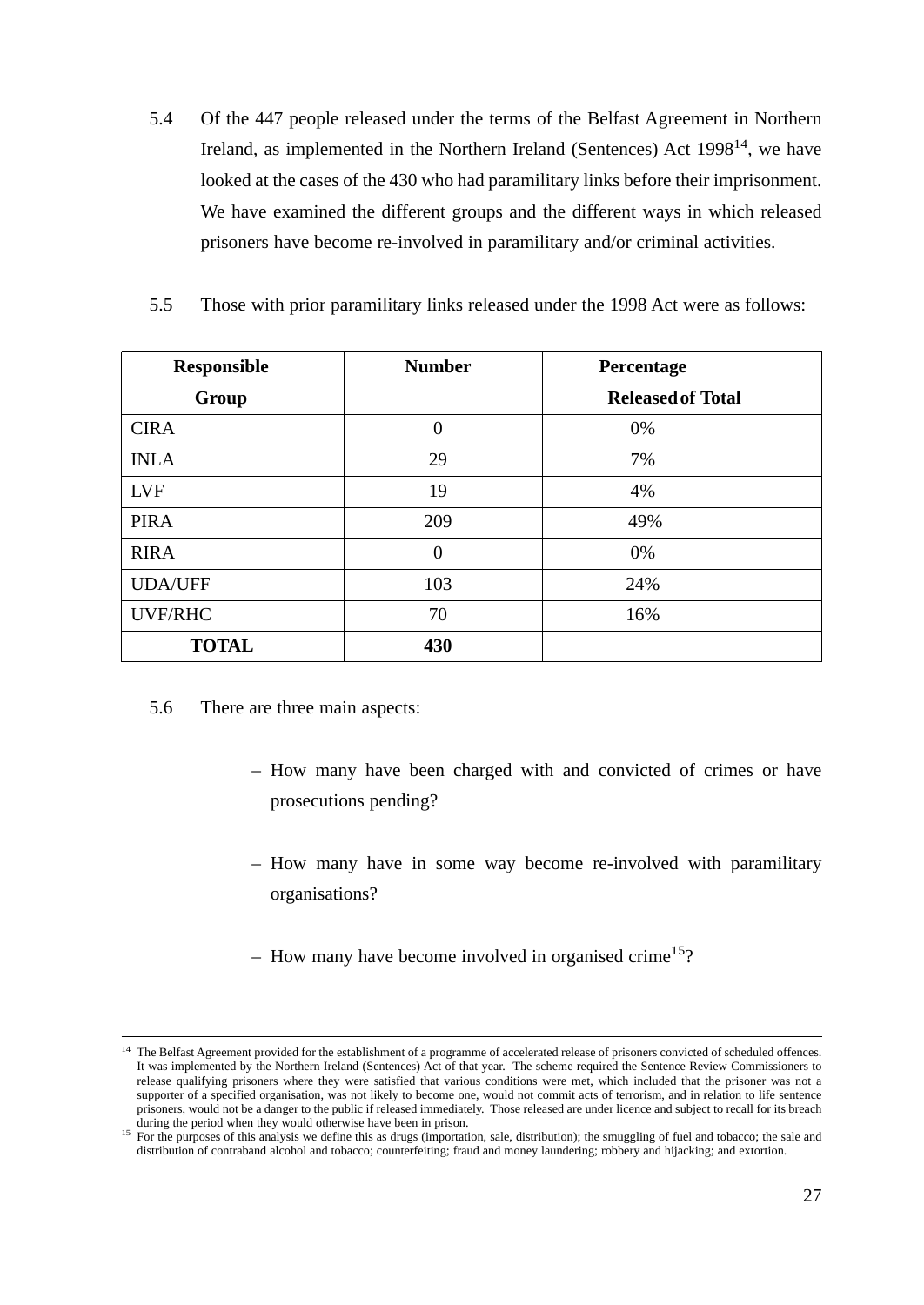5.7 Information on the released prisoners who have been charged and convicted of criminal offences, or have prosecutions pending, is precise and in the public domain. In the period until September 2004, some 3% of the prisoners released in Northern Ireland had been convicted or were being prosecuted for paramilitary type offences and 11% for non-paramilitary offences, making a total of 14%. The proportion varies considerably between the different groups and between paramilitary and non-paramilitary activity, as the following table indicates.

|                | Paramilitary activity -<br>(charged and convicted, or<br>prosecution pending) |                          | Non-paramilitary activity<br>(charged and convicted, or<br>prosecution pending) |                          | <b>Total</b>   |                          |
|----------------|-------------------------------------------------------------------------------|--------------------------|---------------------------------------------------------------------------------|--------------------------|----------------|--------------------------|
|                | <b>Number</b>                                                                 | % of members<br>released | <b>Number</b>                                                                   | % of members<br>released | <b>Number</b>  | % of members<br>released |
| <b>INLA</b>    |                                                                               | 3                        |                                                                                 | 3                        | $\overline{2}$ |                          |
| <b>LVF</b>     | 4                                                                             | 21                       |                                                                                 | 5                        | 5              | 26                       |
| <b>PIRA</b>    | 4                                                                             | $\mathfrak{D}$           | 15                                                                              | 7                        | 19             | 9                        |
| <b>UDA/UFF</b> | 4                                                                             | 4                        | 14                                                                              | 14                       | 18             | 18                       |
| <b>UVF/RHC</b> |                                                                               |                          | 14                                                                              | 20                       | 15             | 21                       |
| <b>TOTAL</b>   | 14                                                                            |                          | 45                                                                              | 11                       | 59             | 14                       |

## **Conviction or Prosecution**

Thus the two republican groups have the lowest percentage of released members convicted or with a prosecution pending. The LVF had by far the highest percentage for paramilitary offences, and the UVF/RHC the highest for nonparamilitary offences, in each case at around one released prisoner in five and one in seven respectively being convicted or with a prosecution pending. (The figures for the South suggest a very low level of minor offending for the equivalent groups of people).

5.8 Inevitably information on the second and third issues – re-involvement in paramilitary organisations and in organised crime in Northern Ireland – is far less precise and is not generally in the public domain. For that reason we need to subject this information to the kind of scrutiny we described above and we hope to return to the issue in a future report. The picture appears to be broadly as follows. We should welcome comments on what we say: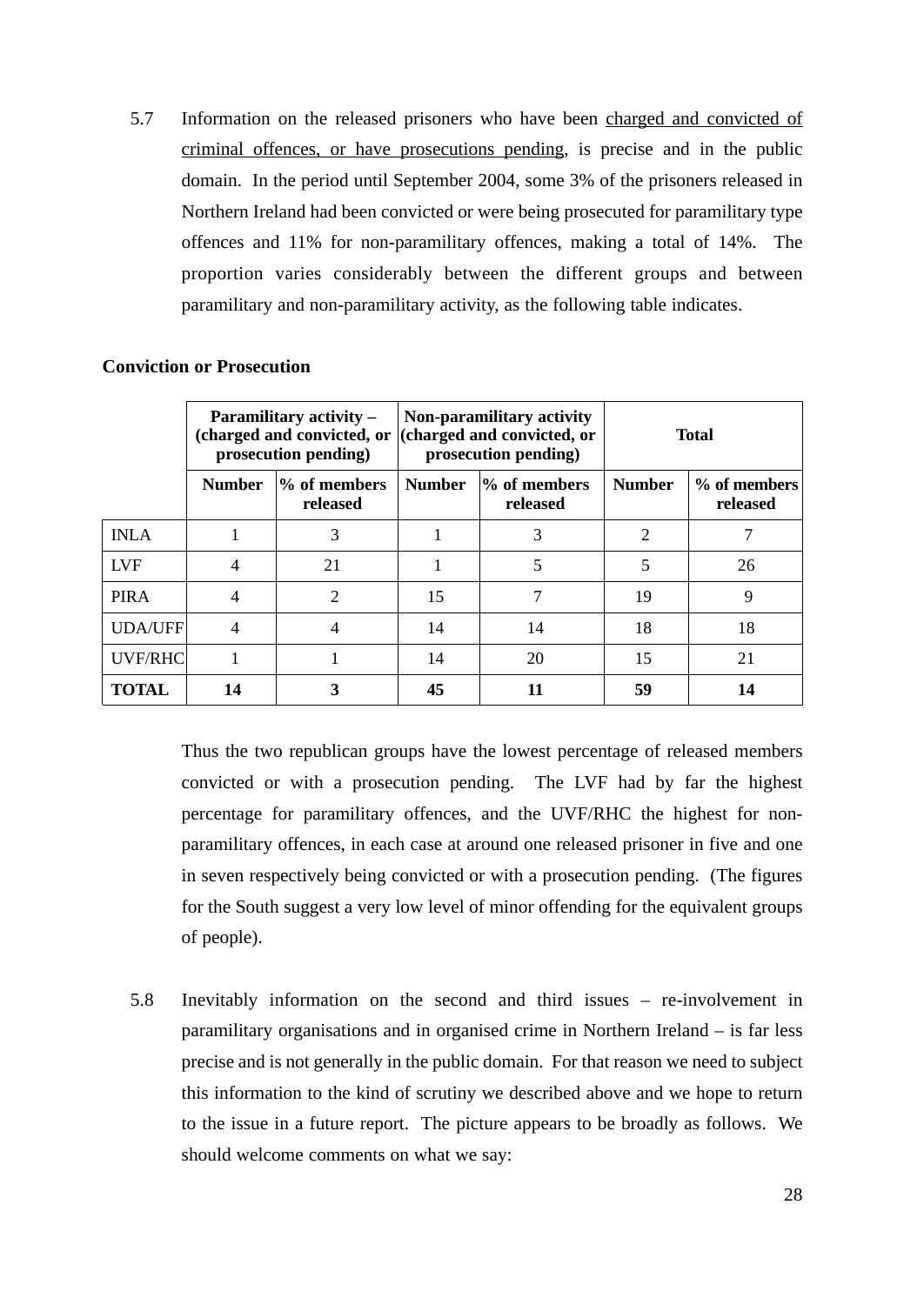- The level of re-involvement in paramilitary activity appears to be substantially higher than that for conviction or pending prosecution. Reinvolvement is also a broad term and could in some circumstances mean, for example, that somebody exercised a restraining influence. It seems that a substantial proportion of all the released prisoners have been reinvolved at some time over the period since their release, though not necessarily continuously or at the present time. It is important to note that licences may have expired at the time of these activities so that the person was not liable to recall. It appears that there are differences between groups. There also appears to be some variation between groups in the nature of the activity. For many the main activity seems to have been the exercise of command within the group or control within the community. But in every group some were apparently involved in serious criminal activities.
- The level of involvement in organised crime appears to be a good deal lower, although a high proportion of those involved in organised crime were also involved in the paramilitary activities referred to above. As is to be expected, the nature of the organised crime reflects the nature of the crimes in which the group is mainly involved.
- Overall this suggests that of the people released in Northern Ireland under the Belfast Agreement with former paramilitary links a considerable proportion were apparently involved in either paramilitary activity or organised crime, or both.
- 5.9 We want to refine and develop in the future our analysis and assessment of data available to us about re-involvement in paramilitary activity, and involvement in organised crime before commenting further on this. In the meantime if people would provide us with any additional material or with views on the subject we would very much welcome that.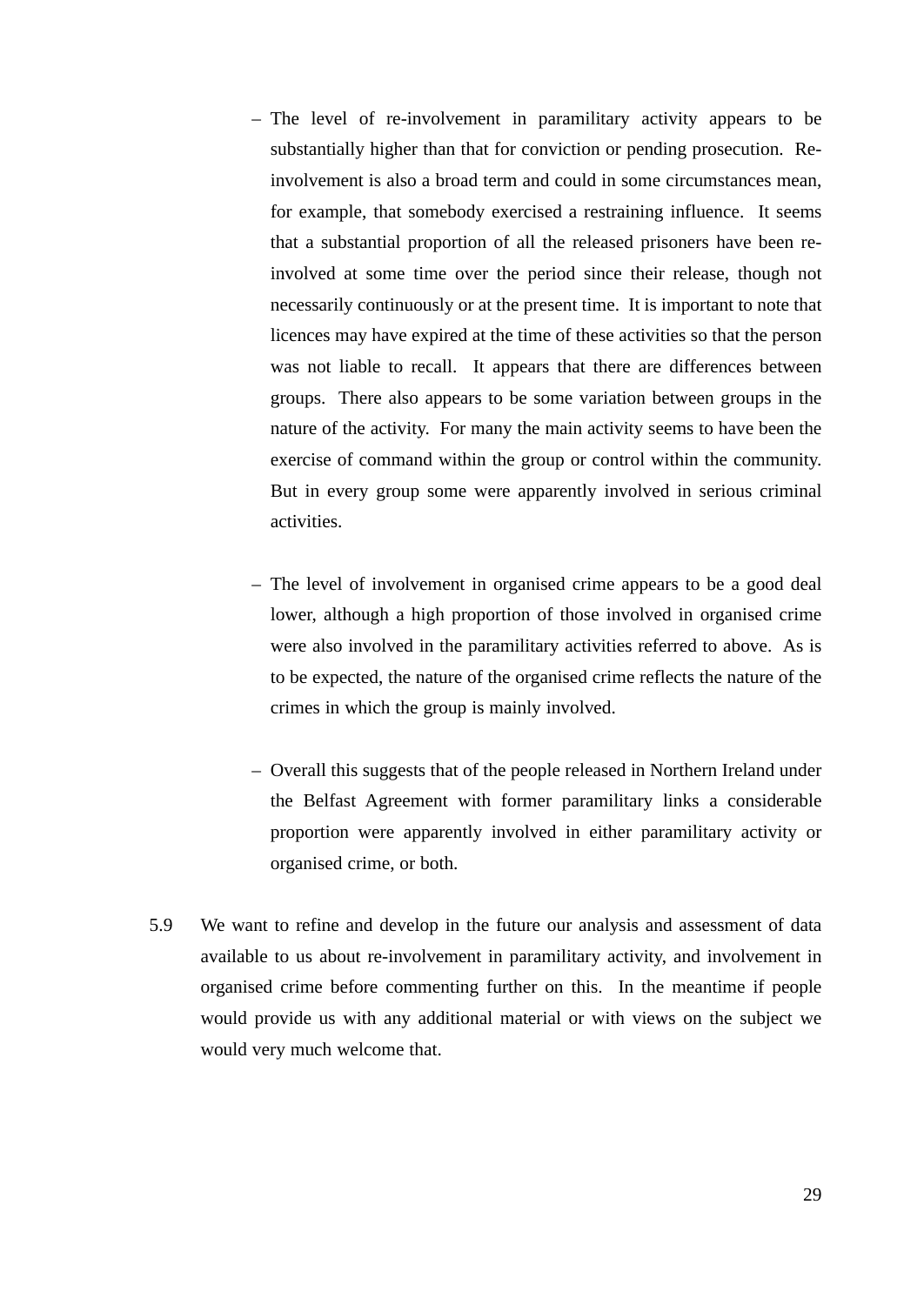# **6. PARAMILITARY GROUPS: ORGANISED CRIME AND OTHER PARAMILITARY ACTIVITY**

#### *Organised Crime*

- 6.1 In our previous full report we described the seriousness of the threat posed by organised criminals associated with paramilitary groups and how there was no reason to think that the threat would lessen as conventional terrorism declined – indeed some reason to fear the opposite. We saw organised crime as a major continuing legacy of terrorism, with some 60% of all organised crime gangs in Northern Ireland, and some two thirds of the most serious gangs involved in international activities, having paramilitary links. We pointed out that these paramilitary associations brought to organised crime a ruthlessness, expertise and infrastructure that was unique to Northern Ireland.
- 6.2 We have continued our analysis of paramilitary organised crime, this time from two particular angles. We have looked at the activities of some of the crime gangs associated with different paramilitary groups, and we have analysed some aspects of how organised crime operates through legitimate businesses and what obstacles there may be to making an effective response to this. We have also identified issues we want to explore in future reports.

#### *Organised Crime – individual gangs*

6.3 Our analysis of a number of individual gangs has reinforced the concerns we previously expressed. We have looked at gangs with a wide range of criminal activities, all involving some combination of violence and means of gaining very substantial resources, often by exploiting the border. The range of the different activities of one gang can be very striking, as we illustrate in the box below. Some gang leaders have been deeply committed to crime and terrorism for over twenty years; they are ruthless and experienced, sometimes with past convictions but skilled in avoiding detection. All have roots in communities where their paramilitary infrastructure and use of intimidation enables them to shelter. They vary in the extent to which the proceeds are for personal or organisational gain,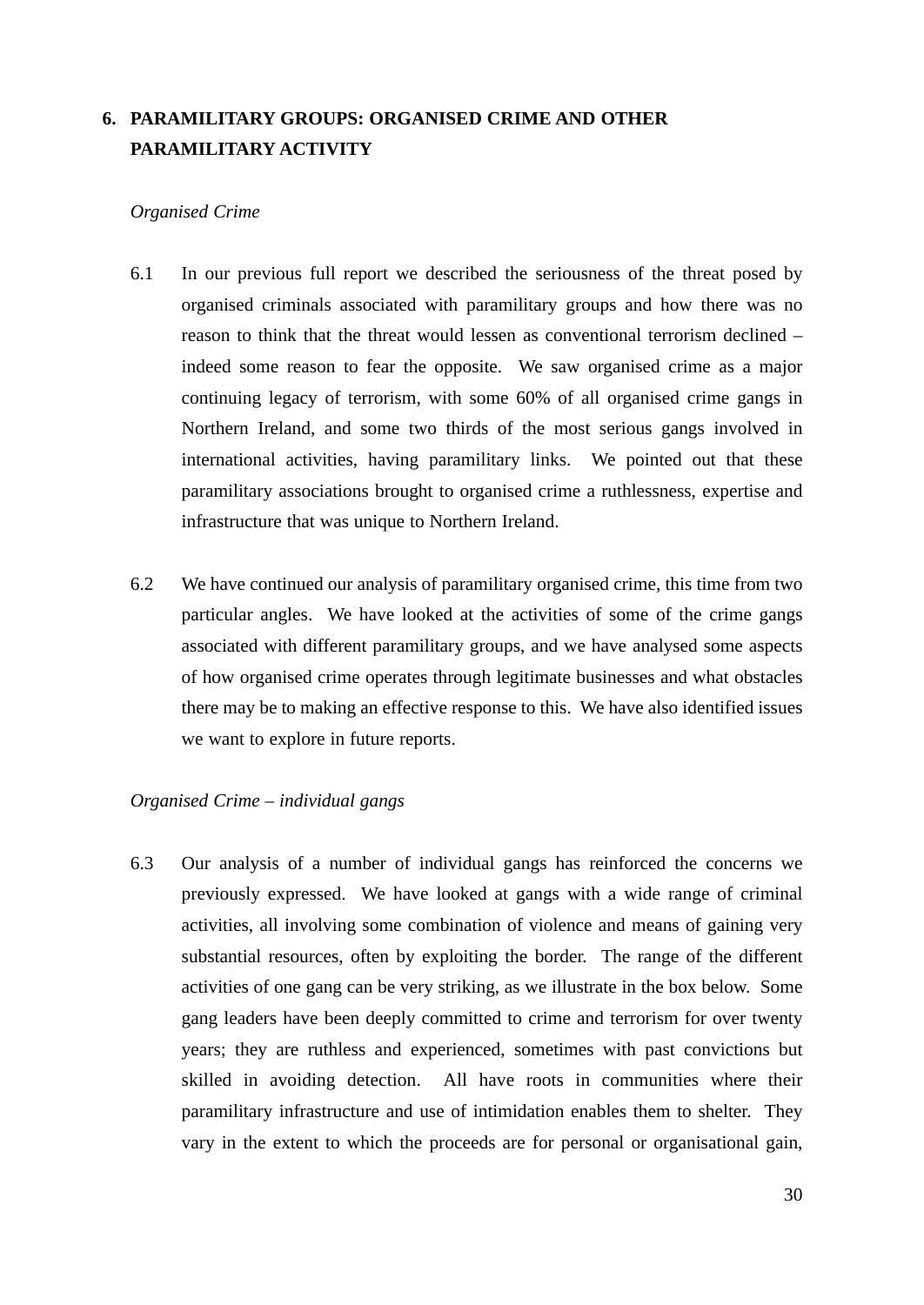though in all cases the personal element is significant. But as it was put to us, it matters not at all to the victim where the proceeds end up – those who are robbed or subjected to extortion are victims whoever gains, as are those led into drug dependency so as to support the trade which makes some paramilitaries very rich. Society too is often the victim in a larger sense in the case of crimes such as smuggling and counterfeiting.

| Activities of two paramilitary crime gangs |                                           |  |
|--------------------------------------------|-------------------------------------------|--|
| Gang 1                                     | Gang 2                                    |  |
| Money laundering                           | Robbery                                   |  |
| Robbery and kidnapping                     | Smuggling and sale of fuel                |  |
| Smuggling and sale of drugs                | Smuggling and sale of tobacco             |  |
| Extortion                                  | Manufacture and sale of counterfeit goods |  |
| <b>Nightclubs</b>                          | Theft and resale of vehicles              |  |
|                                            | Counterfeit currency                      |  |
|                                            |                                           |  |

#### *Organised Crime – Use of legitimate businesses*

- 6.4 The paramilitary use of legitimate business goes back a long time and is complex. As is to be expected, it varies between individual paramilitary groups and between loyalists and republicans. On the whole, republicans have a more organised and structured approach to involvement in business, less reliant than are loyalists on individuals.
- 6.5 Money fuels paramilitary groups and they use it for a variety of purposes: to procure weapons and munitions; to pay their members; to support families, less often now of prisoners but still of those killed or on the run; to meet the logistical costs of operating day to day, such as transport, premises and communications; and in some cases the costs of political activity. None of them is cheap; together they show that paramilitaries cannot operate on a shoestring.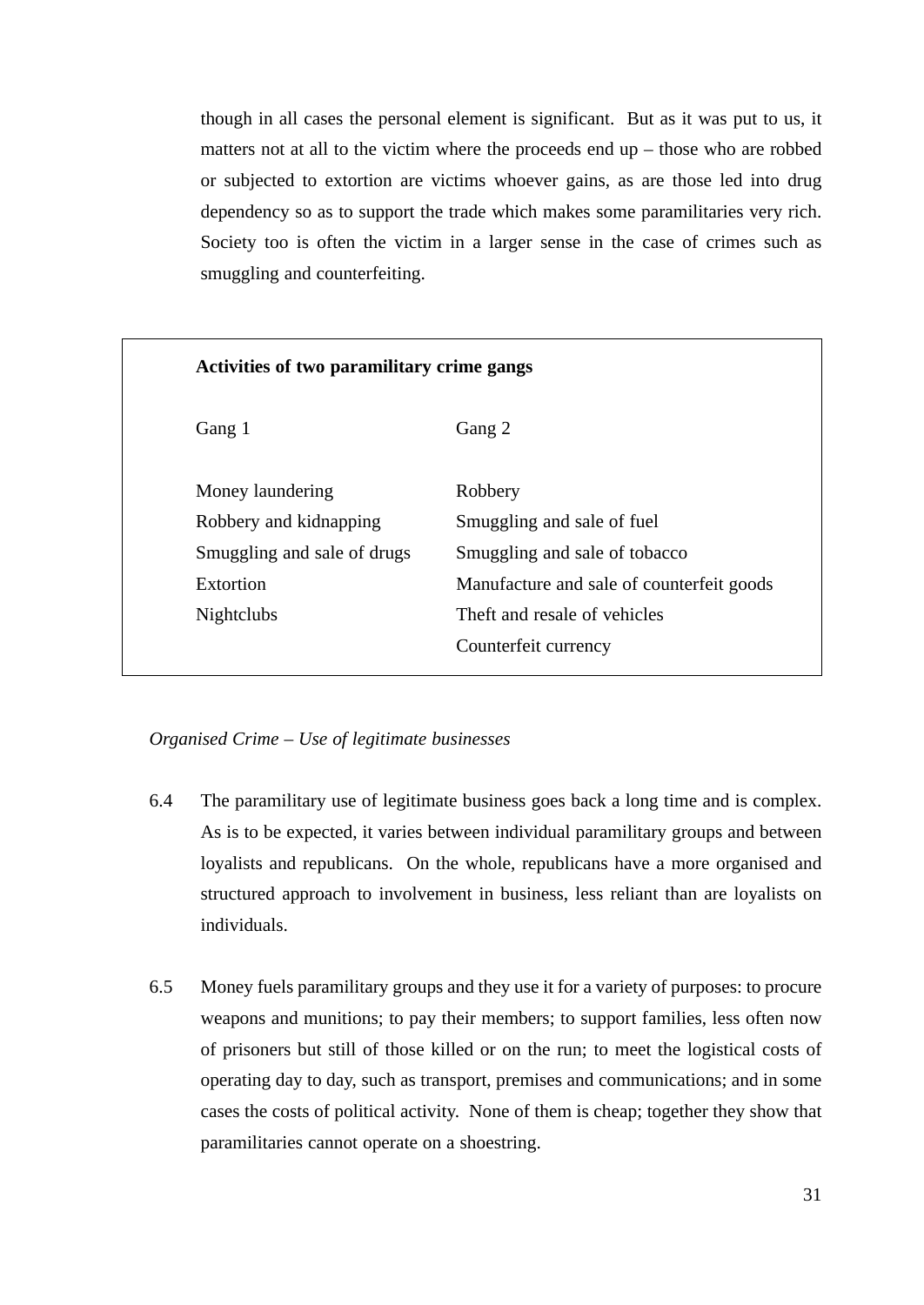- 6.6 Funds for these purposes have long come from donations and from criminal activities such as those to which we refer above. They also come from businesses, normally purchased with money gained illegally and then run as enterprises operating for profit. These businesses may be entirely legitimate or they may mix lawful trade with illegal activities, as for example in the case of pubs or garages selling commercially purchased products alongside smuggled alcohol or fuel. Businesses which operate in part illegally may well employ staff who are unconnected with paramilitaries and ignorant of the illegality.
- 6.7 The reasons for moving into fully or partly legitimate business can be varied. The cover it offers might be helpful for political activity; it offers sources of funds that are lower risk to both the organisation and its individual members; it provides better protection for the organisation's assets; and those involved have the prospect of an income into the future. The paramilitaries are likely to have laundered the funds for the purchase of these businesses, passing illicit money through a series of exchanges so that its origin is very hard to identify until it can safely be used to invest in lawful enterprises. To do this the group is likely to have used sympathetic legal and financial experts.
- 6.8 We have looked at the paramilitary use of licensed premises and at their involvement in security firms and with taxis. These areas have characteristics appealing to paramilitaries. They provide opportunities to move significant quantities of cash, including in parallel with but outside the normal accounts; they have their roots in local communities, thus securing a measure of protection; they are susceptible to the use of intimidation; licensed premises provide opportunities for the retailing of smuggled goods, and taxis for distributing them at community level.
- 6.9 Paramilitary groups own, control or make use of licensed premises. They can provide a lucrative source of income as well as opportunities to launder money and dispose of illegal goods. Paramilitary involvement is often closely associated with the use of threats or other means of exercising local control.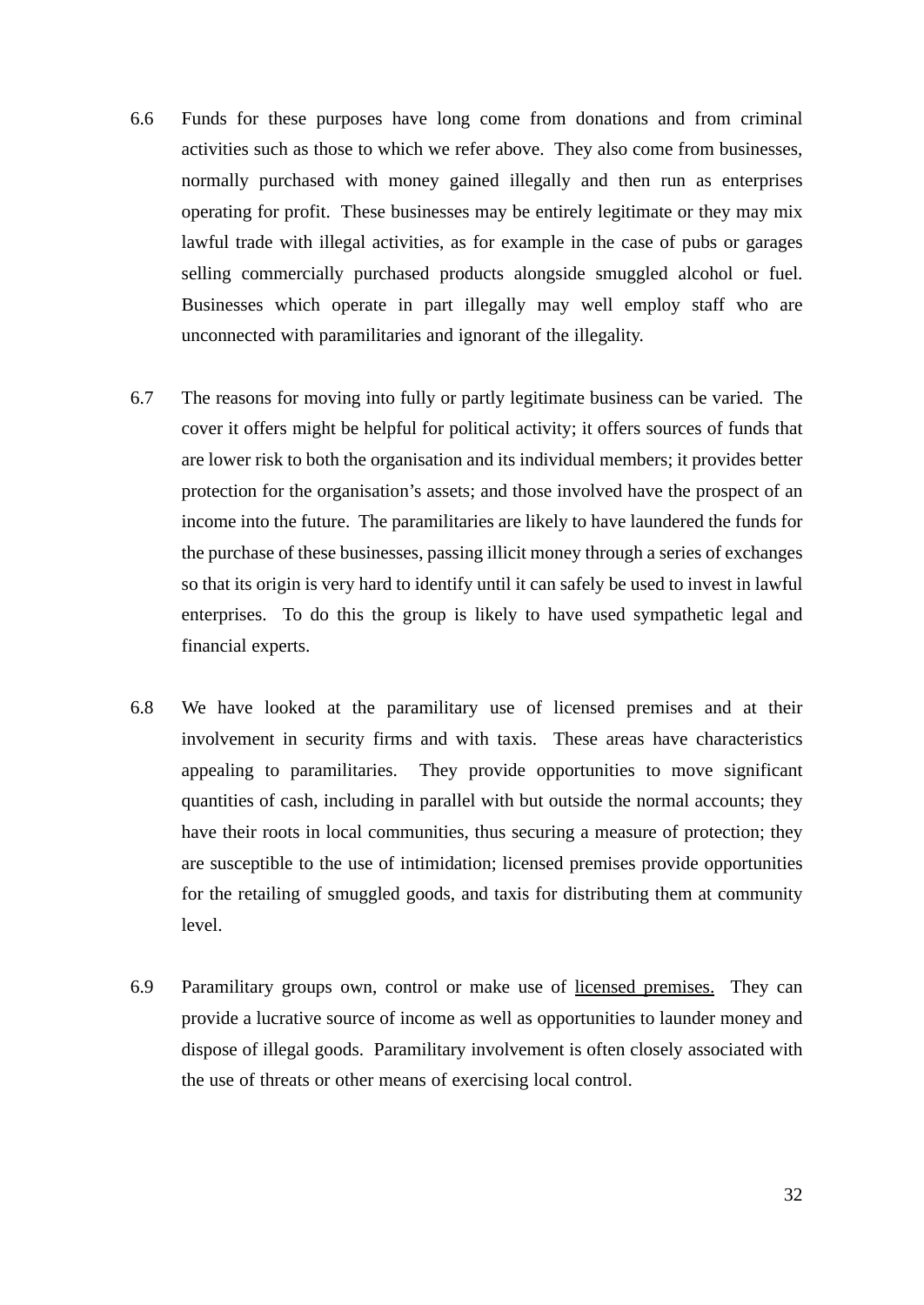- 6.10 Northern Ireland has some 1500 pubs and nearly 150 licensed hotels. The licensing system is comparable to those elsewhere in the UK and Ireland but it does not prevent paramilitaries profiting from licensed premises through some combination of threat and the use of apparently respectable front people. It does not therefore address in the round the problem which we are charged with monitoring, namely paramilitary activity. We recognise that there are ample opportunities for objection to be made to unsuitable licensees or premises. But we have been struck by the difficulty of pulling together a holistic view. Companies Register gives information on directors and accounts; the Land Registry and the Registry of Deeds on the ownership of premises; local courts give information on the name of the licence holder; credit reference agencies on the credit worthiness of licensees or directors. None of these are linked. Other organisations hold information on people of a kind properly not in the public domain, such as tax, social security and driving licences. But, to give one example, there is no ready means of drawing together the information on company accounts or directors with that on the licensees whose pubs often trade under company names. Nor, perhaps more important, does there seem to be a single holistic view of all the publicly available and confidential material.
- 6.11 It is widely and correctly believed that paramilitary groups play some part in the security business. We have received direct evidence of building firms which have been subjected to pressure by so-called security firms, and have suffered extortion as a result. We know too of other examples of paramilitary involvement, such as in providing doormen and event security. Every such instance exposes legitimate operations to pressure. It is the use of paramilitary muscle which enables them to raise substantial sums of apparently clean money. The relationship between a security firm and a paramilitary group may be indirect, and indeed on the surface it has to be in order to circumvent the licensing regime which has long existed. Symbiotic relationships between criminals and apparently legitimate operators are however notoriously difficult to investigate and control.
- 6.12 The control regime in Northern Ireland is on the face of it less stringent than that in England and Wales, which the Scottish Executive has decided should be applied in Scotland as well. The Northern Ireland regulations ensure that the owners or directors are not themselves unsuitable, and it allows action to be taken if it comes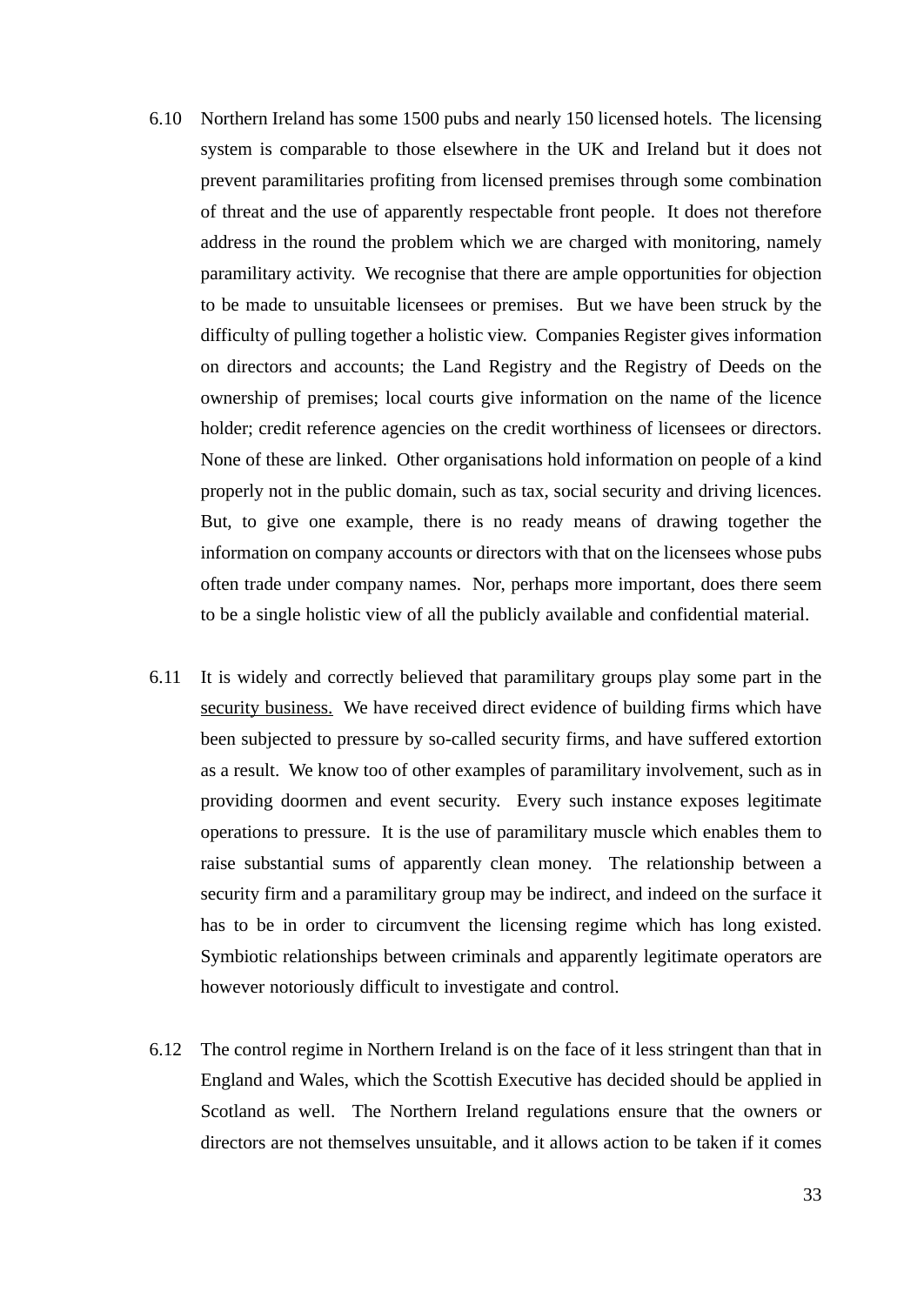to light that they are. But there is no inspection process as there is in England and Wales and no one authority which has an overview of all the means of detecting illegality and a responsibility for following information up - tax or other aspects of a company's finance; the social security position of employees; criminal intelligence on staff, directors and their associates, including powers to prevent companies being passed on to associates who are ostensibly clean and to prevent the disclosure of sensitive material. In short, there is a licensing regime but not an authority charged with the prevention of paramilitary infiltration by all means available. Yet we believe such infiltration is the key danger and that there should be a means of tackling it as one aspect of addressing the problem of paramilitary involvement in organised crime in the round.

- 6.13 We note the view of Lord Carlile in his review of the operation during 2004 of the Terrorism Act 2000 that continuing consideration should be given to extending the licensing system for England and Wales to Northern Ireland; he mentions that there may be difficulties in doing so exactly. We know that the Northern Ireland Office is reviewing the existing arrangements, taking account of both the system in England and Wales and that in the South, as is necessary because some paramilitary organisations operate on an all-Ireland basis. We welcome this and will wish to return to the issue in a later report.
- 6.14 Taxi businesses controlled by paramilitaries show some similar characteristics, and give rise to some similar conclusions. Although a licence is required to drive a taxi lawfully none is needed to operate a taxi business. We believe that paramilitaries control some businesses, and while the individual drivers may not themselves be members of the organisation they may find themselves obliged to undertake tasks which benefit the paramilitaries such as the delivery of drugs or illicit tobacco. Taxi driving is essentially a cash based activity and drivers in these circumstances typically pay their employing depot in cash. They may be prevented from moving to work with a rival firm. Legitimate operators may be forced out of business, thus harming the interests of the very communities that some paramilitaries claim to support. Thus drivers and legitimate businesses may be victims. All this provides opportunities for the laundering of money and for supporting other criminal activities such as smuggling. It rests in part on the exertion of paramilitary control over individuals and communities.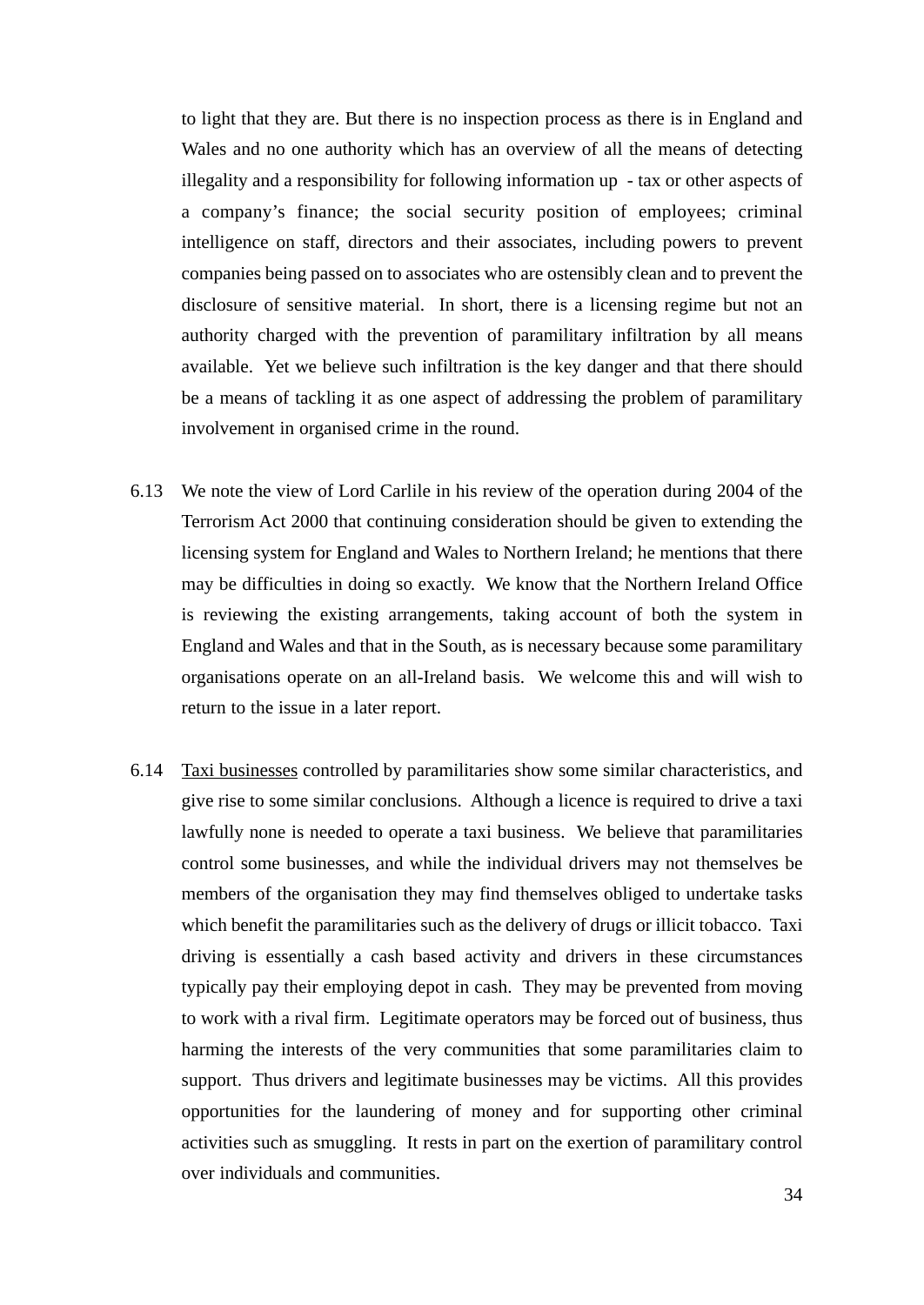- 6.15 We do not suggest at all that this is the normal state of affairs with taxis in Northern Ireland or wish in any way to tarnish the reputation of lawful operators. We also recognise that some lawful operators face major pressure from those who operate illegally. But these activities are one manifestation of paramilitarism. It prompts questions about the need for powers to regulate not only drivers but also businesses so as to increase the pressure on paramilitary groups by reducing, and ideally preventing, the opportunities they have to operate illegally in the normal economy, and so both to generate ostensibly lawful income and to support their other illegal activities.
- 6.16 **The very involvement of paramilitaries means that the police and other enforcers such as the tax authorities face even more formidable difficulties in obtaining usable evidence than is often the case with activities on the fringe of the legitimate economy. We recognise that much law enforcement effort is going into combating these sorts of activities. We also welcome the careful thought that is being given to some aspects of enhanced controls which would further combat these activities, as we indicate above. But we are not persuaded that a sufficiently strategic view has been taken of paramilitary involvement in all activities where there is an ostensibly lawful business. Through the Organised Crime Task Force (OCTF), to which we refer below, law enforcement bodies are taking a very welcome multi-agency approach. The same targeted multi-agency thinking does not seem to apply to these licensing and control regimes. The challenge is to bear down in all possible ways on illegal paramilitary activities. The control or licensing regimes that apply to ordinary businesses should in our view be fashioned as far as possible to face that challenge in the round. These regimes must operate in close conjunction with other law enforcement as a concerted means of addressing paramilitary activity. We intend to return to this question in future reports and will be discussing it with interested parties.**

#### *Responding to Organised Crime*

6.17 The OCTF, which is a networking rather than executive body, brings an interagency focus to the strategic response to organised crime in Northern Ireland. We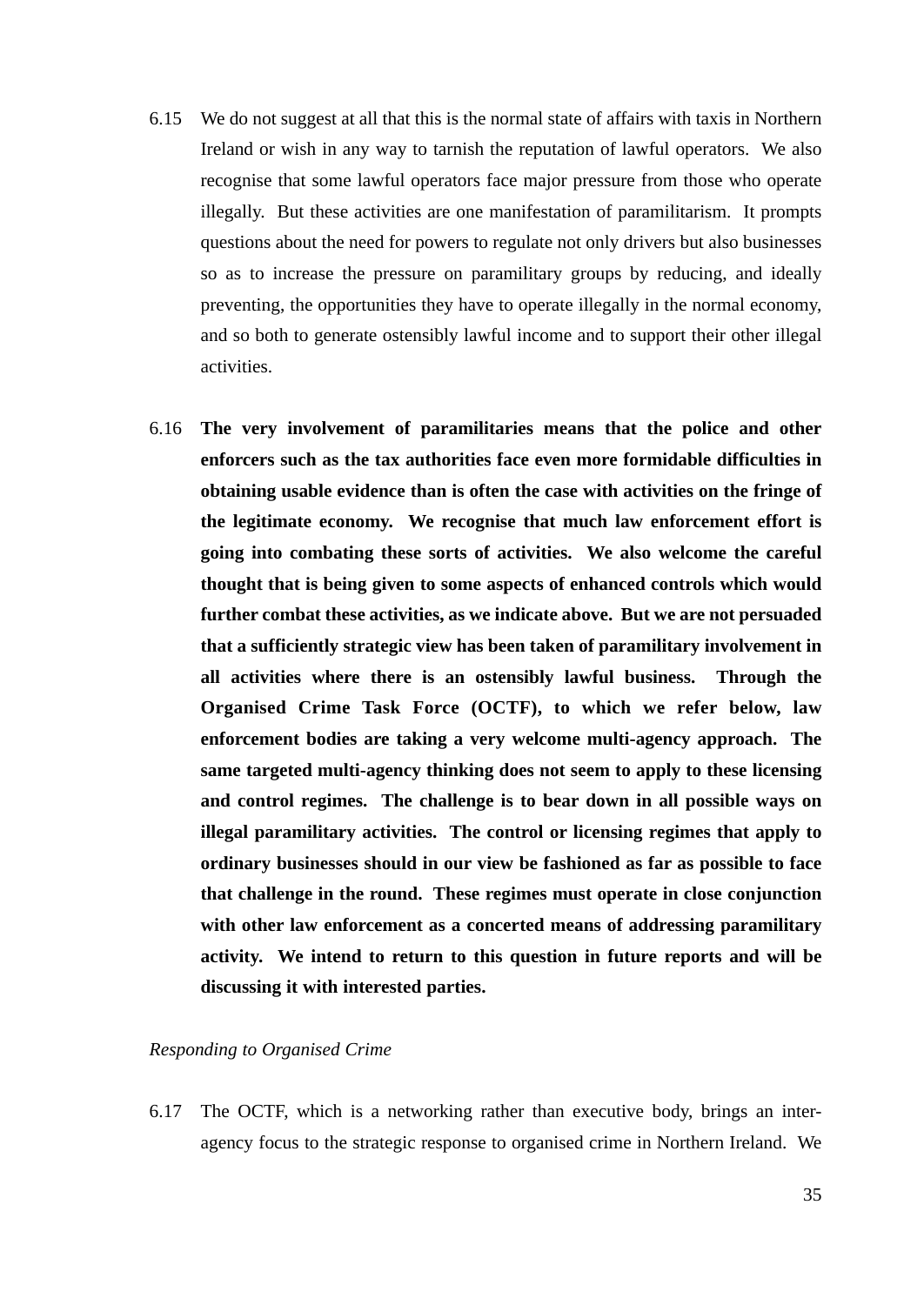welcome the review which the Secretary of State announced in February to explore what more the partners which it brings together can do and await the outcome with interest.

6.18 The British Government is intending to establish a new national agency directed against organised crime – the Serious and Organised Crime Agency (SOCA), due to come fully into operation in 2006. SOCA will not materially affect the lead role that the PSNI now has on organised crime though it will assume some of the responsibilities of HM Customs & Excise who are key partners in the fight against organised crime, and so the paramilitaries, in Northern Ireland. HM Customs & Excise has increased the resources it devotes to combating Northern Irish organised crime in recent years. In our view it is essential that the establishment of SOCA does not in any way diminish the present focus or lessen these resources. We hope on the contrary that SOCA's assumption of the investigative responsibilities for customs and excise offences will enable the effort in Northern Ireland to be increased by making the resources of a larger law enforcement agency available. We will follow with close interest the introduction of these changes and their impact on paramilitary organised crime, as we will the other changes due to take place in the UK – the amalgamation of HM Customs and Excise with Inland Revenue into HM Revenue and Customs, and the assumption by the Security Service in Northern Ireland of lead responsibility for national security intelligence work.

#### *Assets Recovery*

6.19 We noted in our previous full report the importance of assets recovery in the fight against paramilitary organised crime and the value of the work of the Assets Recovery Agency (ARA), the police and customs in Northern Ireland and of the Criminal Assets Bureau (CAB) in the South. The adoption of a strategic approach to assets recovery, within the overall OCTF strategy, is vital to maximising ARA's contribution. We are glad to see the progress there has been on a number of the points we referred to before. The simplification of the civil recovery process recently enacted in the UK, and the publication earlier in the year of new guidelines enabling ARA to work in parallel with other law enforcement agencies before a decision is taken on whether to proceed through prosecution or civil recovery, are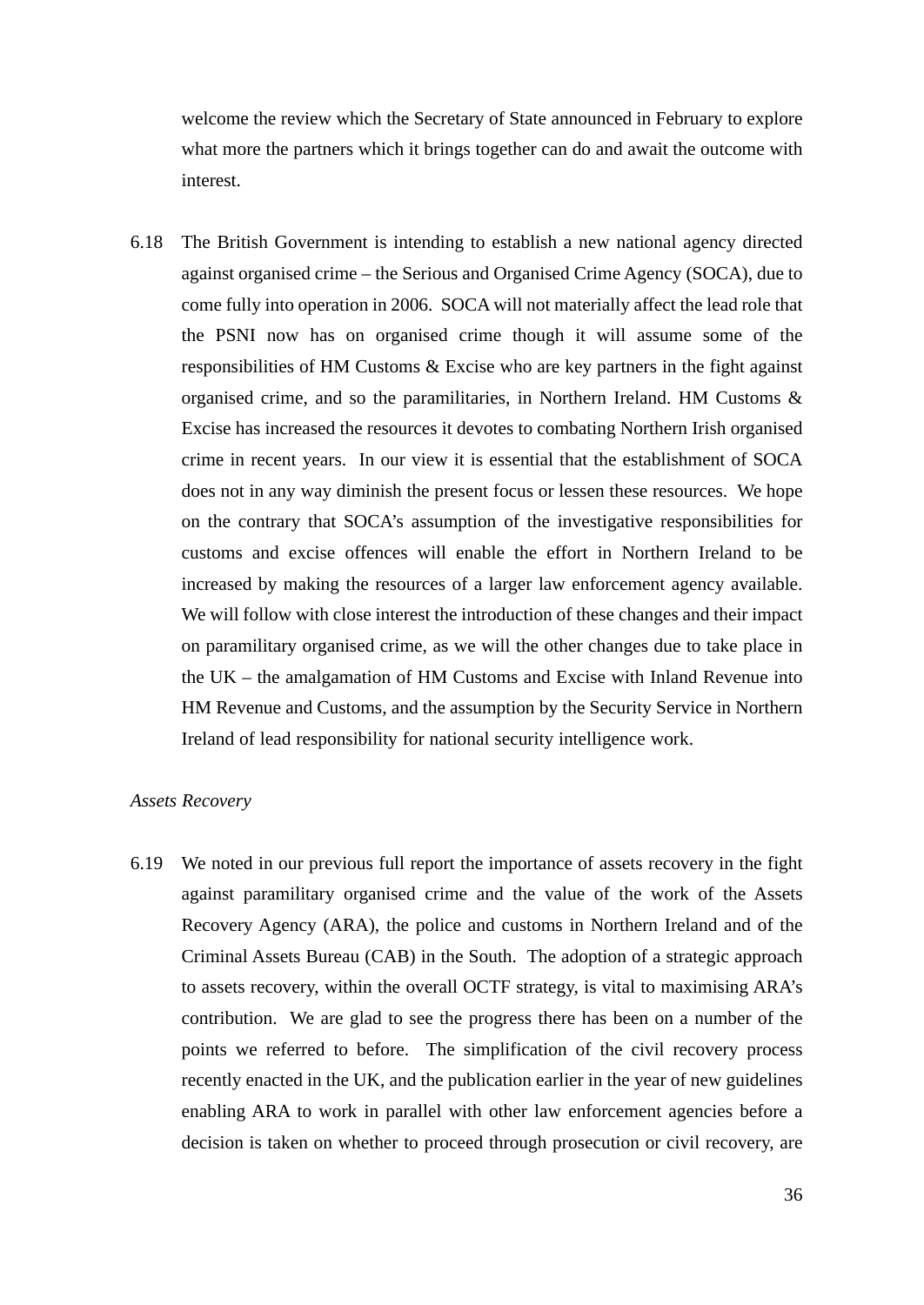both welcome developments. So too is the decision considerably to increase the resources for ARA in Northern Ireland, coming as it does on the back of the earlier announcement that from April 2006 assets recovery agencies in the UK will be able to invest half their proceeds in their further work. We also welcome the new powers recently made available to CAB, including to seize off-shore assets. We note the important distinction between CAB, where officers seconded from the Garda and other agencies bring their existing powers with them, and ARA where that is not the case. We will continue to take a close interest in this subject.

#### *Tax*

- 6.20 In our Third Report we said that we thought the criteria for the deployment of Inland Revenue resources which made sense in the rest of the UK did not necessarily reflect the seriousness of the threat of paramilitary crime in Northern Ireland. We recommended that the Inland Revenue, within the OCTF strategy and in conjunction with other law enforcement agencies, should ensure its priorities for the enforcement of the tax laws fully reflected this special challenge, recognising that this might mean the development of a policy specifically for Northern Ireland.
- 6.21 We have noted the steps being taken by the nascent HM Revenue and Customs to bring together the investigation of direct and indirect tax fraud, working with OCTF partners and other public agencies, and the intention to tackle both kinds of fraud with increasing effectiveness. We have noted too the value of the provision of taxpayer information to other law enforcement bodies, the increasing use of Revenue expertise in financial investigation and the use of tax enforcement to disrupt organised crime. We continue to believe that tax enforcement has a key role to play in combating paramilitary organised crime in Northern Ireland and to believe that it must receive a priority reflecting the very special threat that such crime presents. We will want to follow this subject further.

#### *Charities*

6.22 In our previous full report we noted the very limited controls over charities in Northern Ireland and the South and we referred to the frequent allegations that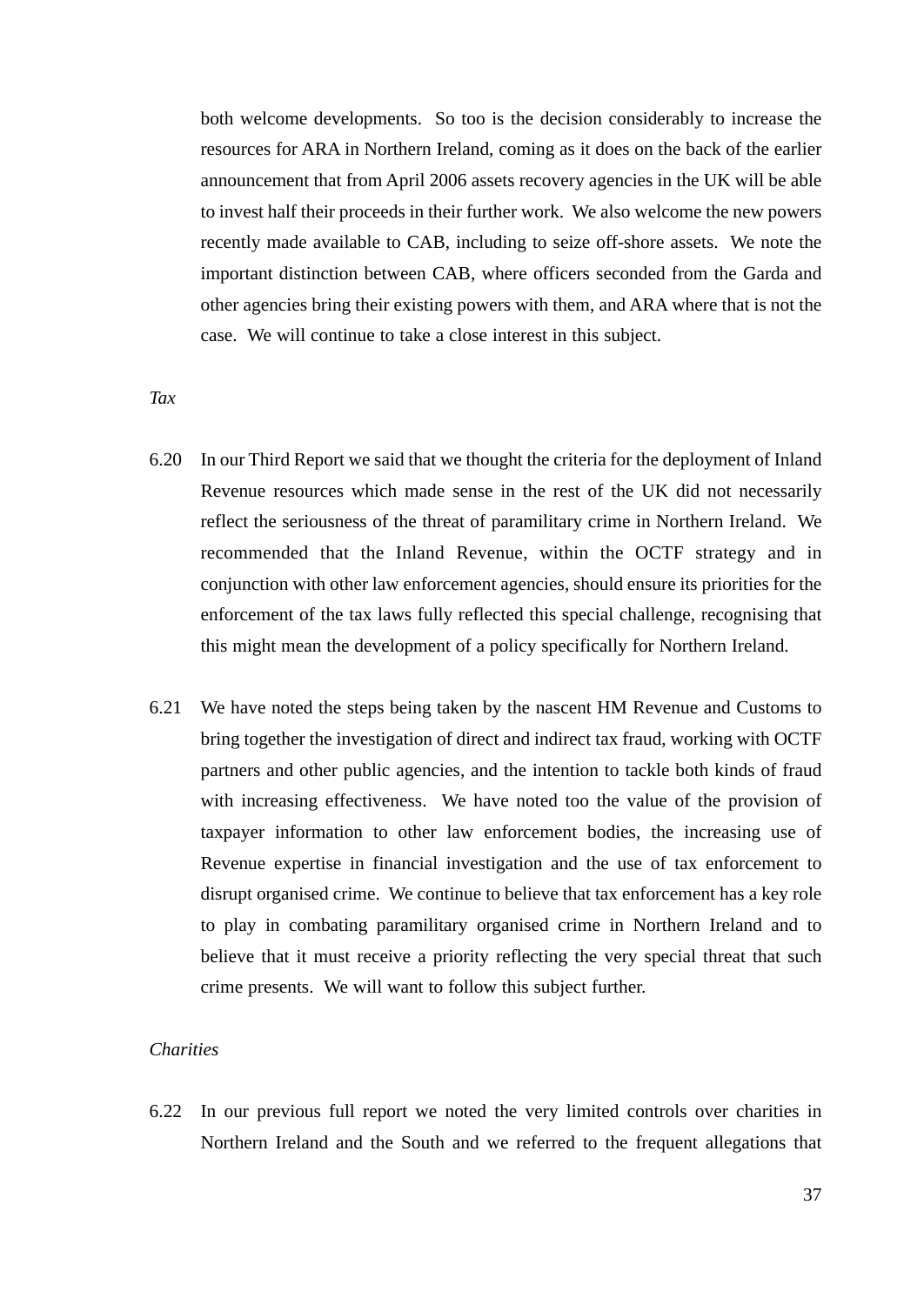paramilitary groups were able illicitly to use funds raised for ostensibly charitable purposes as well as to divert money obtained from crime. We welcomed the announcements by the British and Irish Governments of their intention to introduce further regulation over charities, and we asked them to keep us advised of their progress. This they have been doing.

6.23 We are glad to see the proposals which the British Government published in a consultation document in February for a full statutory regime and the appointment of a charity commission<sup>16</sup>. The Government said inter alia that it needed to address concerns that the lack of tight controls in Northern Ireland provided opportunities for abuse by organised criminals. We hope that in considering the responses to the consultation and in drawing up the subsequent scheme they give full weight to the need to ensure it is robust against both the suspicion and the reality of abuse by paramilitaries or those associated with them. In the case of the South, approval is being sought for new institutional arrangements for the regulation of charities. Once that approval has been given the intention is, we understand, to move quickly with the preparation of the necessary legislation to give effect to a new charities regime. We equally welcome this. The threat from paramilitaries in Ireland North and South is unique, and the controls need to take account of this. We await the detailed proposals.

#### *Conclusions*

6.24 Several key points emerge from what we say above. The organised crime threat is very significant and will be effectively tackled only by vigorous targeted action over a long period. There has been much welcome progress, and we applaud the PSNI, AGS, ARA, CAB and others who have made it. But we are aware of no evidence suggesting the trend is yet firmly set in the right direction. We are not persuaded that there is yet a sufficiently holistic approach which encompasses all possible means of preventing paramilitary organised crime and which devotes the resources to the problem that it deserves. The concerted operation of law enforcement and licensing is one example of this; our earlier views on tax and charities were others.

<sup>&</sup>lt;sup>16</sup> Consultation on the Review of Charities Administration and Legislation in Northern Ireland in 2005; Department for Social Development, February 2005.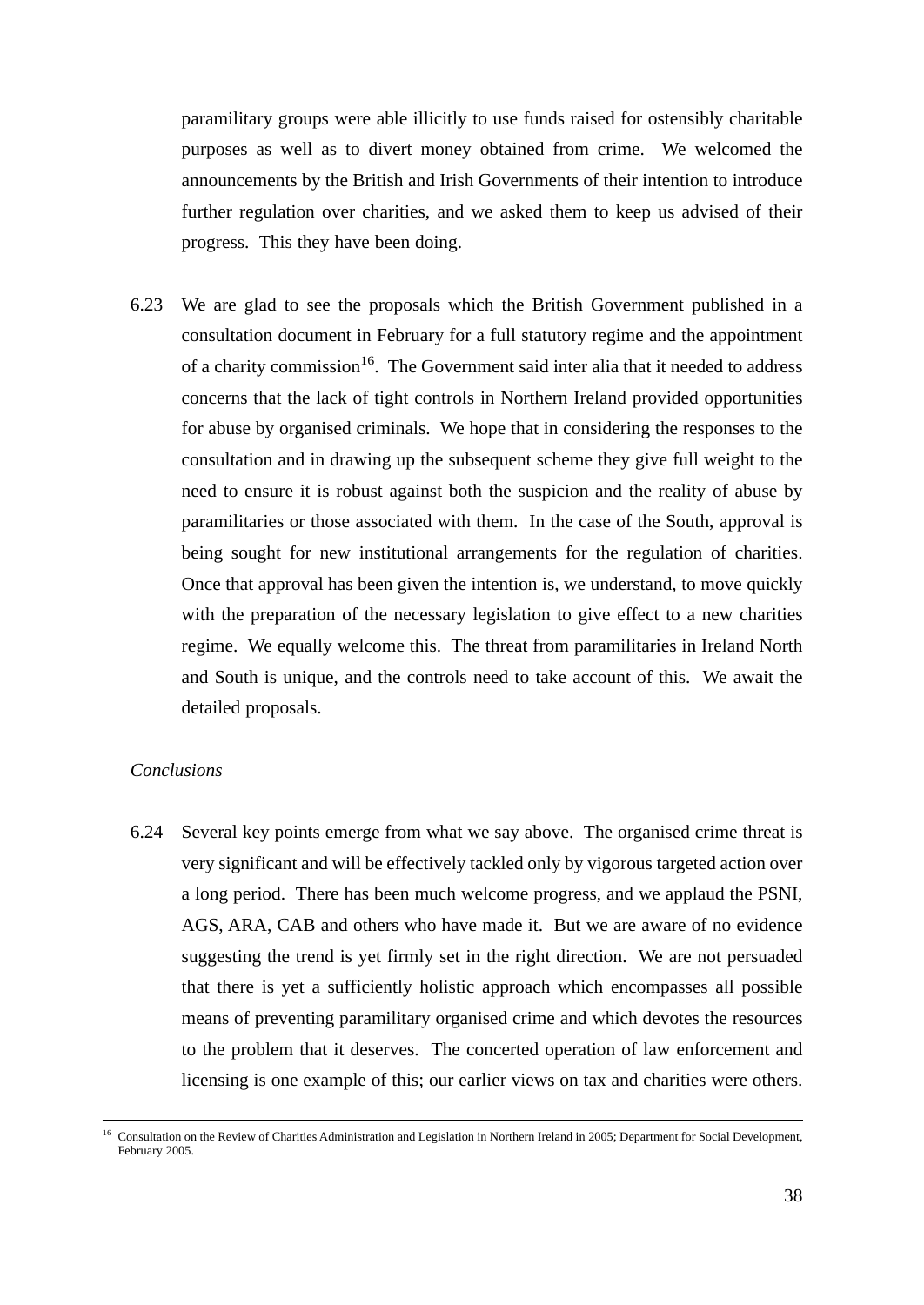6.25 We will continue our examination of paramilitary organised crime and the means of combating it in future reports. The nature of the threat is such that it is imperative to explore every approach. Some other countries have different legal structures and different attitudes towards prosecutions. Some target organisations and the networks they give rise to rather than the criminality of individuals. We recognise that many of these issues have been explored before, but we believe it is worth looking at them again, and this we plan to do.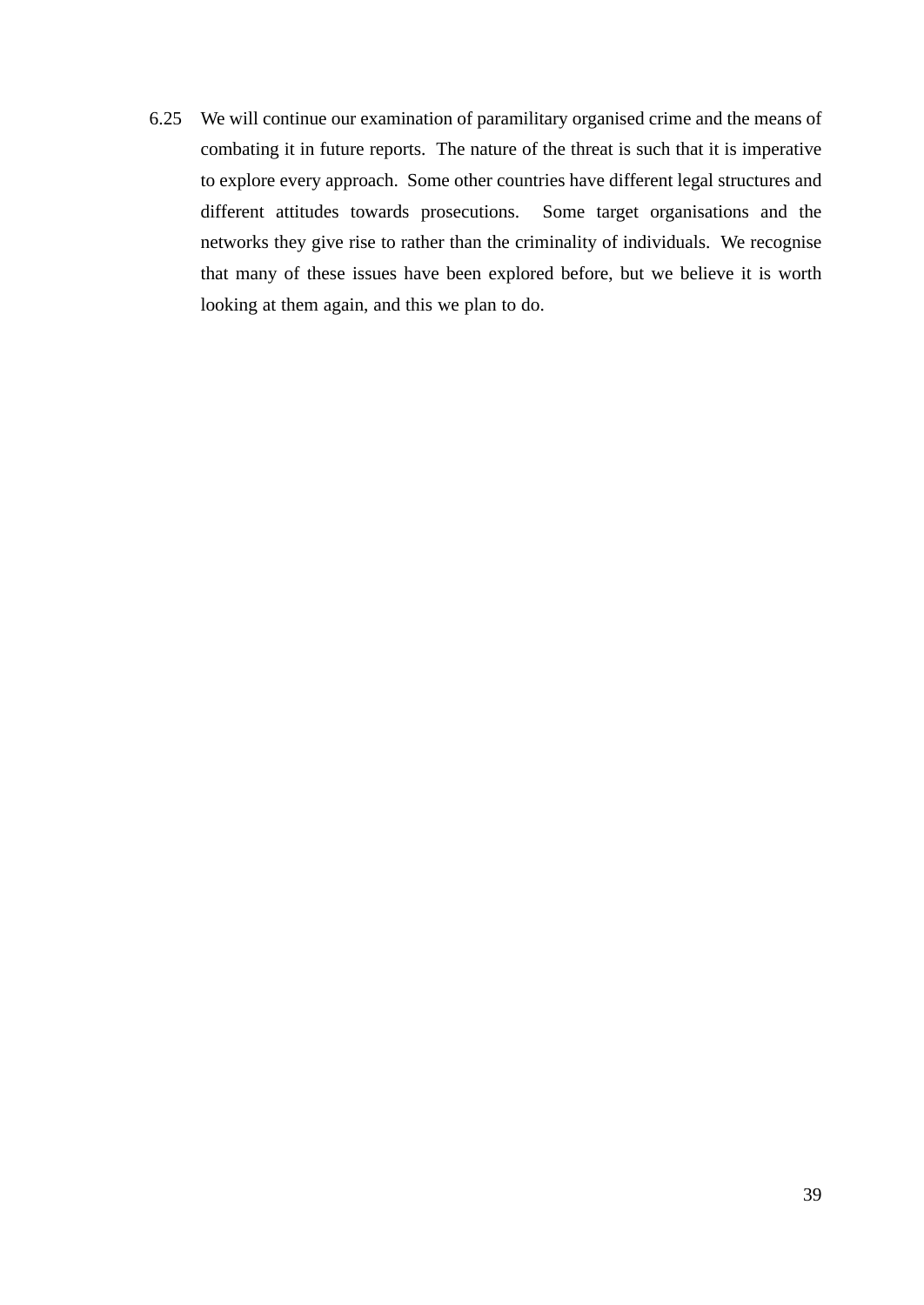#### **7. RESPONDING TO PARAMILITARY GROUPS: SOME OTHER ISSUES**

7.1 We return here briefly to two other issues to do with combating paramilitary activities on which we have previously commented. They are:

> *Restorative Justice Deference to Paramilitary groups*

#### *Restorative Justice*

- 7.2 In our last full Article 4 report we considered community restorative justice at some length<sup>17</sup>. We concluded that properly operated it could be one of a range of measures which could help end the role paramilitaries currently play in certain local communities, though we emphasised that it was never acceptable that it should be a cover for paramilitary influence. We recommended that the Secretary of State should consider whether research could usefully be undertaken on how and the extent to which restorative justice schemes could help people turn away from paramilitaries in a way which ensured that standards were maintained and safeguards fully observed.
- 7.3 Since then the Justice Oversight Commissioner, Lord Clyde, has published a further report $18$ . In it he spoke of the need to weave the processes of restorative justice into the whole criminal justice system. Lord Clyde commented that the recommendation of the Criminal Justice Review on community schemes was being unacceptably delayed; urged flexibility of approach on those concerned with its implementation; and said that the schemes offered an opportunity for community involvement which should be seen not as a threat but as a possible advantage to the whole criminal justice system. He expressed the hope that the opportunity should not be lost for securing community involvement in a way which was consistent with human rights and which supplemented the work of the statutory agencies. We believe that Lord Clyde's conclusions are directly relevant to our earlier conclusions, and we warmly endorse what he said.

<sup>&</sup>lt;sup>17</sup> IMC Third Report, paragraphs 6.2-6.5.<br><sup>18</sup> Third Report of the Justice Oversight Commissioner, January 2005.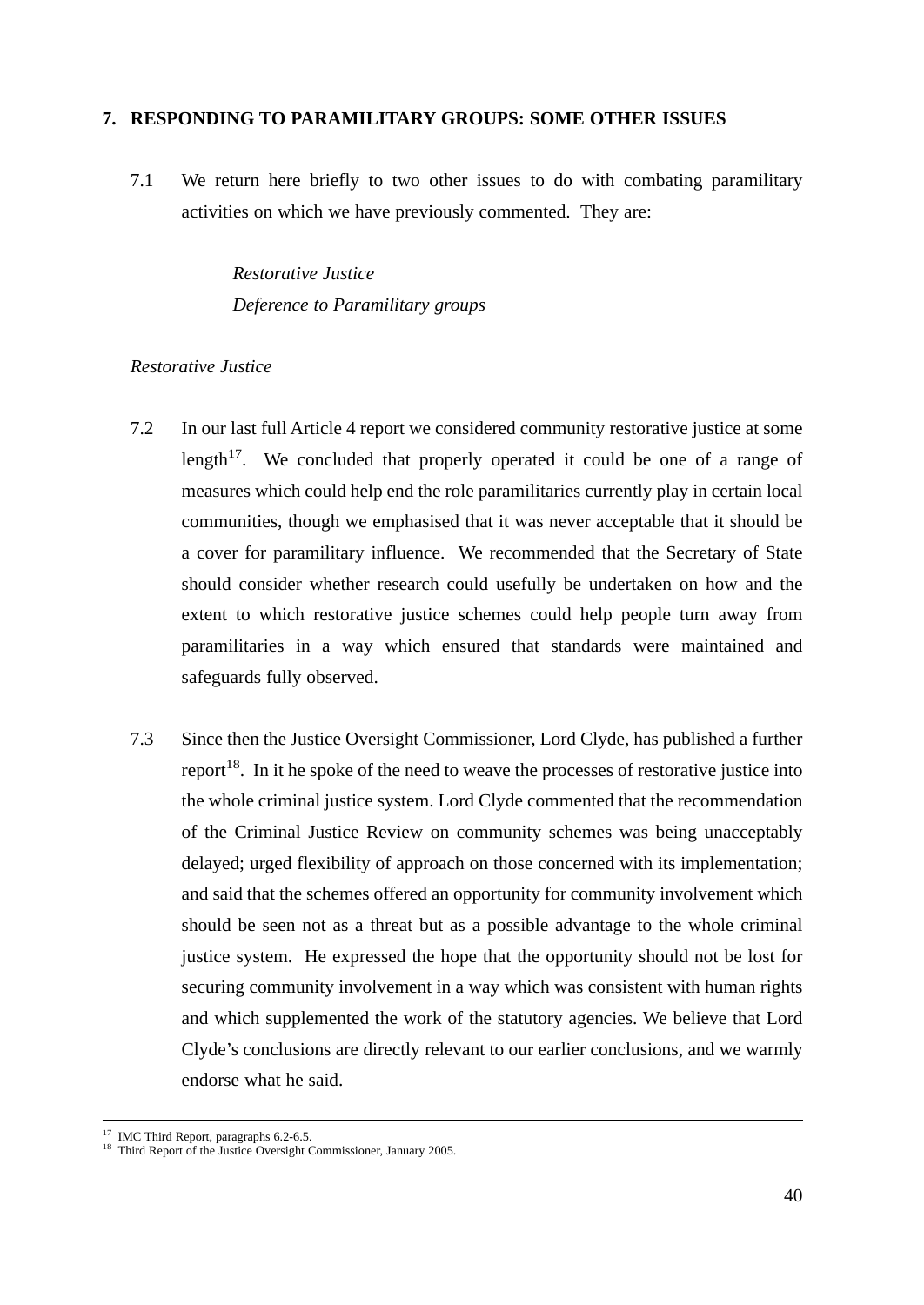- 7.4 In the meantime we have more fully examined community restorative justice on the ground. We remain firmly of the view that, with the appropriate safeguards and the assurance of proper standards, it can play a valuable part in weaning communities and individuals from paramilitary influence. Restorative justice can help repatriate the administration of justice back to communities, where people feel involved and responsible. We have spoken both to the victims of crime and to young offenders. We were struck by the way in which the victims felt that the restorative justice scheme, because it was community based, had been able to reflect their needs and had engaged on their behalf with agencies able to address the underlying problems which had made them more vulnerable to crime. And we saw at first hand how it had offered victims and offenders alike an alternative to involvement with paramilitaries.
- 7.5 Many communities in Northern Ireland have a strong sense of identity. This can be a source of division and sometimes conflict. For restorative justice it can mean that the schemes are able to have a sure foundation and thereby to gain widespread support for what they do. Schemes can in their turn help such communities build their own capacity to influence behaviour in an acceptable way. They can help communities and can also help guide communities to a proper co-operation with and reliance on statutory agencies, including the police. We have also heard that for ourselves from participants.
- 7.6 We have examined evaluations and other academic studies of community restorative justice. They reinforce our earlier view. In the published evaluation of one scheme 90% of the young people were under verified paramilitary threat at the time of their referral. Evaluation has shown a decrease in the number of paramilitary attacks and exiling, and there are indications that paramilitary groups have increasingly accepted schemes and were finding it more difficult to exert their will violently. These evaluations also show clear signs of community support.
- 7.7 **We recognise that at a time of transition no path is likely to be risk free, and community restorative justice certainly is not. That is why we continue to emphasise the importance of applying proper standards and safeguards, and of not allowing community schemes to be a cover for the very paramilitary**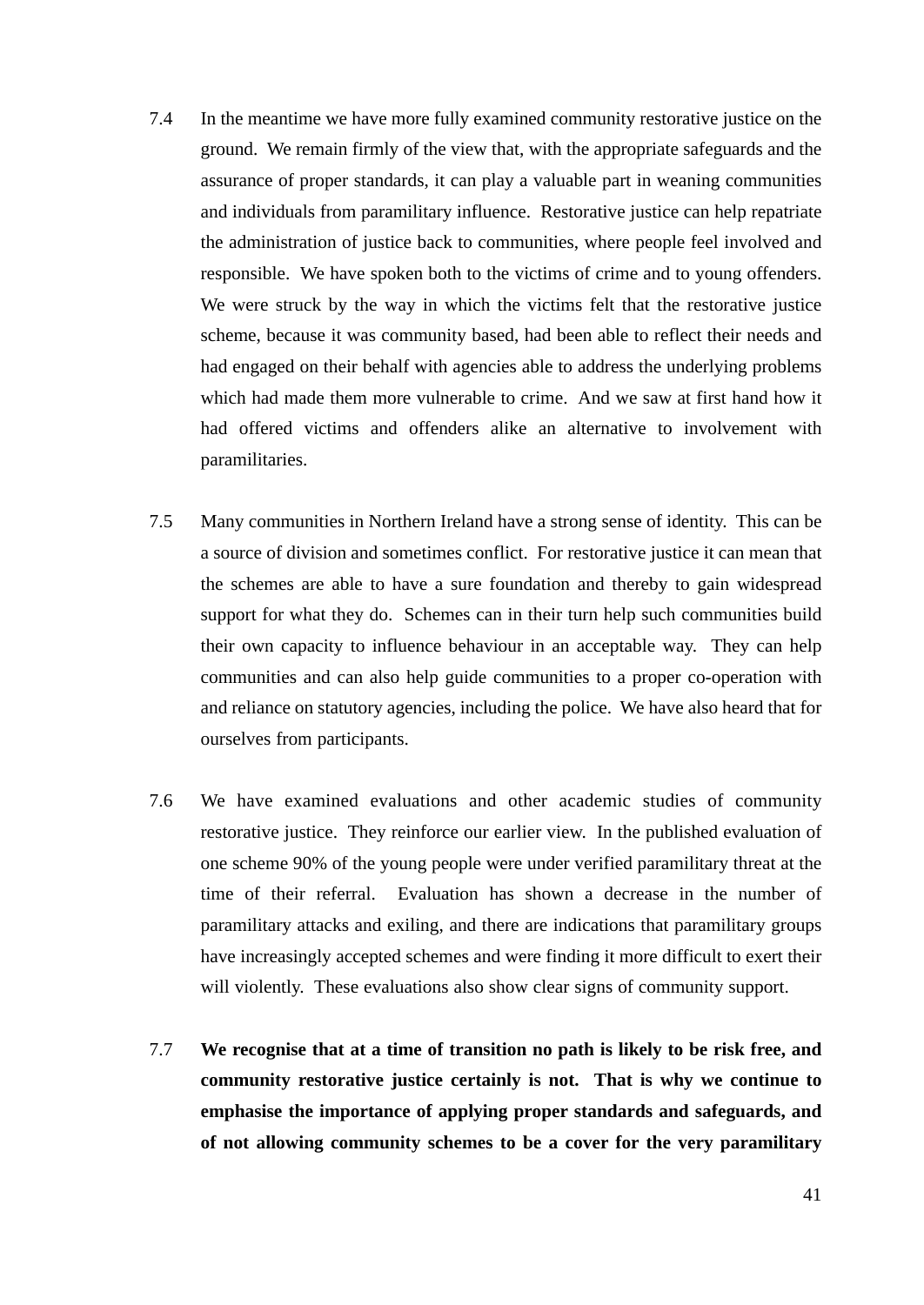**influence we believe they are capable of lessening. Nor are such schemes a complete answer. But we remain of the view that, given adherence to these standards and safeguards, they can play a valuable role in helping communities break from paramilitary control. We believe support for them should be forthcoming from the criminal justice agencies. We hope that greater momentum will be put into the schemes, that there will be a courageous and imaginative approach to their development and that schemes meeting proper standards should not be held back by those which do not. We are very pleased to see that the British Government is consulting interested parties about the terms of guidelines on the interaction between community schemes and the criminal justice system. As we previously recommended, we also hope that consideration will be given to research into how they can encourage people to turn from paramilitaries.**

#### *Ending Deference and Denying Legitimacy to Paramilitary Groups*

- 7.8 We examined at some length in our previous report the question of ending deference to paramilitary groups and denying them legitimacy<sup>19</sup>. We set out carefully our view on what was proper and what was not in dealing with paramilitaries. We recognised the difficult issues to which this gave rise; praised those who courageously and successfully navigated these waters in their quest for harmony and community development; and recommended that the Secretary of State should consider the preparation of suitable guidance which could both help and encourage people through this time of transition. The very fact, as we said above<sup>20</sup>, that the Belfast Agreement marked a watershed and that the period of transition to the devolved government and a peaceful and stable society which it envisaged must not continue indefinitely, reinforces us in this view. Such guidance could sharpen the challenge to the paramilitaries.
- 7.9 We have received very little comment on what we said, and none that took issue with our thesis that deference and the conferral of legitimacy needed to be addressed. We understand that the British Government is pursuing our

<sup>&</sup>lt;sup>19</sup> IMC Third Report, paragraphs 6.6-6.17.<br><sup>20</sup> Paragraph 1.14.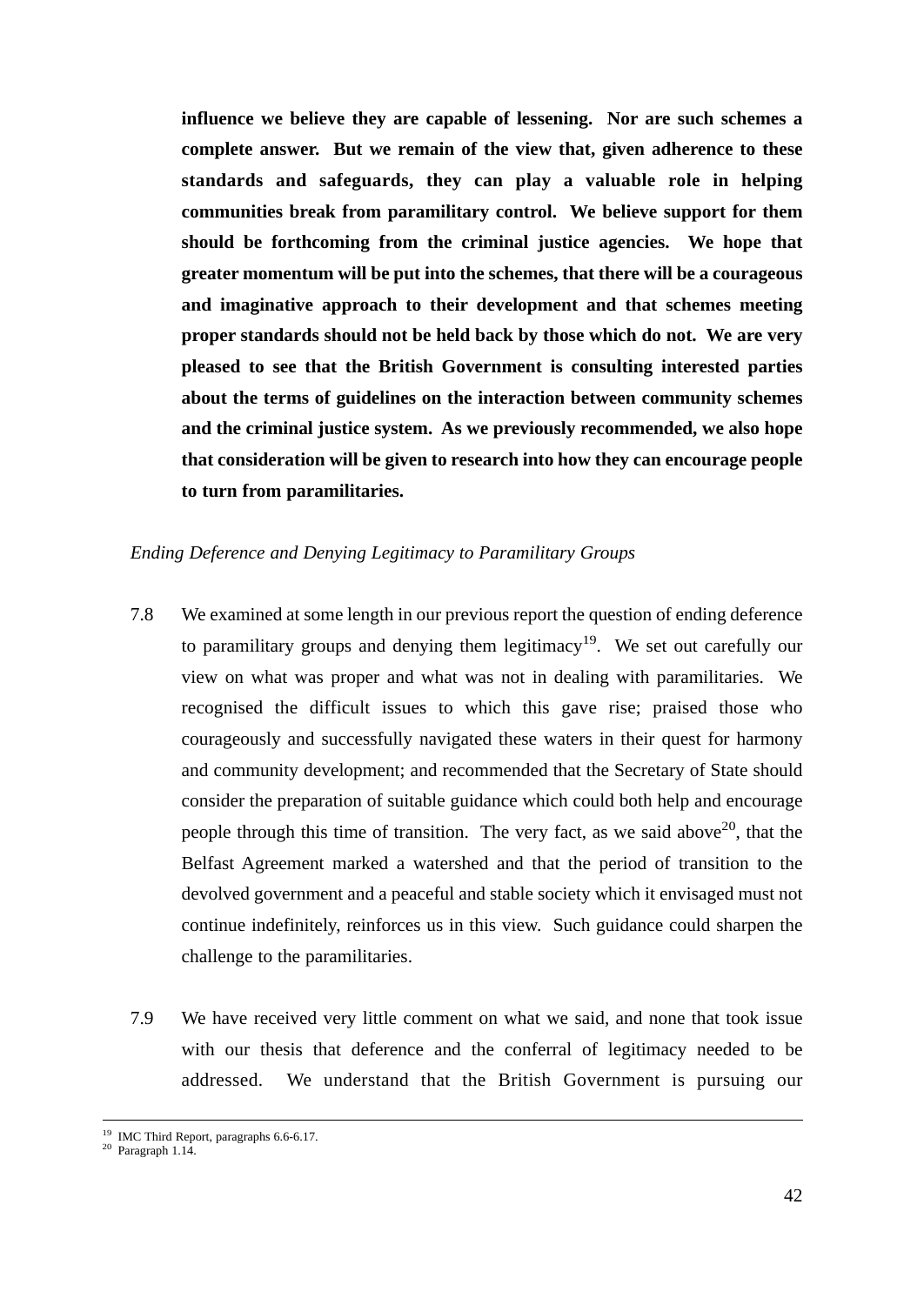recommendation. We continue to consider it important that thinking should develop around the formulation of guidance. The issues are intrinsically difficult; the ground will continue to move; we believe that people are entitled to a lead so that they can conduct themselves with confidence on the basis of careful consideration of the questions; and we think that such guidance could play a useful role in denying legitimacy to paramilitaries. We will be glad to play a part in this.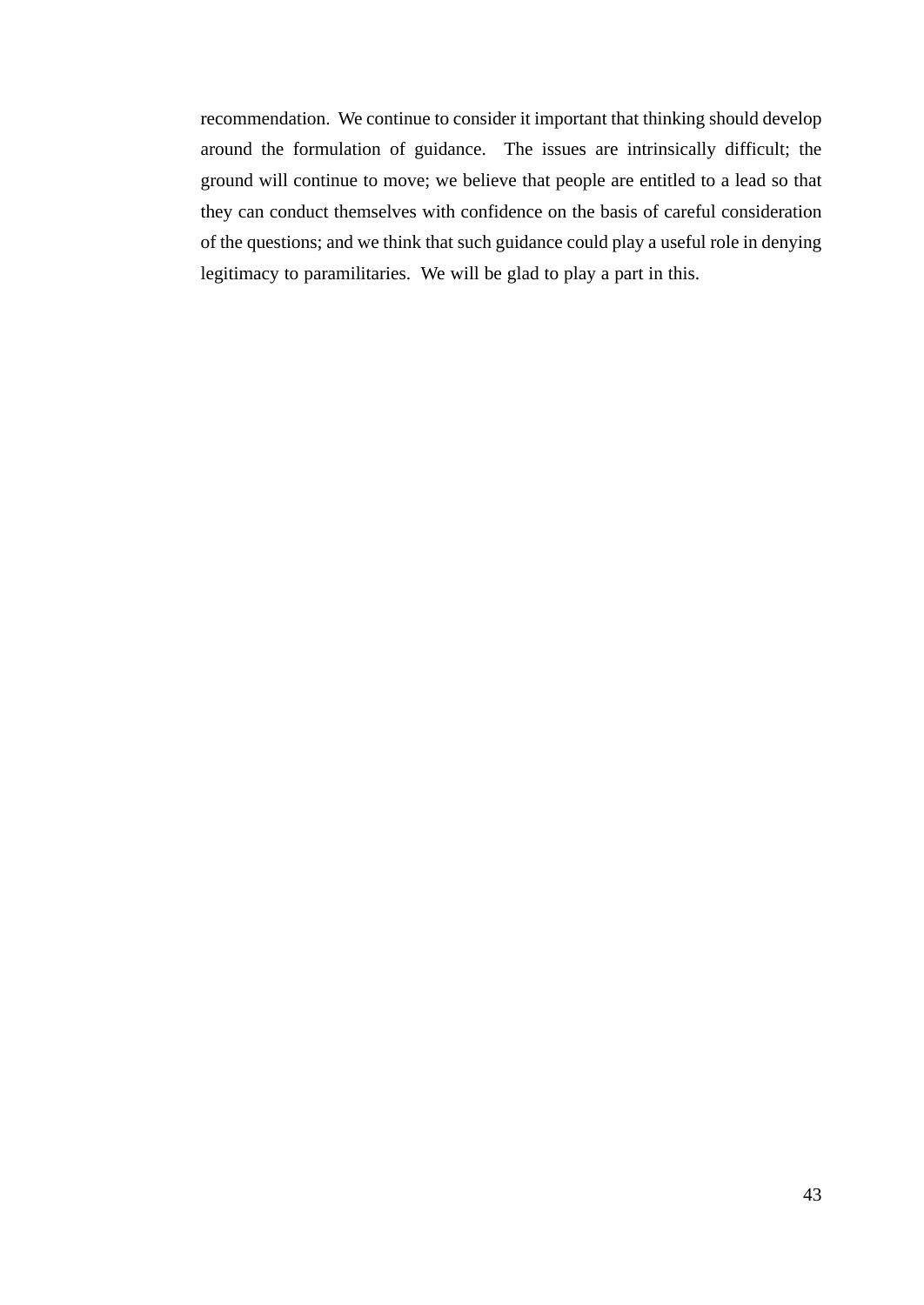#### **8. PARAMILITARY GROUPS: LEADERSHIP**

8.1 Article 4 requires us to assess whether the leadership of paramilitary groups is directing activities or seeking to prevent them.

#### *Relationship between Paramilitary and Political Leadership*

- 8.2 We have dealt at some length in our earlier reports with the relationship between paramilitary and political leadership:
	- In our first report in April 2004 we found there were associations between the leadership of Sinn Féin and the Progressive Unionist Party and respectively the PIRA and the UVF/RHC. We recommended that the Secretary of State consider exercising the powers he had in the absence of the Northern Ireland Assembly in respect of the salaries of Assembly members and/or the funding of parties, and he removed the latter for a period of twelve months;
	- In our second report on paramilitary activity in November, noting that the measures the Secretary of State had implemented still had six months to run, we said we would consider the matter further in the light of the talks involving the Northern Ireland political parties and the British and Irish Governments which were then taking place;
	- In our ad hoc report in February this year on the abductions and robbery at the Northern Bank and on previous PIRA robberies we addressed ourselves to the position of Sinn Féin and concluded that its association with PIRA had not materially changed from the one we had described in the previous Spring. We said that it should therefore bear its responsibility for all the incidents we covered in that report, and we recommended that the Secretary of State should consider exercising the powers he had to implement measures applicable in the absence of the Assembly, namely the financial ones. The Secretary of State announced on 22 February that he proposed, subject to any representations made by Sinn Féin, to extend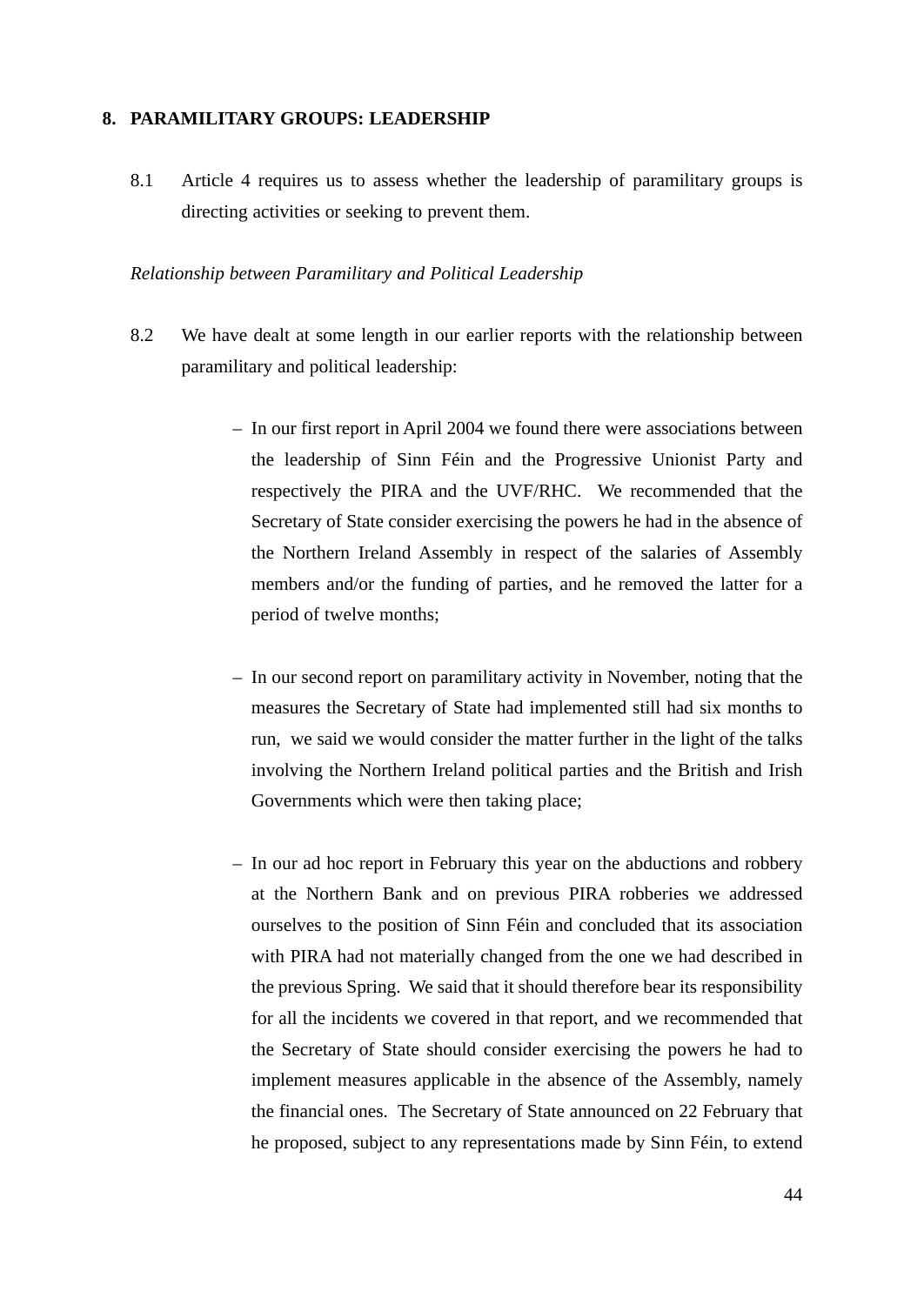by a further twelve months from the end of this April the removal of block financial assistance to the party. He also said he would propose to the British House of Commons a motion suspending financial assistance to Sinn Féin at Westminster; such a measure was implemented in April.

- 8.3 In the case of the Progressive Unionist Party we said in our first report that we did not believe it had sufficiently discharged its responsibility to exert all possible influence to prevent illegal activities on the part of the UVF and the RHC. In the light of the recommendation we then made the Secretary of State removed the financial support given to the PUP in the Northern Ireland Assembly; this sanction expires at the end of April 2005, as we present this report.
- 8.4 The PUP responded to our recommendations and views of a year ago in a full and detailed statement, which we have studied. The PUP said that it was committed to peaceful and democratic means and was using its influence to that end with the UVF and the RHC. It outlined its work in support of community harmony, including in restorative justice, and made clear its commitment to continuing it.
- 8.5 We have reviewed the situation. Regrettably we do not believe it has materially changed. The UVF is still involved in violence and other crime. We describe it in Section 2 as "active, violent and ruthless". We believe now as we did a year ago that the PUP has not done as much as it should in exerting influence to prevent such activities. **We therefore recommend that the Secretary of State should continue the financial measures against the PUP in the Northern Ireland Assembly.**
- 8.6 The same issues of association between political parties with elected members and paramilitary groups do not arise with the dissident republicans, and their intentions are a great deal clearer. Both the paramilitary groups themselves – CIRA, INLA and RIRA – and the associated political parties – Republican Sinn Féin, the Irish Republican Socialist Party, and the Thirty Two County Sovereignty Movement – are committed to the achievement of a united Ireland by any means, including the use of violence<sup>21</sup>. As we describe in Section 2 above, each of the groups is engaged in

<sup>&</sup>lt;sup>21</sup> We set out the background and thinking of CIRA, INLA and RIRA and of the associated political parties in Section 3 of our First Report.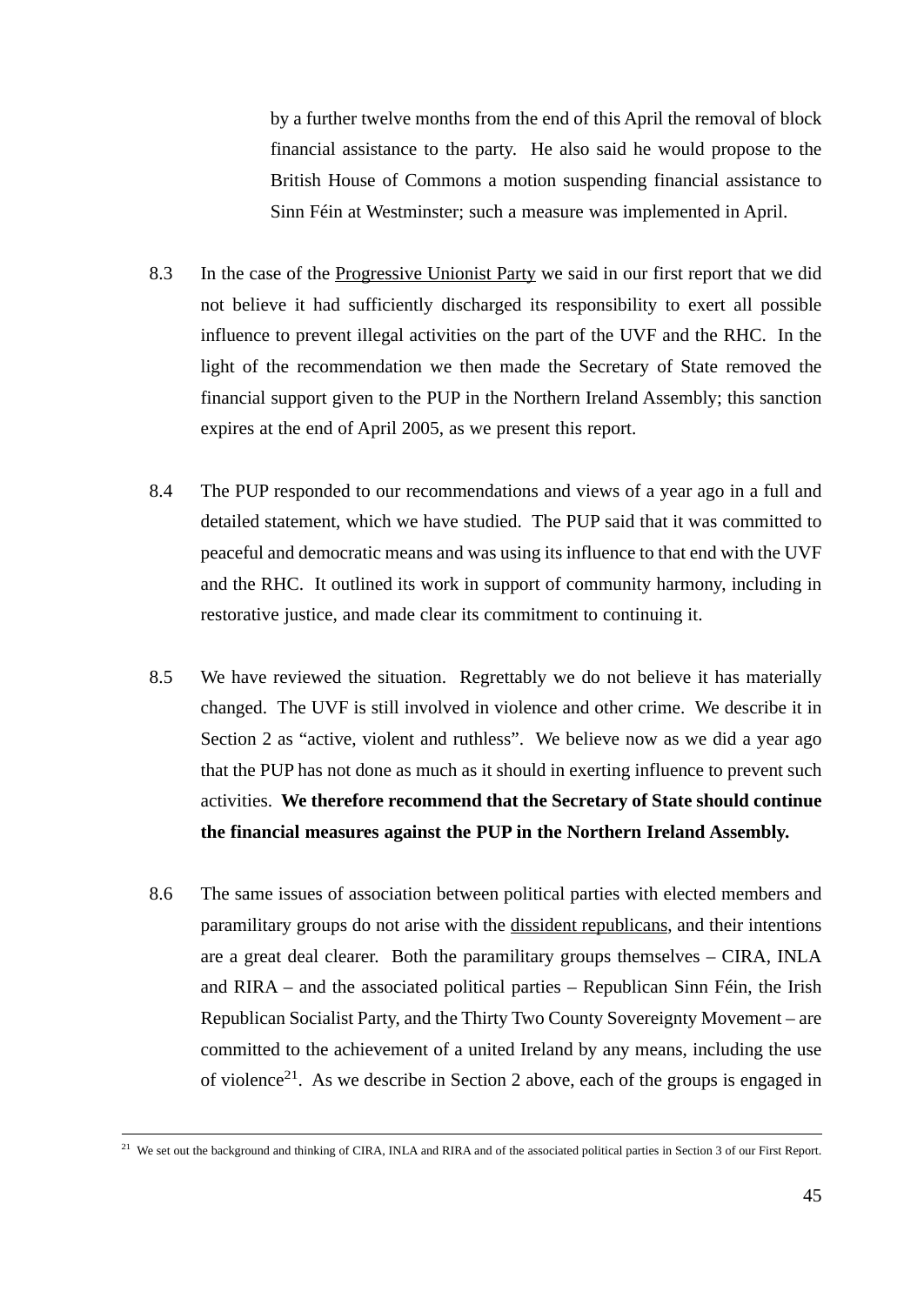terrorist violence and organised crime and each is committed to the use of violence to further its aims. The restraint is not their intentions but their capacity.

- 8.7 We have also considered the position of the Ulster Political Research Group in the light of the UDA's statement in November that it would desist from "military activity", focus on social and economic issues within the community, and work with the British Government towards an end to all paramilitary activity, and of the Secretary of State's despecification of the UDA/UFF.
- 8.8 We note the UDA's stated commitment to engage in a process leading to the eradication of all paramilitary activity and the UPRG's stated desire to work to the same end. But as we show above<sup>22</sup> the UDA was still engaged in illegal activity throughout the 6 month period on which we report here. We indicate above matters we will look at in assessing whether a paramilitary group is making progress towards giving up illegal activity or has actually done  $\delta^{23}$ .

#### *Leadership by Political Parties*

- 8.9 We think it might be helpful if we indicated in this report the sort of thing we believe political parties generally need to do in order to demonstrate that they are giving the right leadership, whether they are parties which are associated with paramilitaries or over whom they may have influence, or not. We also think that it is right to set out a challenge to any political parties which may find themselves in positions of influence over paramilitaries.
- 8.10 **Given the normal standards expected of political parties in a democratic society, what should Northern Ireland political parties achieve? They should:**
	- **Make their commitment to the ending of all forms of paramilitary crime credible and vocal.**
	- **By any lawful means exert the maximum possible influence to the same end over paramilitary groups and over individual members.**

<sup>22</sup> Paragraphs 2.16-2.19.

<sup>23</sup> Paragraphs 1.15-1.17.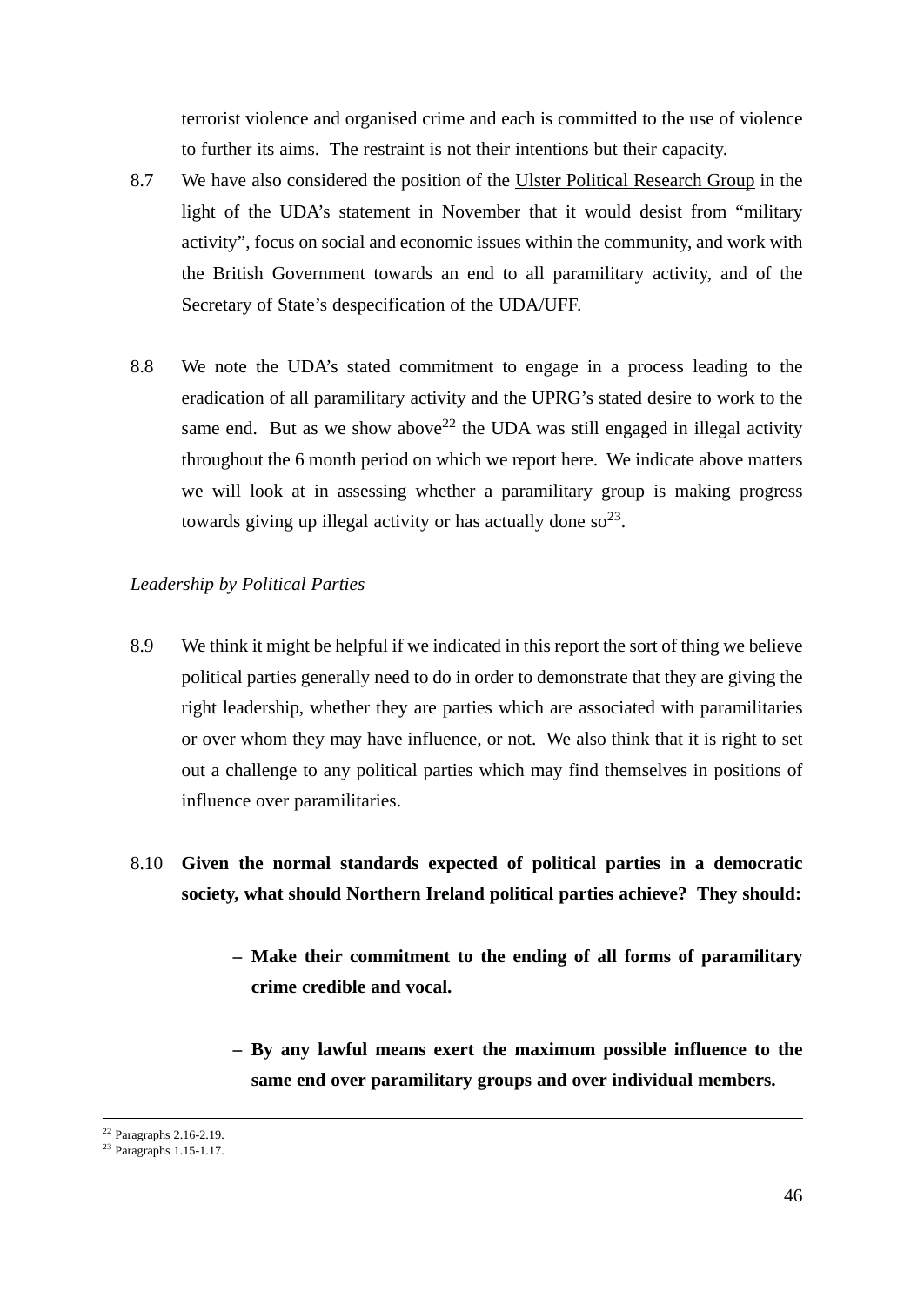- **Credibly and vocally challenge those members of paramilitary groups who may be reluctant to give up crime, and give full support to those who are ready to do so.**
- **Give credible, vocal and practical support to all parts of the criminal justice system, including policing, and similarly accept the definition of crime that the law lays down.**
- **Play a full and constructive role in the participative organs of the criminal justice system such as the Policing Board and the District Policing Partnerships.**
- **Within the framework of support for the rule of law, engage in open and constructive debate with the two Governments and with the various commissions and other bodies in Northern Ireland concerned with the criminal justice system over the ending of all forms of paramilitary crime and the establishment of firm community support for the criminal justice system.**
- 8.11 We referred in our ad hoc report in February on the robberies committed by PIRA at the Northern Bank and elsewhere to Sinn Féin appearing at times to have its own definition of what constitutes a crime. It is axiomatic that anybody in a democracy, and so any political party working within that democracy and publicly committed to exclusively peaceful and democratic means, should accept the definition of crime that the law of that country lays down. There can be no equivocation over this issue, and the increasing focus on paramilitary crime as a whole has raised it in the public consciousness. This is not just an issue for Sinn Féin. It is a fundamental point about the commitment of any of the Northern Ireland political parties to democratic principles and their readiness fully to dissociate themselves from illegal paramilitary activity.
- 8.12 We hope there will be open debate about these considerations and that people will tell us what they think of them. We have no doubt that they can be developed and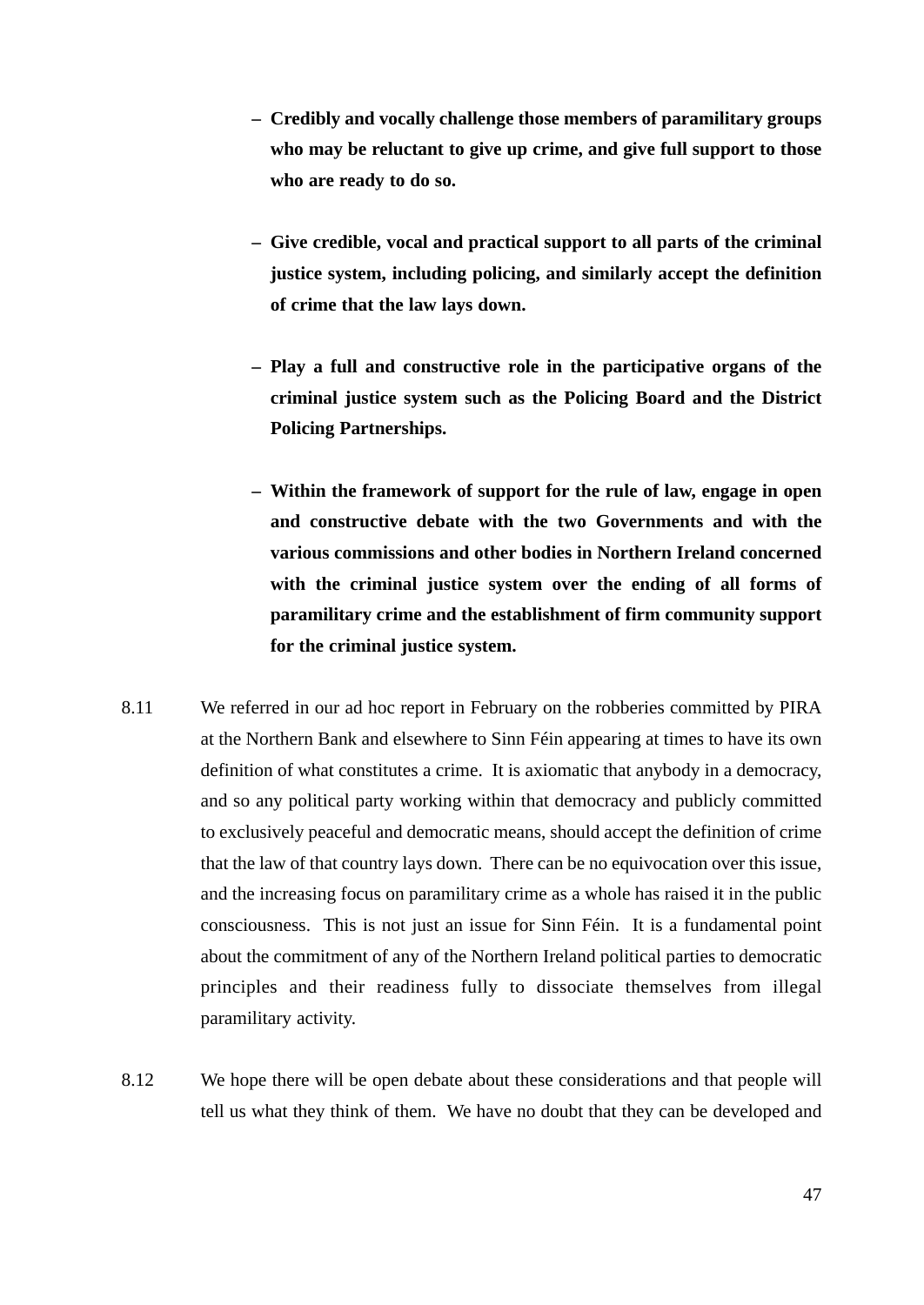refined. In addition to offering a challenge to political parties we believe that debate will help clarify questions that all have to face in this context.

8.13 In the aftermath of the murder of Robert McCartney and the Northern Bank robbery, and at this point in the peace process, there are a number of questions in people's minds about Sinn Féin's long term aims and the nature of the leadership it may give to PIRA now or in the future. These include the following. How does Sinn Féin now view the claim made by PIRA to be the lawful government and representative of the people in Ireland North and South? Does the party seek power in Ireland North and South using paramilitary muscle to back its participation in the political process? Does it ultimately intend to participate fully in democratic politics, and to observe all the standards that requires, but to reach that position maintaining for the time being some form of slimmed down military capability? Or is it now ready to ensure that PIRA ends all forms of illegal activity and to engage whole heartedly in democratic politics and in policing? In his statement of 6 April 2005 as President of Sinn Féin Gerry Adams indicated views related to some of the considerations we raised earlier in this Section and if he is able to develop this and to deliver as he seems to have suggested he will have demonstrated leadership of a high order.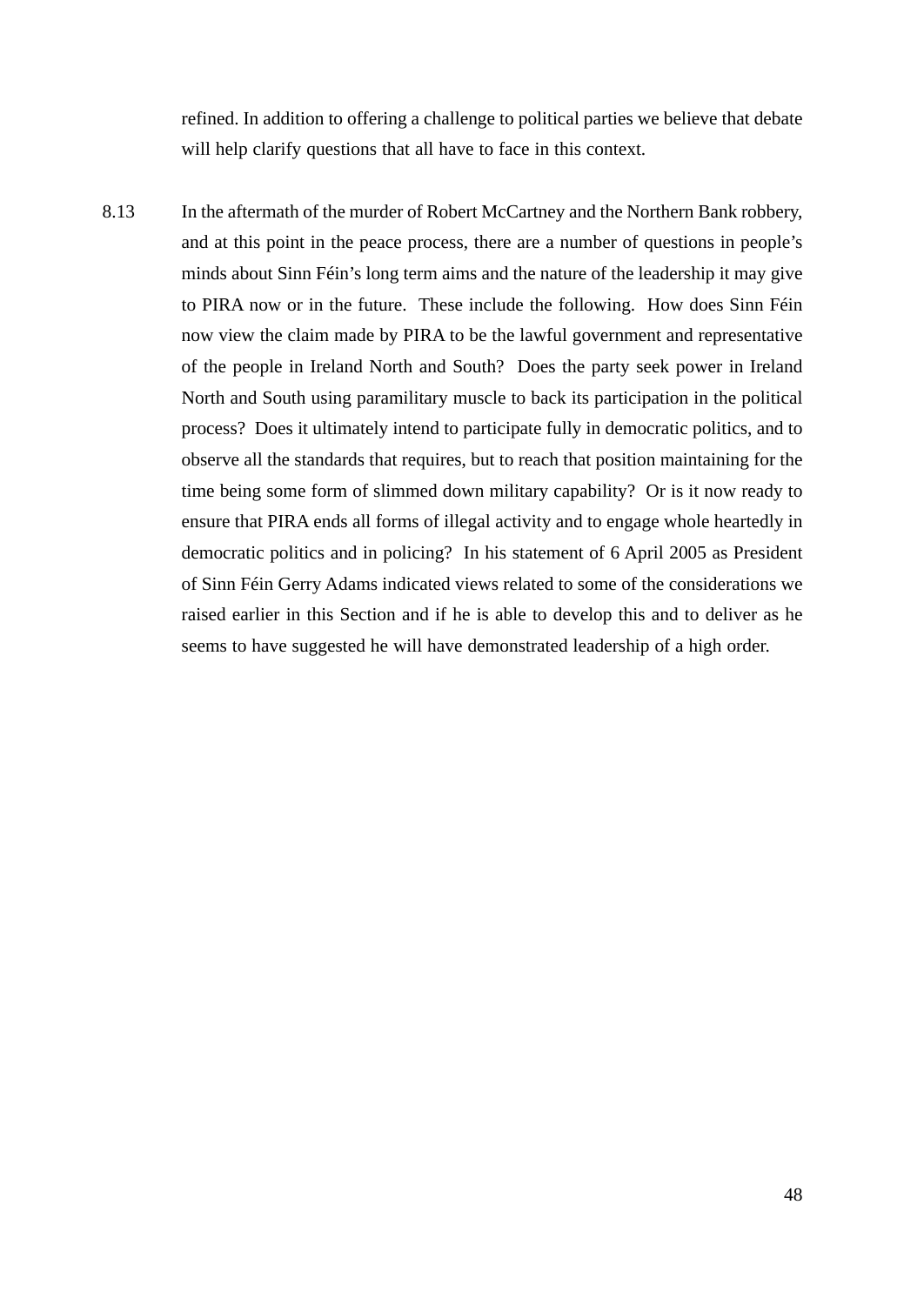#### **9. CONCLUSIONS AND RECOMMENDATIONS**

#### *Conclusions*

- 9.1 Our objective under Article 3 is to carry out our functions with a view "to promoting the transition to a peaceful society and stable and inclusive devolved Government in Northern Ireland". Once again, we have tried to do this by clearly setting out the facts on paramilitary activity as we find them. We have also examined a number of issues which we think are relevant to this objective, and we make recommendations below which we believe will help serve it.
- 9.2 We draw the following key points from the preceding sections:
	- In view of the judicial review proceedings in the Northern Ireland courts, and bearing in mind the judgment, it is timely to restate that the role of the IMC stems from the International Agreement and its embodiment in the law of the UK and of Ireland, and that the enactment of these laws by the respective Parliaments gives full democratic legitimacy to that role.
	- Paramilitary groups continue to be active in violent and other crime and none have materially wound down their capability to commit violent or other crime. It continues to be the case that dissident republican groups are the most committed to continuing terrorism.
	- We dislike the use of the word "punishment" in connection with the vicious assaults and shootings which paramilitary groups inflict on their victims, and believe that the time has come to stop giving it currency, though we recognise the obligation of the media to report accurately those public figures who themselves use the term.
	- For the most part the downward trend in paramilitary violence has continued though the number of paramilitary murders was comparable to that in the previous two six month periods. Loyalist groups remain responsible for more violence than republican ones.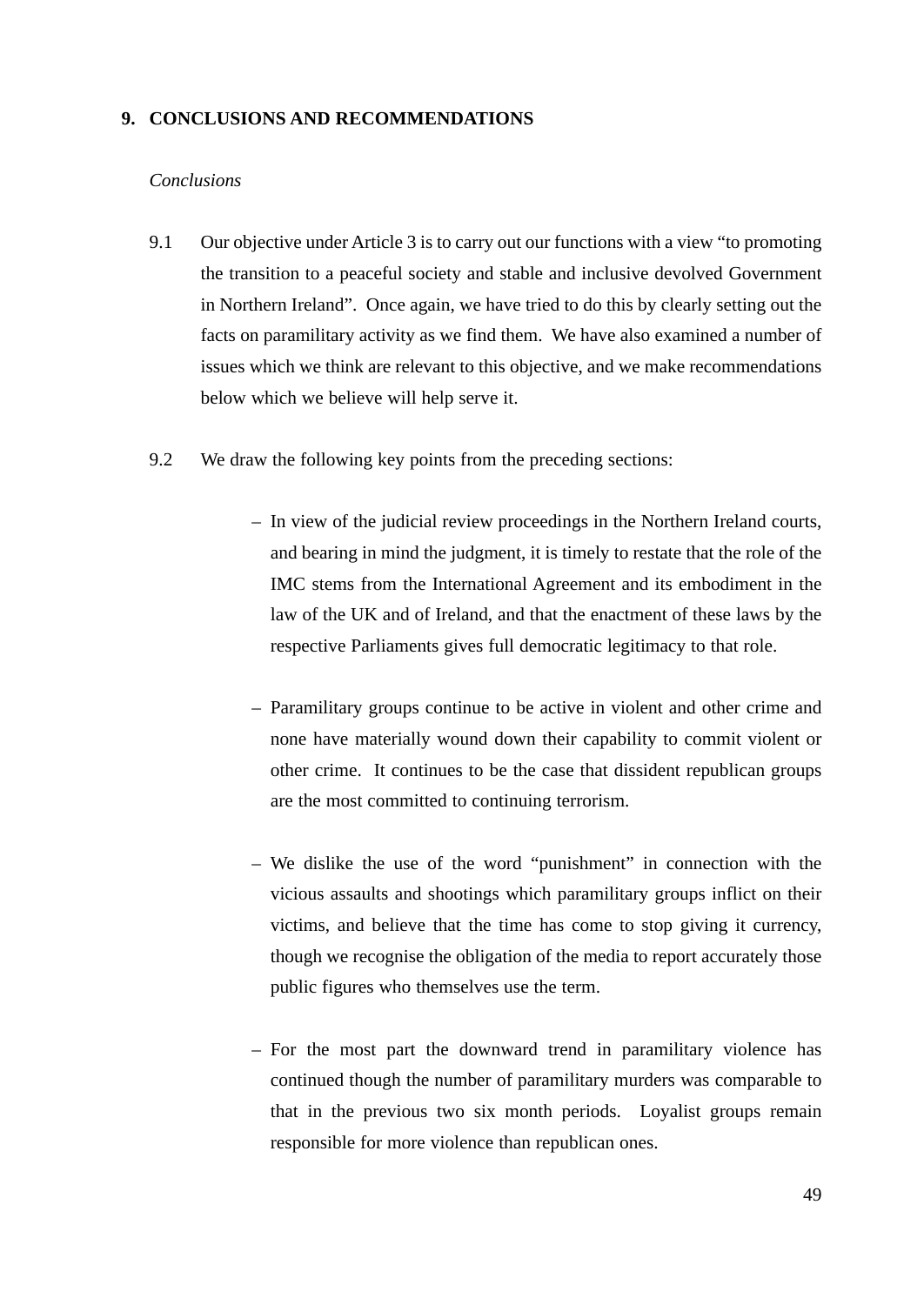- There is no sign that paramilitary groups have reduced their use of exiling, and none we have found that they are agreeing to the general return of those they have exiled or that they are considering doing so.
- While we know that ex-prisoners have been amongst those who work to promote peace and to develop communities, there are indications that a considerable proportion of the prisoners released under the terms of the Belfast Agreement have re-engaged in paramilitary activities or have become involved in organised crime, or both.
- We remain concerned by the extent and nature of the involvement of paramilitary groups in organised crime and are struck by the range of criminal activities of some groups.
- We do not believe that the control and licensing regimes which apply to licensed premises, security firms or taxis sufficiently reflect multi-agency thinking or face the challenge of paramilitary involvement in business of this kind. We think they should do so, as one means of bearing down on paramilitary groups in all possible ways.
- We note the establishment in due course of the Serious and Organised Crime Agency in the UK and will follow its contribution.
- We welcome the amendments made to the law and guidelines on the Assets Recovery Agency in Northern Ireland and the law relating to the Criminal Assets Bureau in the South and continue to emphasise the importance of assets recovery in both jurisdictions in combating paramilitary organised crime.
- We continue to believe that tax law enforcement has a key role to perform in combating paramilitary organised crime in Northern Ireland. We believe it must receive a priority reflecting the very special threat that such crime presents.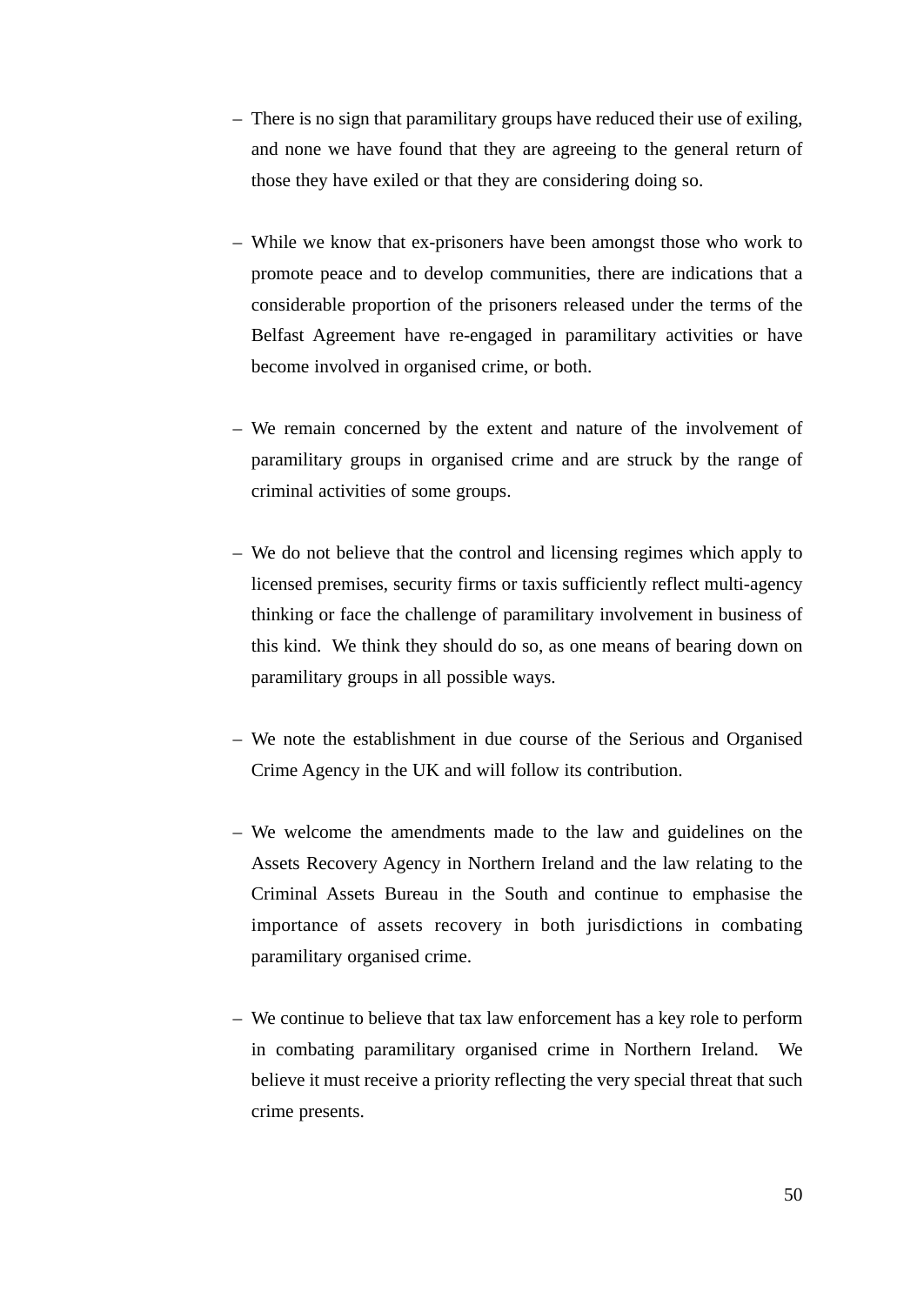- We welcome the public consultation on the establishment of an effective regime for the supervision of charities in Northern Ireland and emphasise the importance of its being robust in combating the threat that paramilitaries or their associates may abuse charitable status to their own advantage. We equally welcome the advanced stage reached in establishing a new regime in the South.
- We warmly endorse Lord Clyde's view that early progress should be made with the proposals on restorative justice in the Criminal Justice Review; believe that, given adherence to proper standards and safeguards, community restorative justice has a valuable role to play in combating paramilitaries and their community control; and hope the momentum behind such schemes will be developed so that those adhering to the standards are not held back by others.
- We continue to believe that thinking should develop around the formulation of guidance designed to help end deference to paramilitaries and to deny legitimacy to them. We are glad the British Government is pursuing our previous recommendation and will be glad to play our part.
- 9.3 The indications which would encourage us to assess that a paramilitary group was making material progress towards giving up illegal activity would include: whether a group had taken the strategic decision to give up illegal activity; had given a clear lead to its members that they must do so; and had declared that as a group it had stopped such activity. Other indications might include: whether the group was taking steps to end its capability to undertake criminal acts; whether it was cooperating with the police; and whether it was lifting threats against people, including those it had exiled.

# 9.4 **In assessing whether a group had actually stopped illegal activity, we would continue to monitor and report on whether or not it still:**

**– used violence in any form;**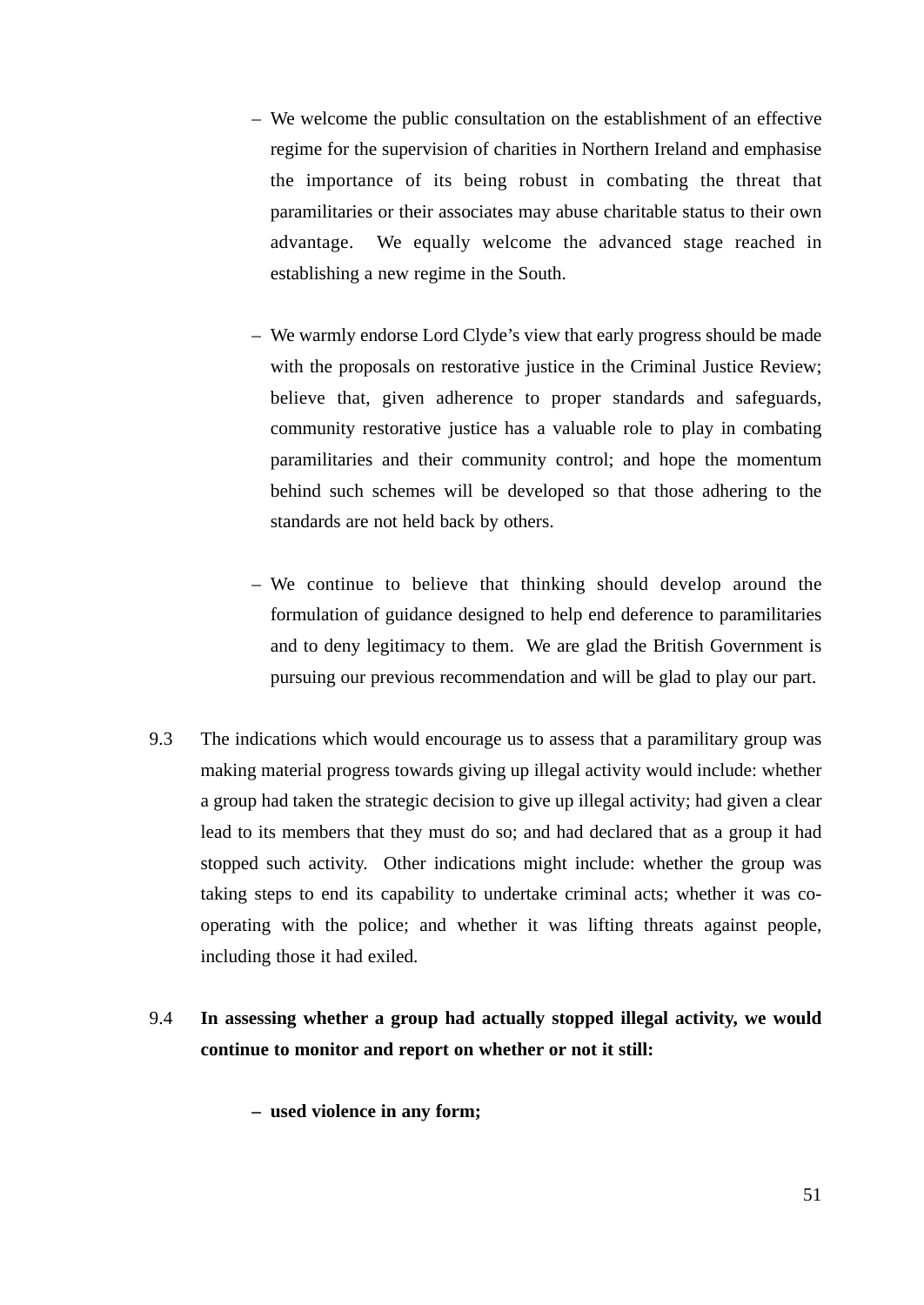**– committed other crimes;**

- **recruited or trained members;**
- **gathered intelligence, targeted people or procured material;**
- **exiled or intimidated people.**
- 9.5 **On the role of political parties, given the normal standards expected of them in a democratic society, we have considered what Northern Ireland political parties should achieve. They should:**
	- **Make their commitment to the ending of all forms of paramilitary crime credible and vocal.**
	- **By any lawful means exert the maximum possible influence to the same end over paramilitary groups and over individual members.**
	- **Credibly and vocally challenge those members of paramilitary groups who may be reluctant to give up crime, and give full support to those who are ready to do so.**
	- **Give credible, vocal and practical support to all parts of the criminal justice system, including policing, and similarly accept the definition of crime that the law lays down.**
	- **Play a full and constructive role in the participative organs of the criminal justice system such as the Policing Board and the District Policing Partnerships.**
	- **Within the framework of support for the rule of law, engage in open and constructive debate with the two Governments and with the various commissions and other bodies in Northern Ireland concerned**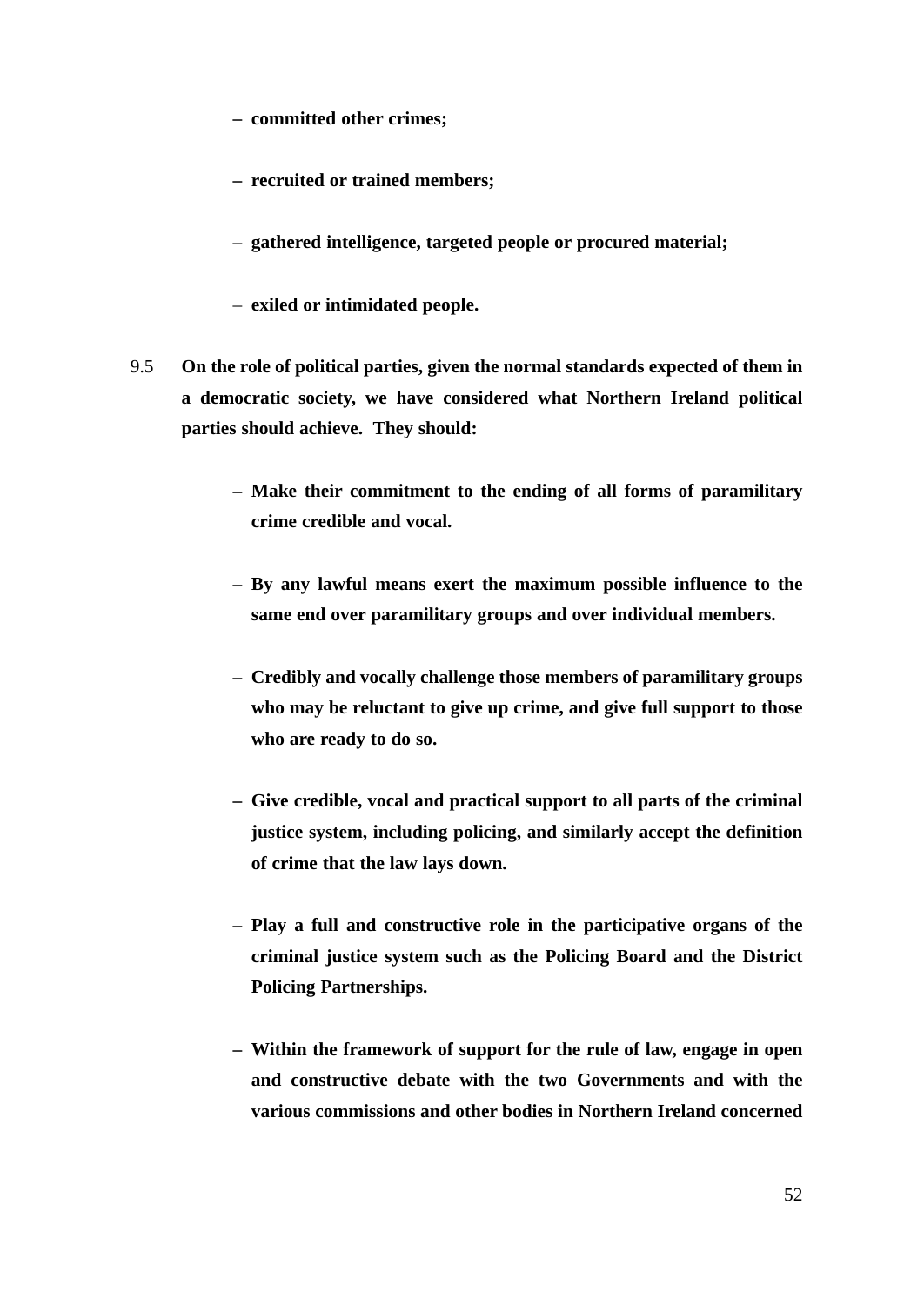# **with the criminal justice system over the ending of all forms of paramilitary crime and the establishment of firm community support for the criminal justice system.**

9.6 We hope there will be open debate about these issues and that people will tell us what they think of them. Such debate can only serve to help clarify questions all must face about the role of political parties in the ending of paramilitary crime.

#### *Recommendations*

- 9.7 Article 7 of the International Agreement allows us to recommend:
	- Any remedial action we consider necessary in respect of matters on which we are reporting under Article 4.
	- Any measure we think might appropriately be taken by the Northern Ireland Assembly<sup>24</sup>.
	- The second part of the Article is not applicable while the Assembly remains unrestored, but that does not prevent us from saying what we would have done had it been sitting, or from making recommendations to the Secretary of State about the exercise of the powers he has in these circumstances. We have done both these things in earlier reports.

#### 9.8 In responding to paramilitary crime **we recommend that:**

– The review now being undertaken of the licensing regime for the security industry should take account of the need to ensure it bears down to the maximum extent possible on paramilitary involvement, in conjunction with other control regimes and other aspects of law enforcement;

 $^{24}$  Article 7 is at Annex I. A summary of the statutory measures the IMC can recommend for action by the Northern Ireland Assembly is at Annex III.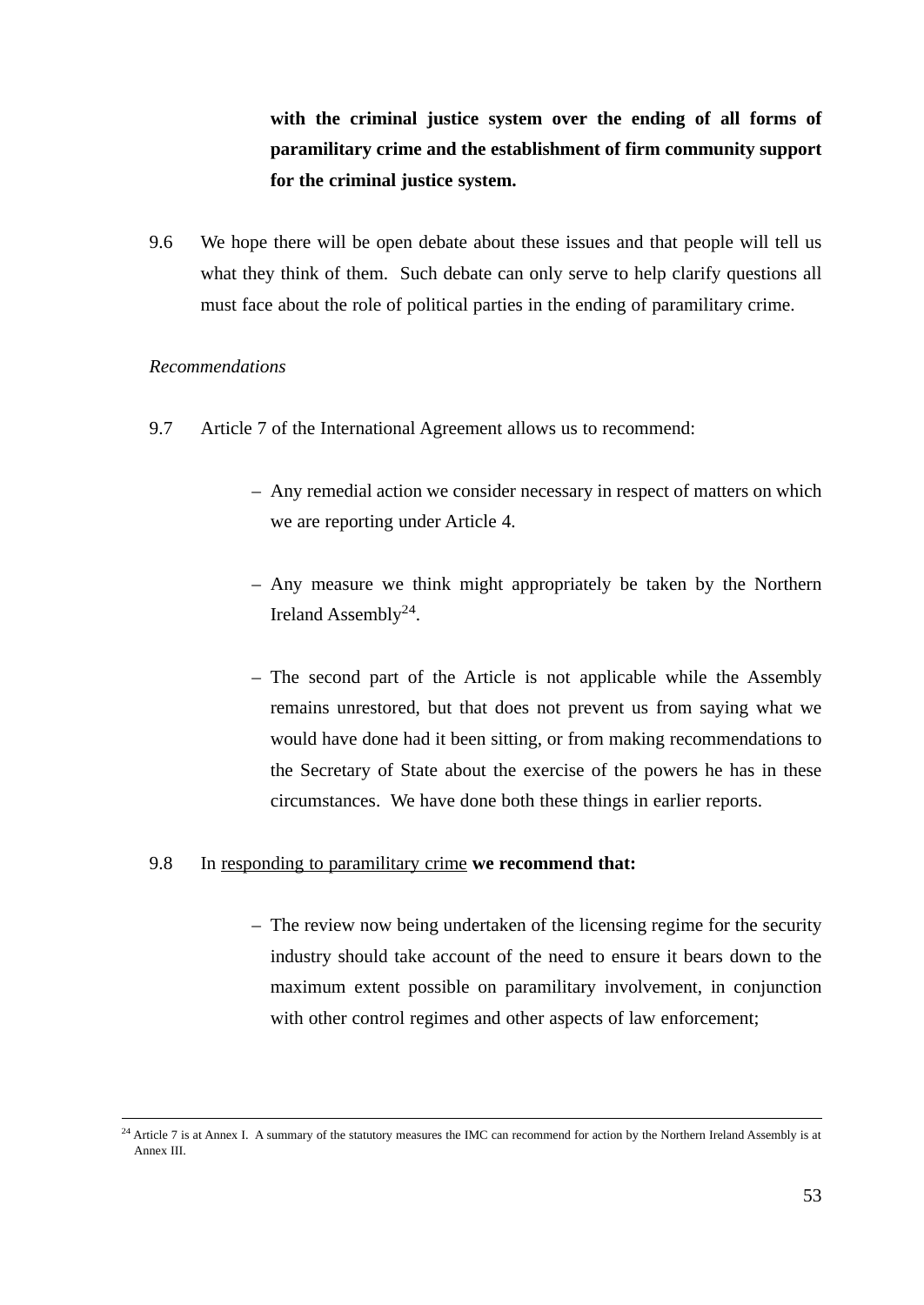- the arrangements for supervising the alcohol and taxi trades should be examined with the same end in mind.
- 9.9 On leadership **we recommend that the Secretary of State continues the financial measures in force in respect of the Progressive Unionist Party in the Northern Ireland Assembly.**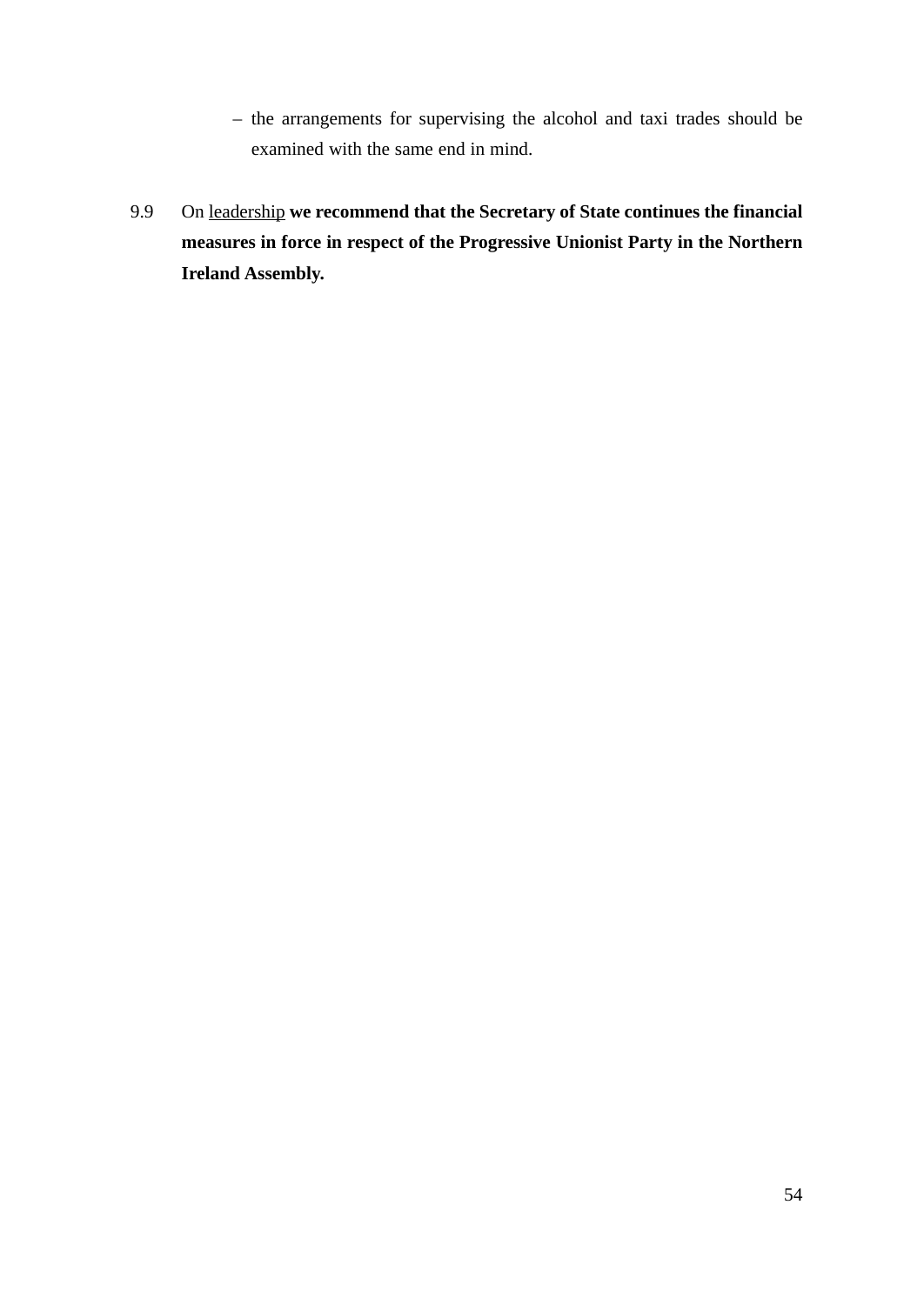# **INTERNATIONAL AGREEMENT BETWEEN THE GOVERNMENT OF THE UK AND THE GOVERNMENT OF IRELAND – ARTICLES 4 AND 7**

#### **Article 4**

In relation to the remaining threat from paramilitary groups, the Commission shall:

(a) monitor any continuing activity by paramilitary groups including:

- i. attacks on the security forces, murders, sectarian attacks, involvement in riots, and other criminal offences;
- ii. training, targeting, intelligence gathering, acquisition or development of arms or weapons and other preparations for terrorist campaigns;
- iii. punishment beatings and attacks and exiling;
- (b) assess:
- i. whether the leaderships of such organisations are directing such incidents or seeking to prevent them; and
- ii. trends in security incidents.
- (c) report its findings in respect of paragraphs (a) and (b) of this Article to the two Governments at six-monthly intervals; and, at the joint request of the two Governments, or if the Commission sees fit to do so, produce further reports on paramilitary activity on an ad hoc basis.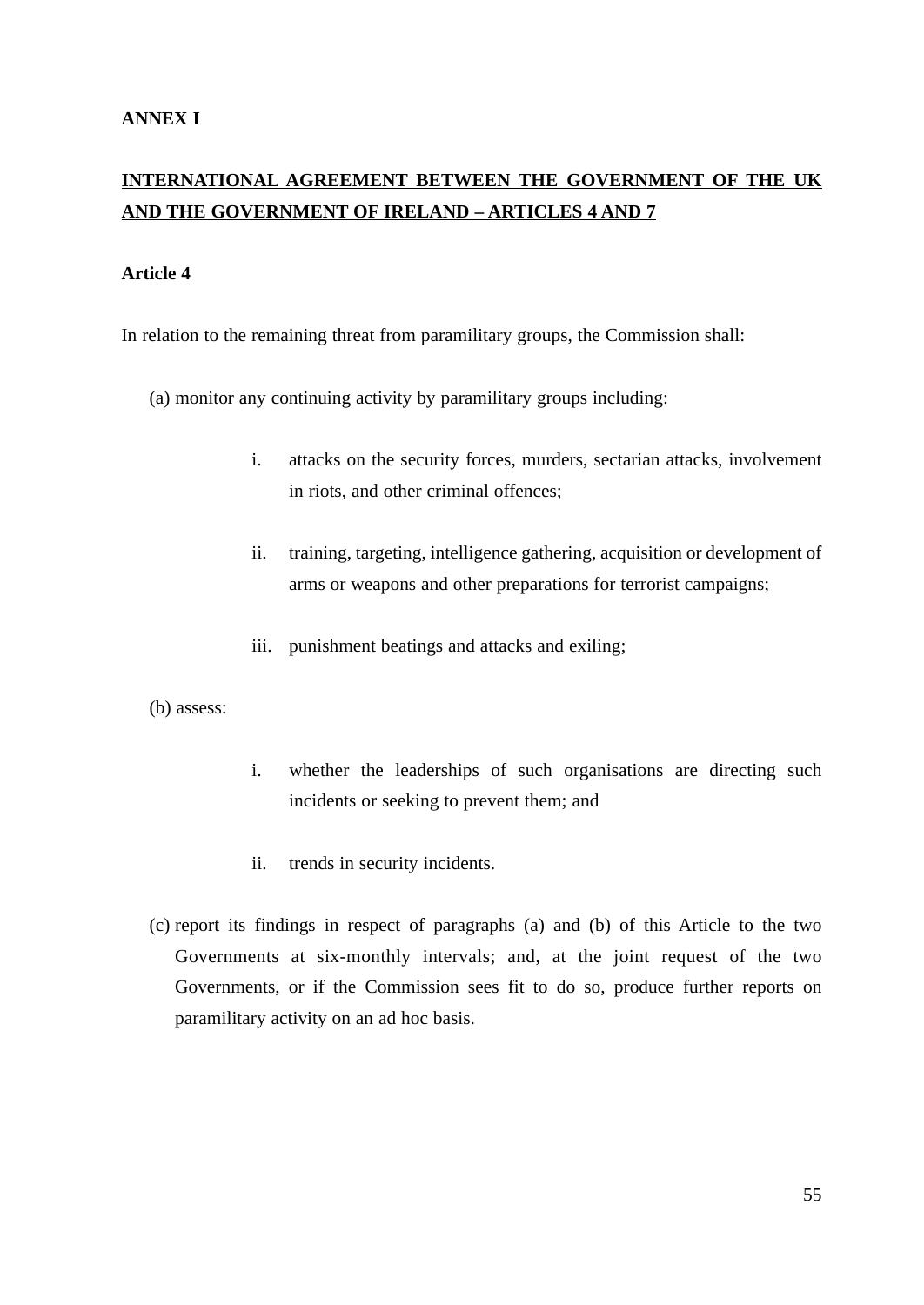#### **Article 7**

When reporting under Articles 4 and 6 of this Agreement, the Commission, or in the case of Article 6(2), the relevant members thereof shall recommend any remedial action considered necessary. The Commission may also recommend what measures, if any, it considers might appropriately be taken by the Northern Ireland Assembly, such measures being limited to those which the Northern Ireland Assembly has power to take under relevant United Kingdom law.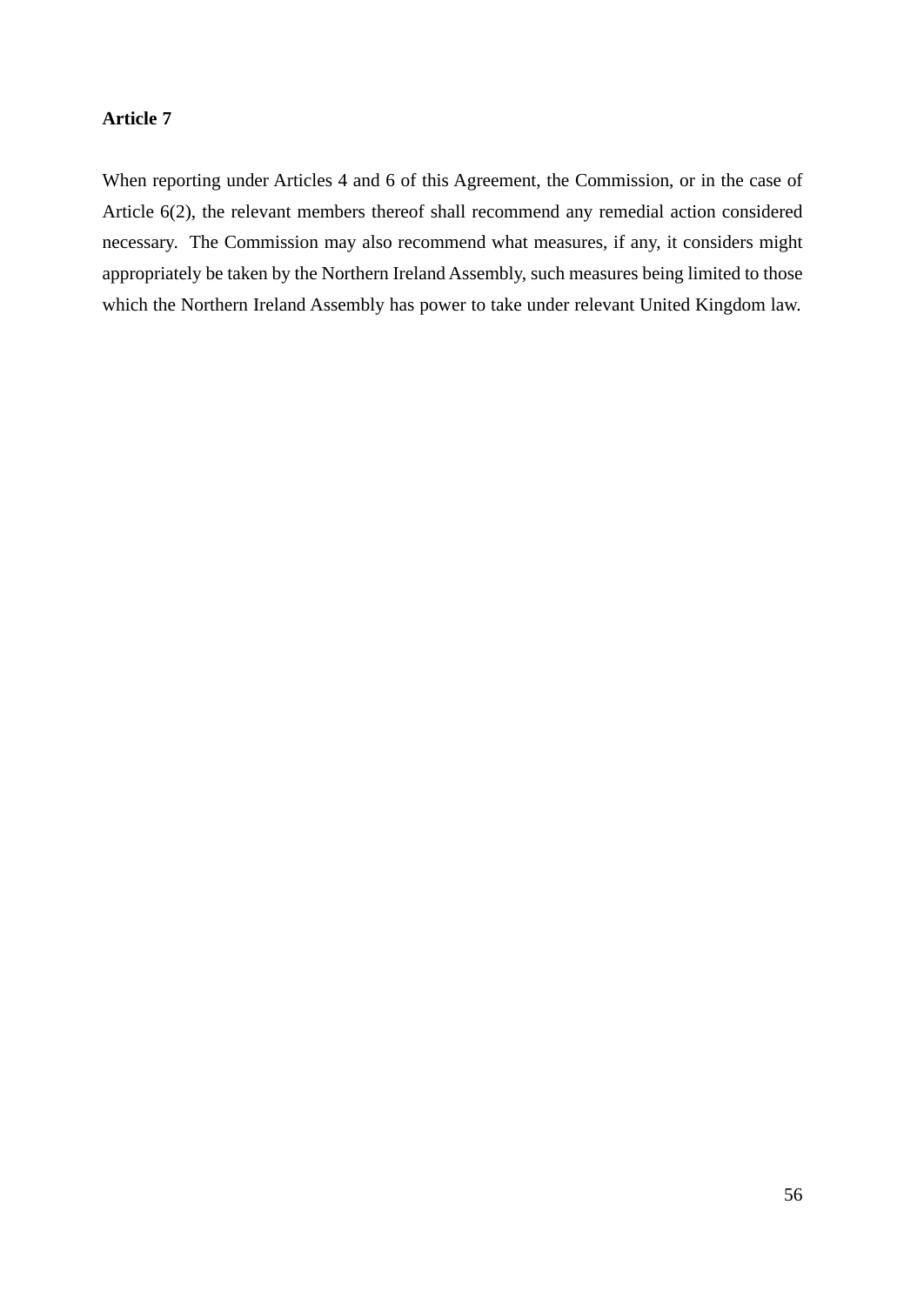#### **ANNEX II**

#### **THE IMC'S GUIDING PRINCIPLES:**

These guiding principles were set out in the statement the IMC issued on 9 March 2004.

- The rule of law is fundamental in a democratic society.
- We understand that there are some strongly held views about certain aspects of the legal framework, for example the special provisions applying to terrorism, and that those holding these views will continue to seek changes. But obedience to the law is incumbent on every citizen.
- The law can be legitimately enforced only by duly appointed and accountable law enforcement officers or institutions. Any other forcible imposition of standards is unlawful and undemocratic.
- Violence and the threat of violence can have no part in democratic politics. A society in which they play some role in political or governmental affairs cannot – in the words of Article 3 – be considered either peaceful or stable.
- Political parties in a democratic and peaceful society, and all those working in them, must not in any way benefit from, or be associated with, illegal activity of any kind, whether involving violence or the threat of it, or crime of any kind, or the proceeds of crime. It is incumbent on all those engaged in democratic politics to ensure that their activities are untainted in any of these ways.
- It is not acceptable for any political party, and in particular for the leadership, to express commitment to democratic politics and the rule of law if they do not live up to those statements and do all in their power to ensure that those they are in a position to influence do the same.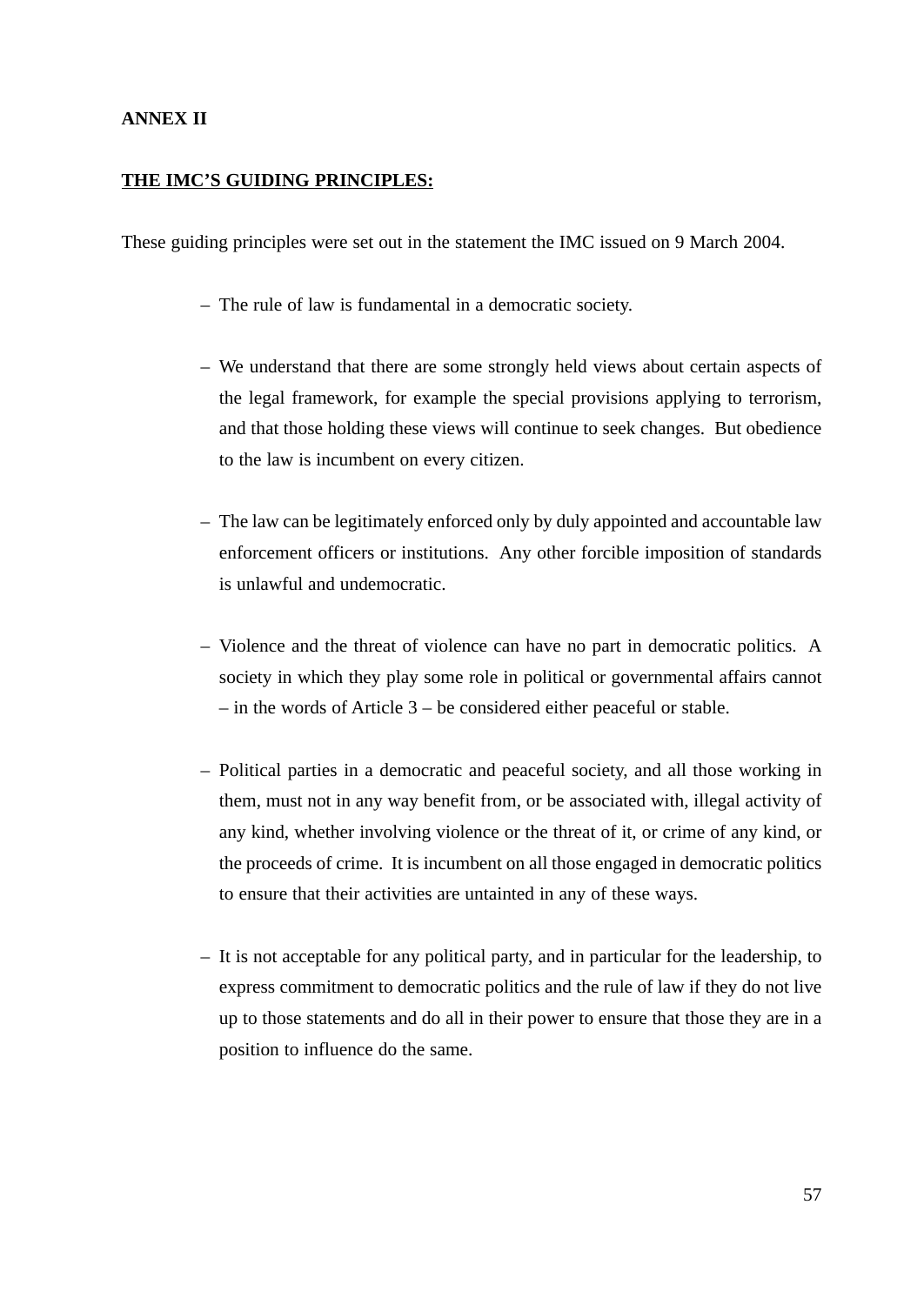#### **ANNEX III**

# **SUMMARY25 OF MEASURES PROVIDED FOR IN UK LEGISLATION WHICH MAY BE RECOMMENDED FOR ACTION BY THE NORTHERN IRELAND ASSEMBLY BY THE INDEPENDENT MONITORING COMMISSION (IMC)**

Article 7 of the International Agreement specifies that the IMC may recommend measures for action by the Northern Ireland Assembly, such measures being limited to those which the Northern Ireland Assembly has powers to take under UK legislation. The full text of Article 7 is in Annex I.

#### **Measures which may be taken under UK legislation**

- (1) A Minister or junior Minister may be excluded by the Assembly from holding office as a Minister or junior Minister for a period of not less than three months and not more than twelve months.
- (2) Members of a political party may be excluded by the Assembly from holding office as Ministers or junior Ministers for a period of not less than six months and not more than twelve months.
- (3) A Minister or junior Minister may for a specified period have his salary, or part of it, stopped by resolution of the Assembly.
- (4) Members of the Assembly who are members of a particular political party may for a specified period have their salaries, or part thereof, stopped by resolution of the Assembly.
- (5) The financial assistance which is payable to political parties may be stopped in whole or in part by resolution of the Assembly.

<sup>&</sup>lt;sup>25</sup> This summary does not purport to be an authorative legal interpretation of the relevant legislation. For the actual legislative provisions see Northern Ireland Act 1998 and the Northern Ireland (Monitoring Commission etc.) Act 2003.